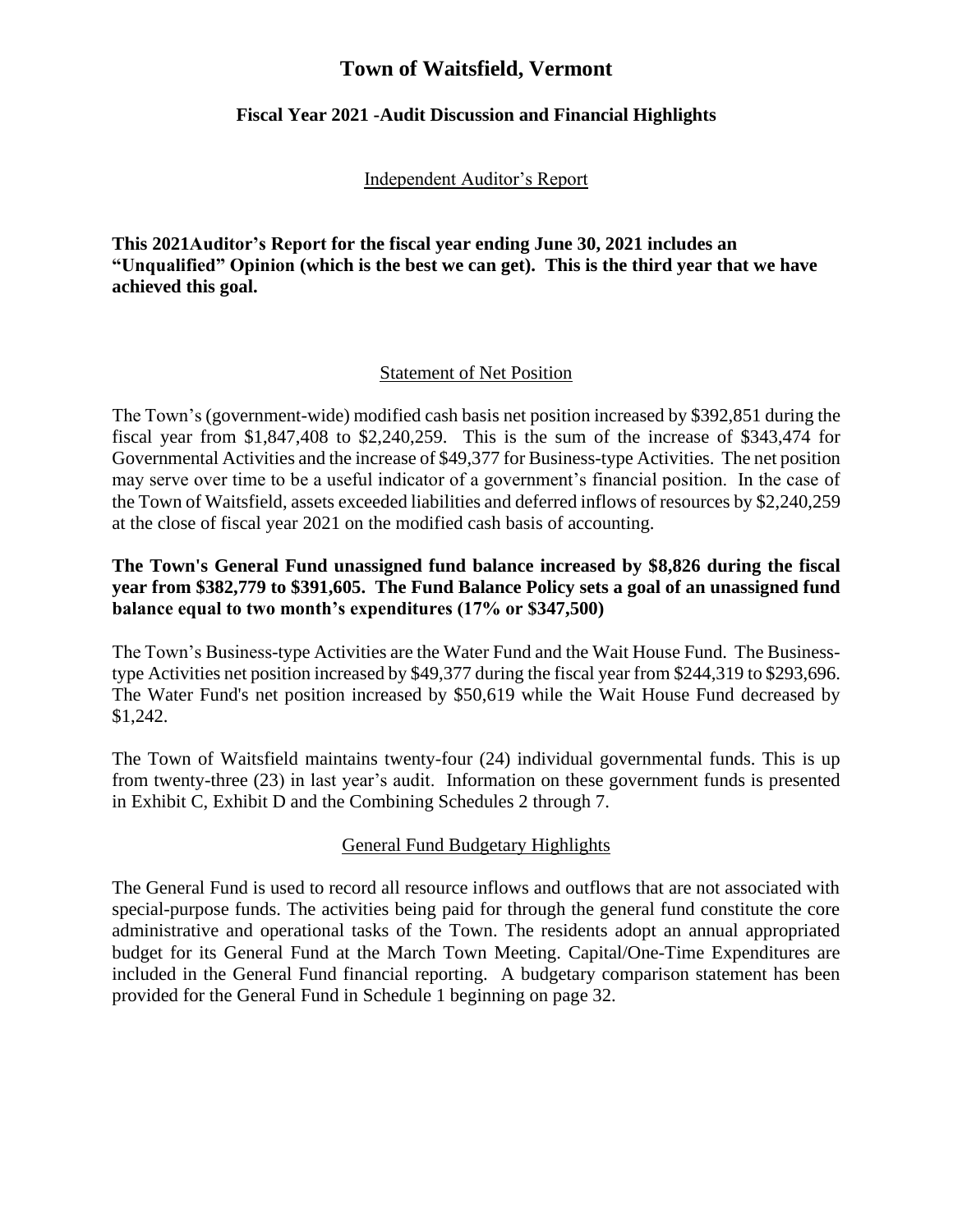For fiscal year 2021 the General Fund had a \$10,256 Excess of Cash Receipts over Cash Disbursements (surplus). Total receipts were \$179,772 more than budgeted. State and other Covid-related grant proceeds of \$19,980 are included in the excess receipt amount. Early, (prepaid) waste water loan payments totaling \$22,000. Other revenues that were higher than anticipated were Current Use, Fire Department revenue and Town Clerk Fees. Property Taxes were \$47,000 more than budgeted due to the reduction in past due tax accounts. A change in state funding of highway grants resulted in an unexpected \$18,637 in highway aid. These additional funds were transferred to the Bridge and Culvert Reserve Fund.

Total Disbursements were \$169,516l more than budgeted. The reason that disbursements were over the budgeted amount is that an additional \$200,000 was transferred to Paving and Road Equipment Reserve accounts. There were many disbursement accounts that varied from the budget. Only the major differences are listed low:

Employee Benefits (-41,200), the Road Department operating expenditures (-43,842), Legal Fees (-9,551), Town Office costs (-14,652), Public Safety (-8533) and Selectboard expenses (-7,395)) all had substantial savings. The Fire Department was overbudget by \$45,826 due to unexpected fire truck and equipment repairs. This overage is somewhat offset by transfers from reserves and insurance claim proceeds. Also, Fayston will share in the net overage by 40%. The town incurred some COVID-related expenses but received state and private grants/reimbursements to cover these unexpected costs.

#### Water Fund

The Water Fund ended the year with a Net Position of \$296,534 which was \$50,619 higher than the balance at June 30, 2020. Water User Fees and interest income were \$15,930 higher than budgeted. The Water Fund's disbursements were \$6,799 under the budget. The Water Fund contributed \$46,200 to its Emergency and Asset Replacement Reserves in FY21.

#### Debt

Total Debt, including Governmental Activities, Water Fund and Short-Term Debt as of June 30, 2021 is \$4,386,467 which is \$351,175 lower than June 30, 2020. There was no new borrowing in FY21.

Questions concerning any of the information provided in the audit report or requests for additional information should be addressed to Sandra Gallup, Town Treasurer, Town of Waitsfield, 4144 Main Street, Waitsfield, Vermont 05673.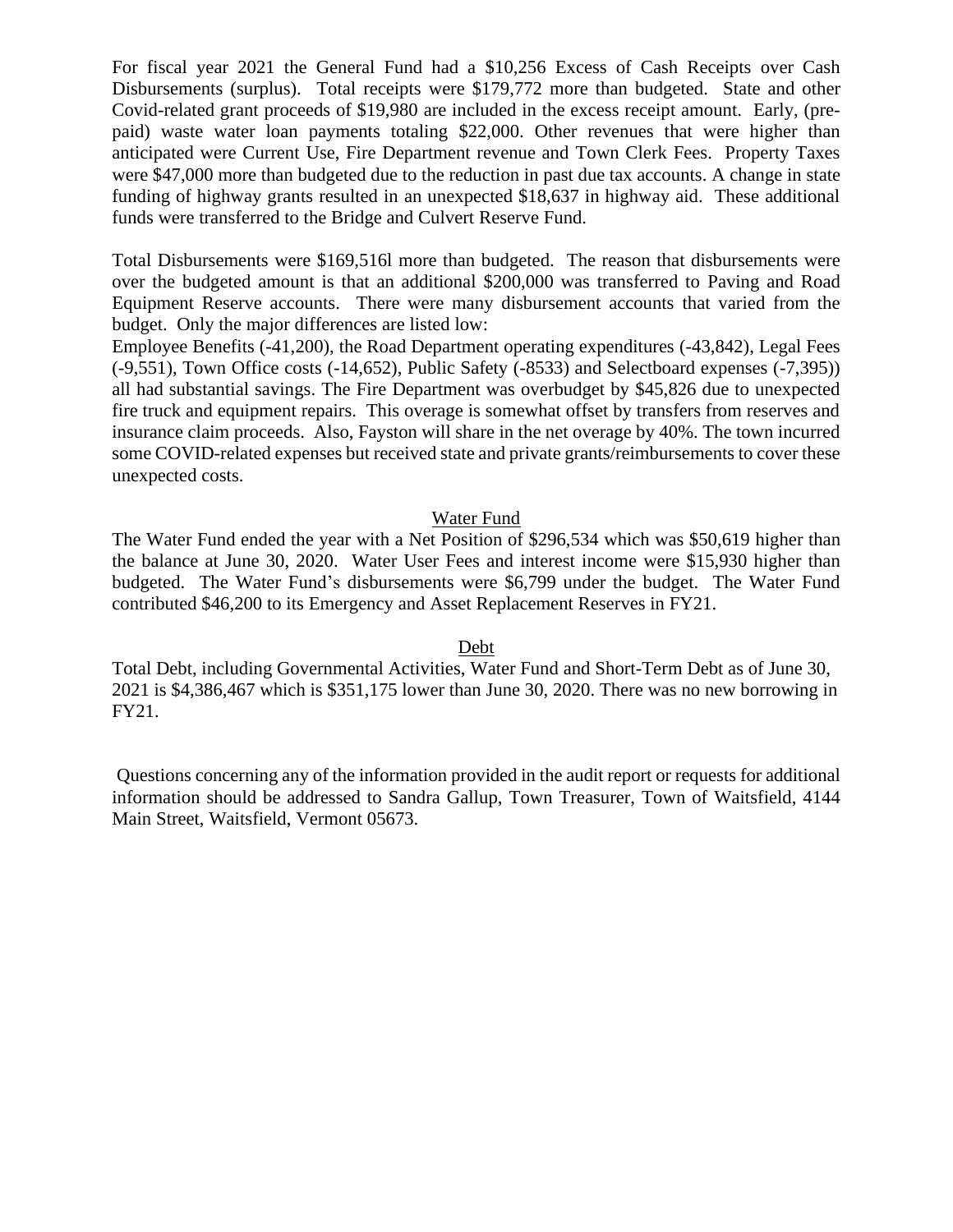# **TOWN OF WAITSFIELD, VERMONT**

# **AUDIT REPORT**

**JUNE 30, 2021**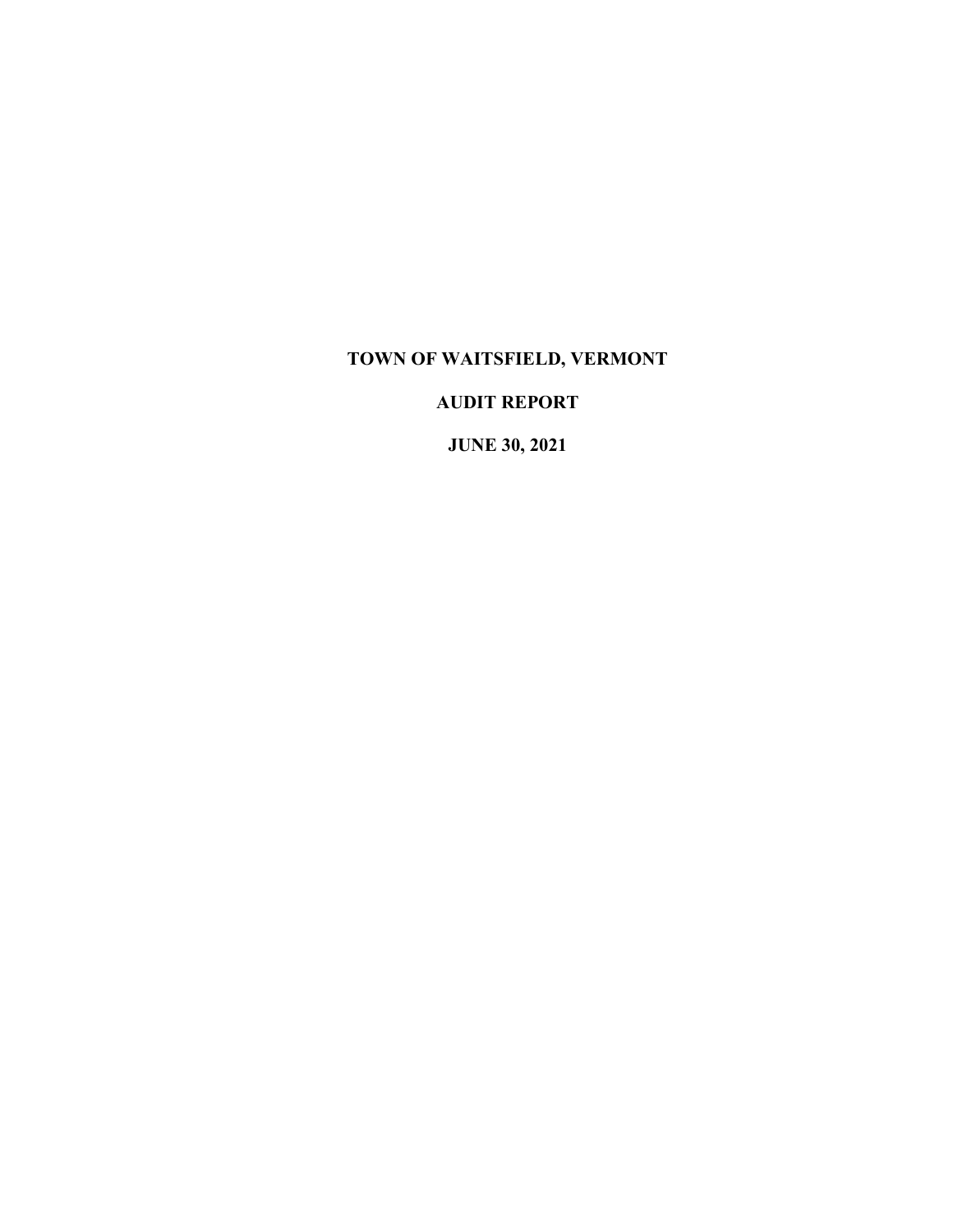# TOWN OF WAITSFIELD, VERMONT AUDIT REPORT TABLE OF CONTENTS JUNE 30, 2021

|                                                                                                                                                           |            | Page #    |
|-----------------------------------------------------------------------------------------------------------------------------------------------------------|------------|-----------|
| Independent Auditor's Report                                                                                                                              |            | $1 - 3$   |
| <b>Basic Financial Statements:</b>                                                                                                                        |            |           |
| <b>Statement of Net Position - Modified Cash Basis</b>                                                                                                    | Exhibit A  | 4         |
| <b>Statement of Activities - Modified Cash Basis</b>                                                                                                      | Exhibit B  | 5         |
| <b>Governmental Funds:</b>                                                                                                                                |            |           |
| Statement of Modified Cash Basis Assets,<br>Liabilities and Fund Balances                                                                                 | Exhibit C  | 6         |
| Statement of Cash Receipts, Cash Disbursements<br>and Changes in Modified Cash Basis Fund<br><b>Balances</b>                                              | Exhibit D  | $\tau$    |
| Proprietary Funds:                                                                                                                                        |            |           |
| <b>Statement of Fund Net Position - Modified</b><br>Cash Basis                                                                                            | Exhibit E  | 8         |
| Statement of Cash Receipts, Cash Disbursements<br>and Changes in Modified Cash Basis Fund<br><b>Net Position</b>                                          | Exhibit F  | 9         |
| <b>Custodial Funds:</b>                                                                                                                                   |            |           |
| Statement of Fiduciary Modified Cash Basis Net<br>Position                                                                                                | Exhibit G  | 10        |
| Statement of Changes in Fiduciary Modified Cash Basis<br>Net Position                                                                                     | Exhibit H  | 11        |
| Notes to the Financial Statements                                                                                                                         |            | $12 - 31$ |
| Other Information:                                                                                                                                        |            |           |
| Statement of Cash Receipts, Cash Disbursements and<br>Changes in Modified Cash Basis Fund Balance - Budget<br>and Actual - Budgetary Basis - General Fund | Schedule 1 | $32 - 38$ |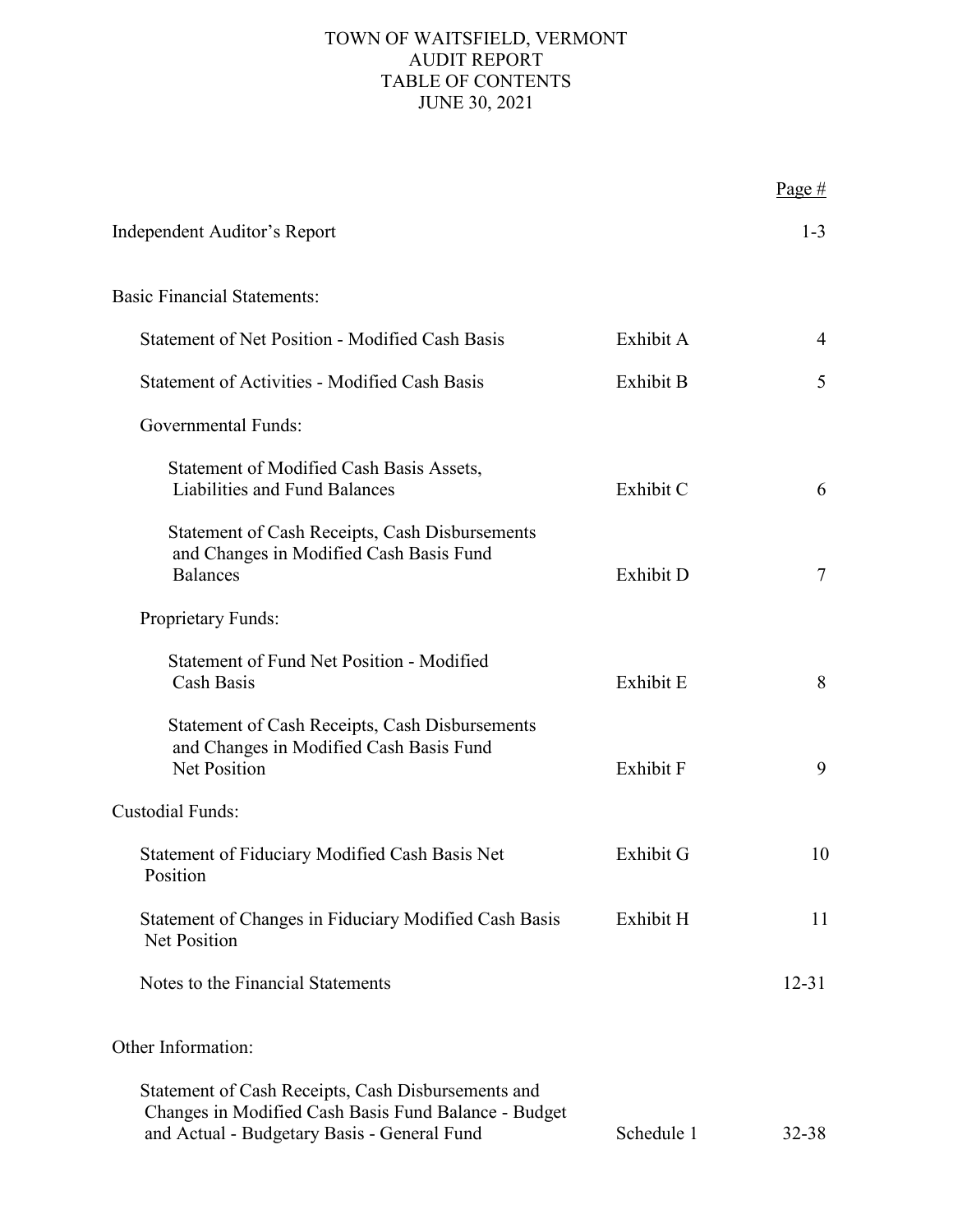# TOWN OF WAITSFIELD, VERMONT AUDIT REPORT TABLE OF CONTENTS JUNE 30, 2021

Page #

| Combining Schedule of Modified Cash Basis Assets,<br>Liabilities and Fund Balances - Non-Major<br>Governmental Funds                              | Schedule 2 | 39        |
|---------------------------------------------------------------------------------------------------------------------------------------------------|------------|-----------|
| Combining Schedule of Cash Receipts, Cash<br>Disbursements and Changes in Modified Cash Basis<br>Fund Balances - Non-Major Governmental Funds     | Schedule 3 | 40        |
| Combining Schedule of Modified Cash Basis Assets,<br>Liabilities and Fund Balances - Non-Major<br>Special Revenue Funds                           | Schedule 4 | 41        |
| Combining Schedule of Cash Receipts, Cash<br>Disbursements and Changes in Modified Cash Basis<br>Fund Balances - Non-Major Special Revenue Funds  | Schedule 5 | 42        |
| Combining Schedule of Modified Cash Basis Assets,<br>Liabilities and Fund Balances - Non-Major<br><b>Capital Projects Funds</b>                   | Schedule 6 | $43 - 44$ |
| Combining Schedule of Cash Receipts, Cash<br>Disbursements and Changes in Modified Cash Basis<br>Fund Balances - Non-Major Capital Projects Funds | Schedule 7 | $45 - 46$ |
| Independent Auditor's Report on Internal Control Over<br>Financial Reporting and on Compliance and Other Matters                                  |            |           |
| Based on an Audit of Financial Statements Performed in<br>Accordance with "Government Auditing Standards"                                         |            | 47-48     |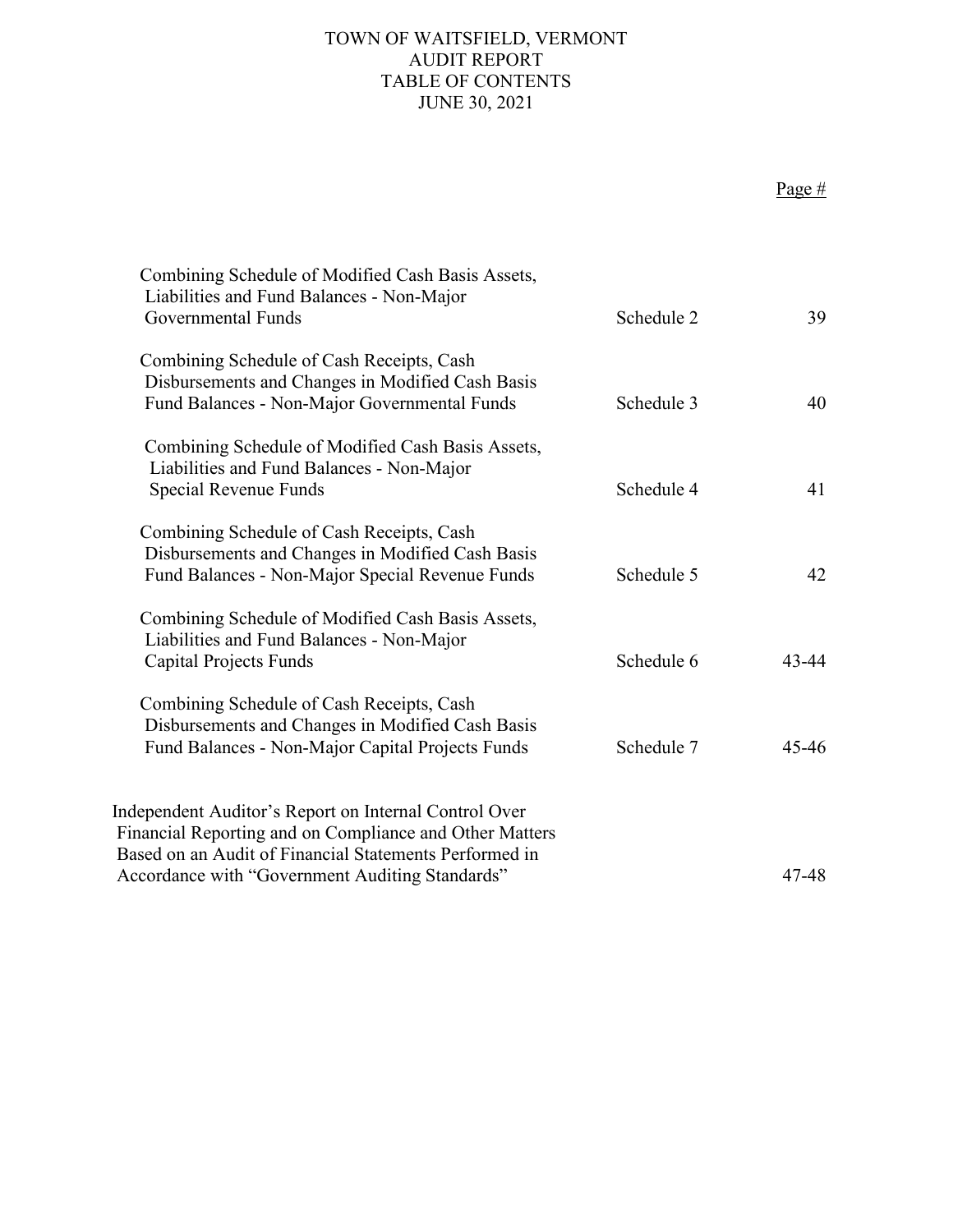

CERTIFIED PUBLIC ACCOUNTANTS

77 Barre Street P.O. Box 947 Montpelier, VT 05601 802/223-2352 www.sullivanpowers.com

Fred Duplessis, CPA Richard J. Brigham, CPA Chad A. Hewitt, CPA Wendy C. Gilwee, CPA VT Lic. #92-000180

Independent Auditor's Report

**Selectboard** Town of Waitsfield, Vermont 4144 Main Street Waitsfield, Vermont 05673

### *Report on the Financial Statements*

We have audited the accompanying financial statements of the governmental activities, the business-type activities, each major fund and the aggregate remaining fund information of the Town of Waitsfield, Vermont as of and for the year ended June 30, 2021, and the related notes to the financial statements, which collectively comprise the Town of Waitsfield, Vermont's basic financial statements as listed in the Table of Contents.

### *Management's Responsibility for the Financial Statements*

Management is responsible for the preparation and fair presentation of these financial statements in accordance with the modified cash basis of accounting described in Note I; this includes determining that the modified cash basis of accounting is an acceptable basis for the preparation of the financial statements in the circumstances. Management is also responsible for the design, implementation and maintenance of internal control relevant to the preparation and fair presentation of financial statements that are free from material misstatement, whether due to fraud or error.

#### *Auditor's Responsibility*

Our responsibility is to express opinions on these financial statements based on our audit. We conducted our audit in accordance with auditing standards generally accepted in the United States of America and the standards applicable to financial audits contained in "Government Auditing Standards," issued by the Comptroller General of the United States. Those standards require that we plan and perform the audit to obtain reasonable assurance about whether the financial statements are free of material misstatement.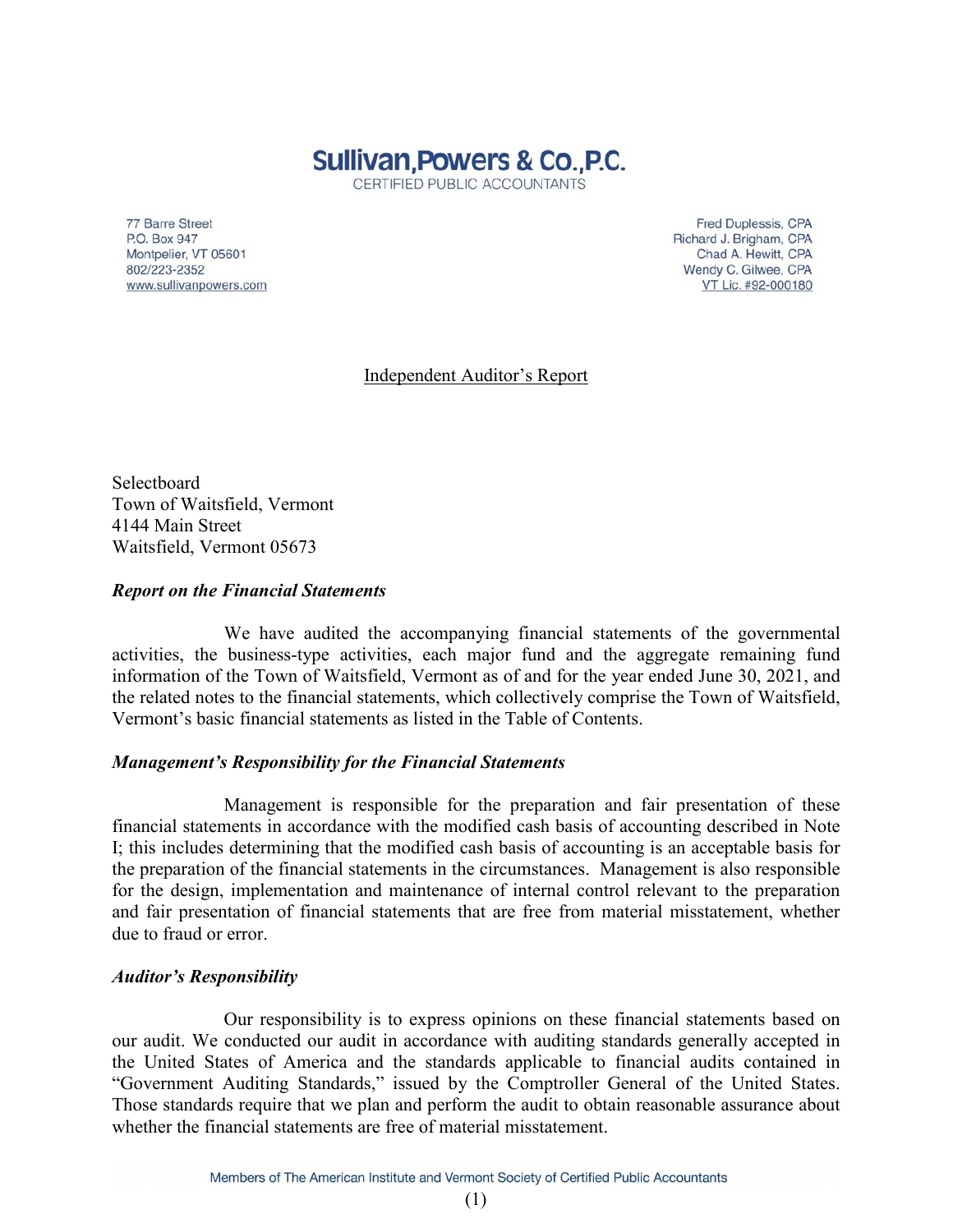An audit involves performing procedures to obtain audit evidence about the amounts and disclosures in the financial statements. The procedures selected depend on the auditor's judgment, including the assessment of the risks of material misstatement of the financial statements, whether due to fraud or error. In making those risk assessments, the auditor considers internal control relevant to the Town's preparation and fair presentation of the financial statements in order to design audit procedures that are appropriate in the circumstances, but not for the purpose of expressing an opinion on the effectiveness of the Town's internal control. Accordingly, we express no such opinion. An audit also includes evaluating the appropriateness of accounting policies used and the reasonableness of significant accounting estimates made by management, as well as evaluating the overall presentation of the financial statements.

We believe that the audit evidence we have obtained is sufficient and appropriate to provide a basis for our audit opinions.

### *Opinions*

In our opinion, the financial statements referred to previously present fairly, in all material respects, the respective financial position of the governmental activities, the businesstype activities, each major fund, and the aggregate remaining fund information of the Town of Waitsfield, Vermont as of June 30, 2021, and the respective changes in financial position thereof for the year then ended in conformity with the modified cash basis of accounting, as described in Note I.D.

#### *Basis of Accounting*

We draw attention to Note I.D. of the financial statements, which describes the basis of accounting. The financial statements are prepared on the modified cash basis of accounting, which is a basis of accounting other than accounting principles generally accepted in the United States of America. Our opinion is not modified with respect to that matter.

#### *Other Matters*

### *Change in Accounting Principles*

As described in Note I.E. to the financial statements, effective June 30, 2021, the Town implemented GASB Statement No. 84, "Fiduciary Activities".

#### *Other Information*

Our audit was conducted for the purpose of forming opinions on the financial statements that collectively comprise the Town of Waitsfield, Vermont's basic financial statements. The budgetary comparison information on Schedule 1 and the combining fund financial statements are presented for purposes of additional analysis and are not a required part of the basic financial statements. These schedules have not been subjected to the auditing procedures applied in the audit of the basic financial statements and, accordingly, we express no opinion or provide any assurance on them.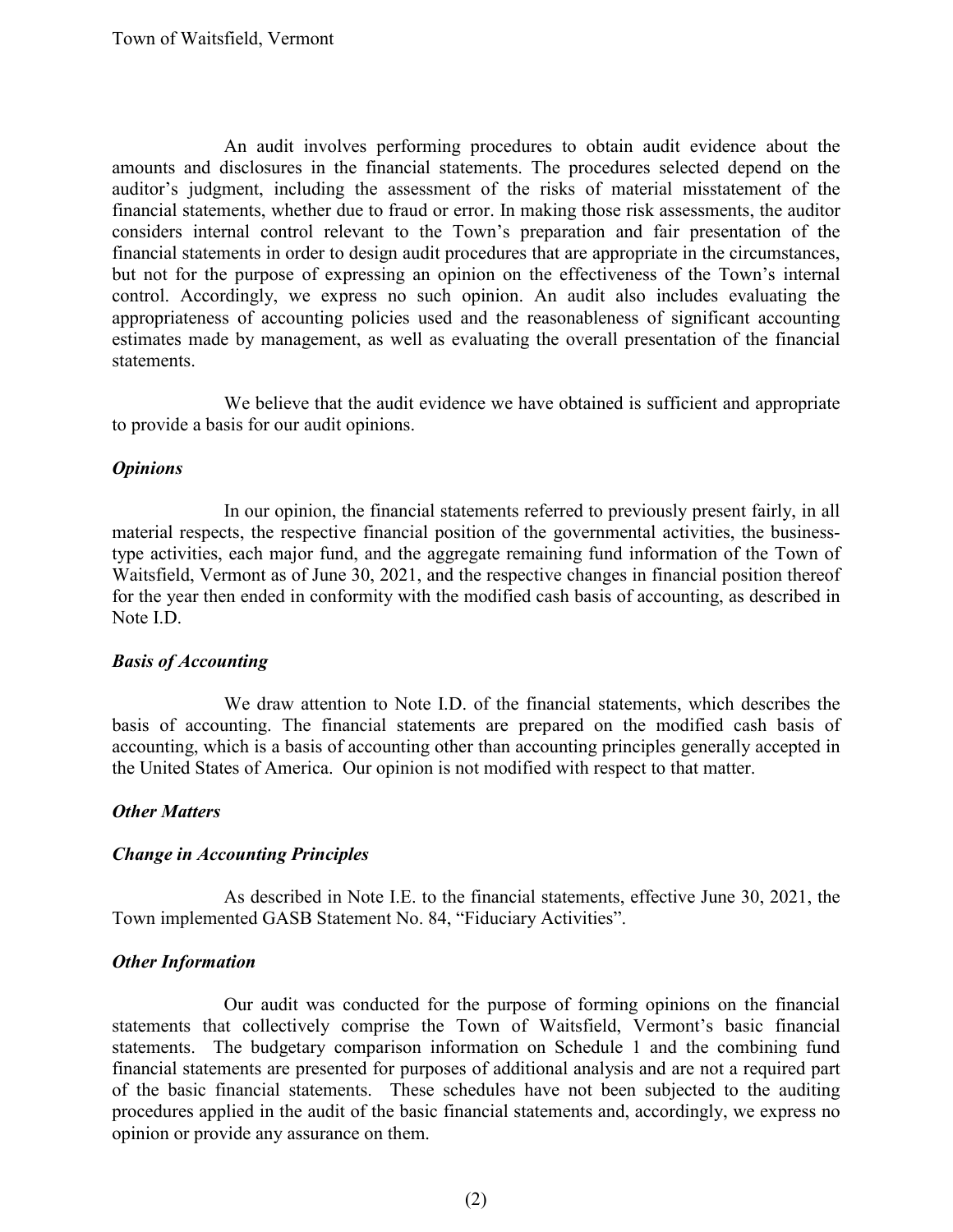### *Other Reporting Required by "Government Auditing Standards"*

In accordance with "Government Auditing Standards", we have also issued our report dated December 17, 2021 on our consideration of the Town of Waitsfield, Vermont's internal control over financial reporting and our tests of its compliance with certain provisions of laws, regulations, contracts, grant agreements and other matters. The purpose of that report is to describe the scope of our testing of internal control over financial reporting and compliance and the results of that testing, and not to provide an opinion on the internal control over financial reporting or on compliance. That report is an integral part of an audit performed in accordance with "Government Auditing Standards" in considering the Town of Waitsfield, Vermont's internal control over financial reporting and compliance.

December 17, 2021 Montpelier, Vermont VT Lic. #92-000180

Sullivan, Powers : Company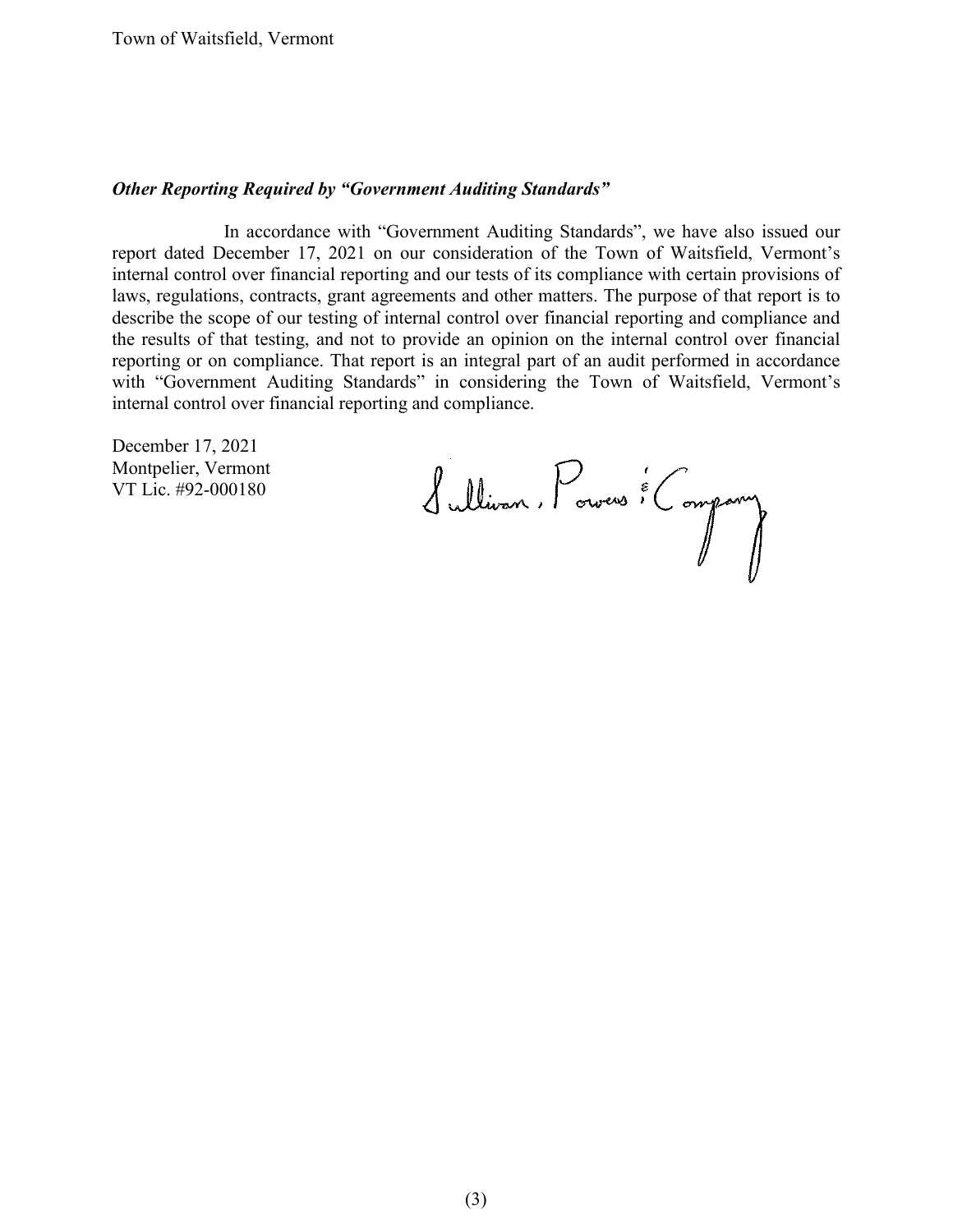# TOWN OF WAITSFIELD, VERMONT STATEMENT OF NET POSITION - MODIFIED CASH BASIS JUNE 30, 2021

|                              | Governmental<br>Business-type<br>Activities<br>Activities |                  |              | Total            |              |                  |
|------------------------------|-----------------------------------------------------------|------------------|--------------|------------------|--------------|------------------|
| <b>ASSETS</b>                |                                                           |                  |              |                  |              |                  |
| Cash                         | $\boldsymbol{\mathsf{S}}$                                 | 1,516,510        | $\mathbb{S}$ | 322,324          | $\mathbb{S}$ | 1,838,834        |
| Investments                  |                                                           | 402,426          |              | $\boldsymbol{0}$ |              | 402,426          |
| <b>Internal Balances</b>     |                                                           | 28,352           |              | (28, 352)        |              | $\boldsymbol{0}$ |
| <b>Total Assets</b>          |                                                           | 1,947,288        |              | 293,972          |              | 2,241,260        |
| <b>LIABILITIES</b>           |                                                           |                  |              |                  |              |                  |
| Payroll Withholdings Payable |                                                           | 725              |              | $\boldsymbol{0}$ |              | 725              |
| Due to Customers             |                                                           | $\boldsymbol{0}$ |              | 276              |              | 276              |
| <b>Total Liabilities</b>     |                                                           | 725              |              | 276              |              | 1,001            |
| <b>NET POSITION</b>          |                                                           |                  |              |                  |              |                  |
| Restricted:                  |                                                           |                  |              |                  |              |                  |
| Scrag Mountain Town Forest   |                                                           | 68,674           |              | $\boldsymbol{0}$ |              | 68,674           |
| <b>Records Restoration</b>   |                                                           | 53,529           |              | $\boldsymbol{0}$ |              | 53,529           |
| Verdmont Grant               |                                                           | 53,854           |              | $\boldsymbol{0}$ |              | 53,854           |
| Joslin Library               |                                                           | 1,187            |              | $\boldsymbol{0}$ |              | 1,187            |
| Cemetery                     |                                                           | 413,333          |              | $\boldsymbol{0}$ |              | 413,333          |
| Conservation                 |                                                           | 14,233           |              | 0                |              | 14,233           |
| <b>COVID Expenses</b>        |                                                           | 1,388            |              | $\mathbf{0}$     |              | 1,388            |
| Unrestricted                 |                                                           | 1,340,365        |              | 293,696          |              | 1,634,061        |
| <b>Total Net Position</b>    | \$                                                        | 1,946,563        | \$           | 293,696          | \$           | 2,240,259        |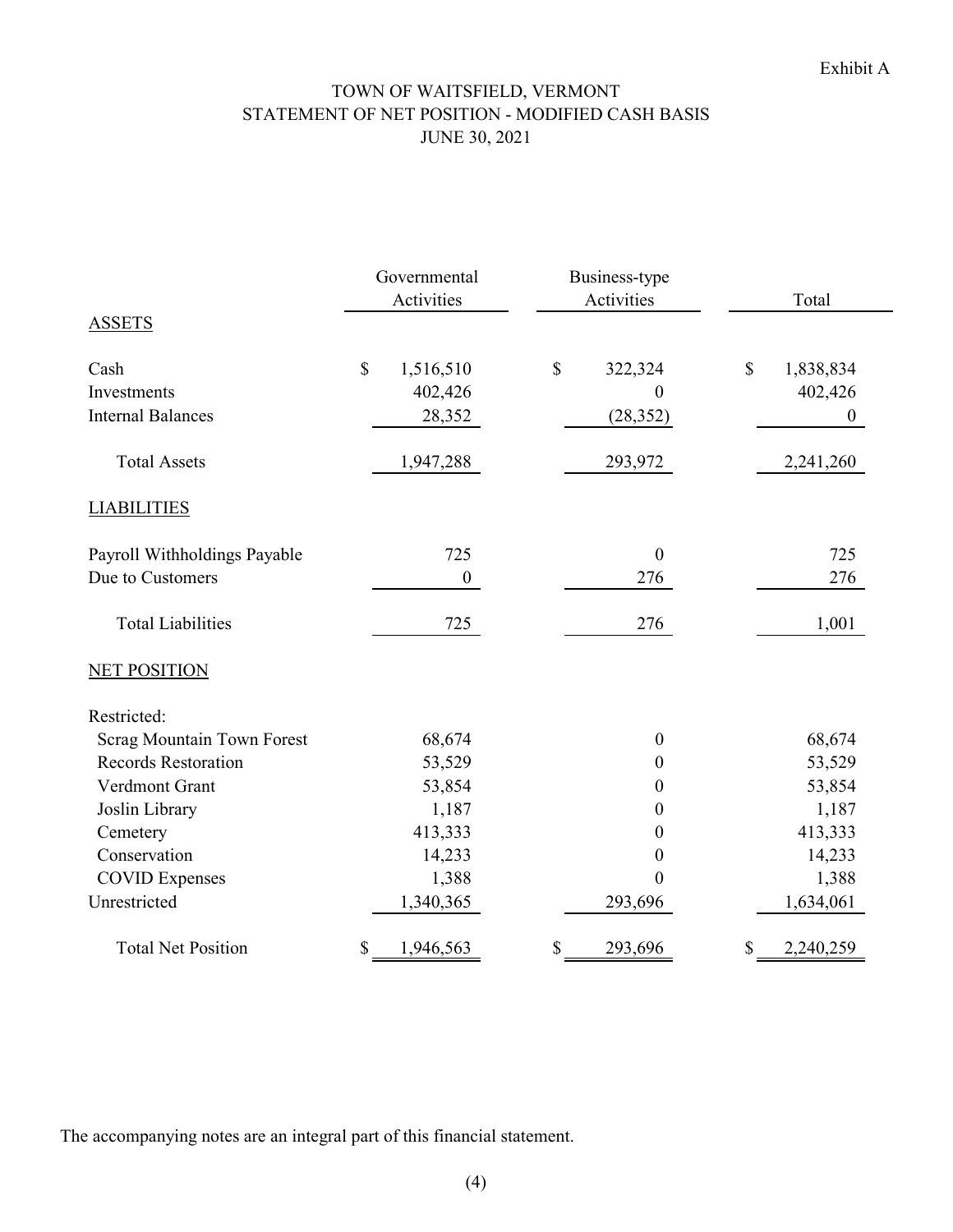#### TOWN OF WAITSFIELD, VERMONT STATEMENT OF ACTIVITIES - MODIFIED CASH BASIS FOR THE YEAR ENDED JUNE 30, 2021

|                                       |                                            | Program Receipts        |              |                                                |              |                                              |    |                            | Net (Disbursements) Receipts and<br>Changes in Net Position |                             |              |                |
|---------------------------------------|--------------------------------------------|-------------------------|--------------|------------------------------------------------|--------------|----------------------------------------------|----|----------------------------|-------------------------------------------------------------|-----------------------------|--------------|----------------|
|                                       | Cash<br>Disbursements                      | Charges for<br>Services |              | Operating<br>Grants/Loans and<br>Contributions |              | Capital<br>Grants/Loans and<br>Contributions |    | Governmental<br>Activities |                                                             | Business-type<br>Activities |              | Total          |
| Functions/Programs:                   |                                            |                         |              |                                                |              |                                              |    |                            |                                                             |                             |              |                |
| Primary Government:                   |                                            |                         |              |                                                |              |                                              |    |                            |                                                             |                             |              |                |
| Governmental Activities:              |                                            |                         |              |                                                |              |                                              |    |                            |                                                             |                             |              |                |
| General Government                    | 695,243 \$<br>\$                           | 72,393                  | $\mathbf{s}$ | 68,655                                         | $\mathbf{s}$ | $\boldsymbol{0}$                             | \$ | $(554, 195)$ \$            |                                                             | $\mathbf{0}$                | $\mathbb{S}$ | (554, 195)     |
| Public Safety                         | 227,464                                    | 65,927                  |              | $\boldsymbol{0}$                               |              | $\mathbf{0}$                                 |    | (161, 537)                 |                                                             | $\Omega$                    |              | (161, 537)     |
| Highways and Streets                  | 641,243                                    | 1,061                   |              | 90,807                                         |              | 142,522                                      |    | (406, 853)                 |                                                             |                             |              | (406, 853)     |
| Culture and Recreation                | 22,523                                     |                         | $\Omega$     | $\Omega$                                       |              | $\Omega$                                     |    | (22, 523)                  |                                                             |                             |              | (22, 523)      |
| <b>Community Development</b>          | 9,918                                      |                         | $\mathbf{0}$ | $\Omega$                                       |              | $\Omega$                                     |    | (9,918)                    |                                                             | $\Omega$                    |              | (9,918)        |
| Cemetery                              | 36,032                                     | 4,300                   |              | $\theta$                                       |              | $\theta$                                     |    | (31, 732)                  |                                                             | $\bf{0}$                    |              | (31, 732)      |
| Debt Service                          | 481,198                                    |                         | $\mathbf{0}$ | $\theta$                                       |              | $\theta$                                     |    | (481, 198)                 |                                                             | $\mathbf{0}$                |              | (481, 198)     |
| <b>Total Governmental Activities</b>  | 2,113,621                                  | 143,681                 |              | 159,462                                        |              | 142,522                                      |    | (1,667,956)                |                                                             | $\boldsymbol{0}$            |              | (1,667,956)    |
| <b>Business-type Activities</b>       |                                            |                         |              |                                                |              |                                              |    |                            |                                                             |                             |              |                |
| Water                                 | 183,938                                    | 234,418                 |              | $\bf{0}$                                       |              | $\mathbf{0}$                                 |    | $\bf{0}$                   |                                                             | 50,480                      |              | 50,480         |
| Wait House                            | 17,168                                     | 13,923                  |              | $\mathbf{0}$                                   |              | $\overline{0}$                               |    | $\mathbf{0}$               |                                                             | (3,245)                     |              | (3,245)        |
| <b>Total Business-type Activities</b> | 201,106                                    | 248,341                 |              | $\boldsymbol{0}$                               |              | $\mathbf{0}$                                 |    | $\boldsymbol{0}$           |                                                             | 47,235                      |              | 47,235         |
| <b>Total Primary Government</b>       | 2,314,727                                  | 392,022<br>-S           | -S           | 159,462                                        | -S           | 142,522                                      |    | (1,667,956)                |                                                             | 47,235                      |              | (1,620,721)    |
|                                       | General Receipts:                          |                         |              |                                                |              |                                              |    |                            |                                                             |                             |              |                |
|                                       | <b>Property Taxes</b>                      |                         |              |                                                |              |                                              |    | 1,751,614                  |                                                             | $\bf{0}$                    |              | 1,751,614      |
|                                       | Penalties and Interest on Delinquent Taxes |                         |              |                                                |              |                                              |    | 35,549                     |                                                             | $\mathbf{0}$                |              | 35,549         |
|                                       | <b>General State Grants</b>                |                         |              |                                                |              |                                              |    | 139,806                    |                                                             | $\theta$                    |              | 139,806        |
|                                       | <b>Unrestricted Investment Earnings</b>    |                         |              |                                                |              |                                              |    | 38,942                     |                                                             | 142                         |              | 39,084         |
|                                       | <b>Insurance Proceeds</b>                  |                         |              |                                                |              |                                              |    | 16,907                     |                                                             | $\bf{0}$                    |              | 16,907         |
|                                       | Other                                      |                         |              |                                                |              |                                              |    | 30,612                     |                                                             | $\mathbf{0}$                |              | 30,612         |
|                                       | Transfers:                                 |                         |              |                                                |              |                                              |    | (2,000)                    |                                                             | 2,000                       |              | $\overline{0}$ |
|                                       | Total General Receipts and Transfers       |                         |              |                                                |              |                                              |    | 2,011,430                  |                                                             | 2,142                       |              | 2,013,572      |
|                                       | Change in Net Position                     |                         |              |                                                |              |                                              |    | 343,474                    |                                                             | 49,377                      |              | 392,851        |
|                                       | Net Position - July 1, 2020                |                         |              |                                                |              |                                              |    | 1,603,089                  |                                                             | 244,319                     |              | 1,847,408      |
|                                       | Net Position - June 30, 2021               |                         |              |                                                |              |                                              | S  | 1,946,563                  | -8                                                          | 293,696                     | -S           | 2,240,259      |
|                                       |                                            |                         |              |                                                |              |                                              |    |                            |                                                             |                             |              |                |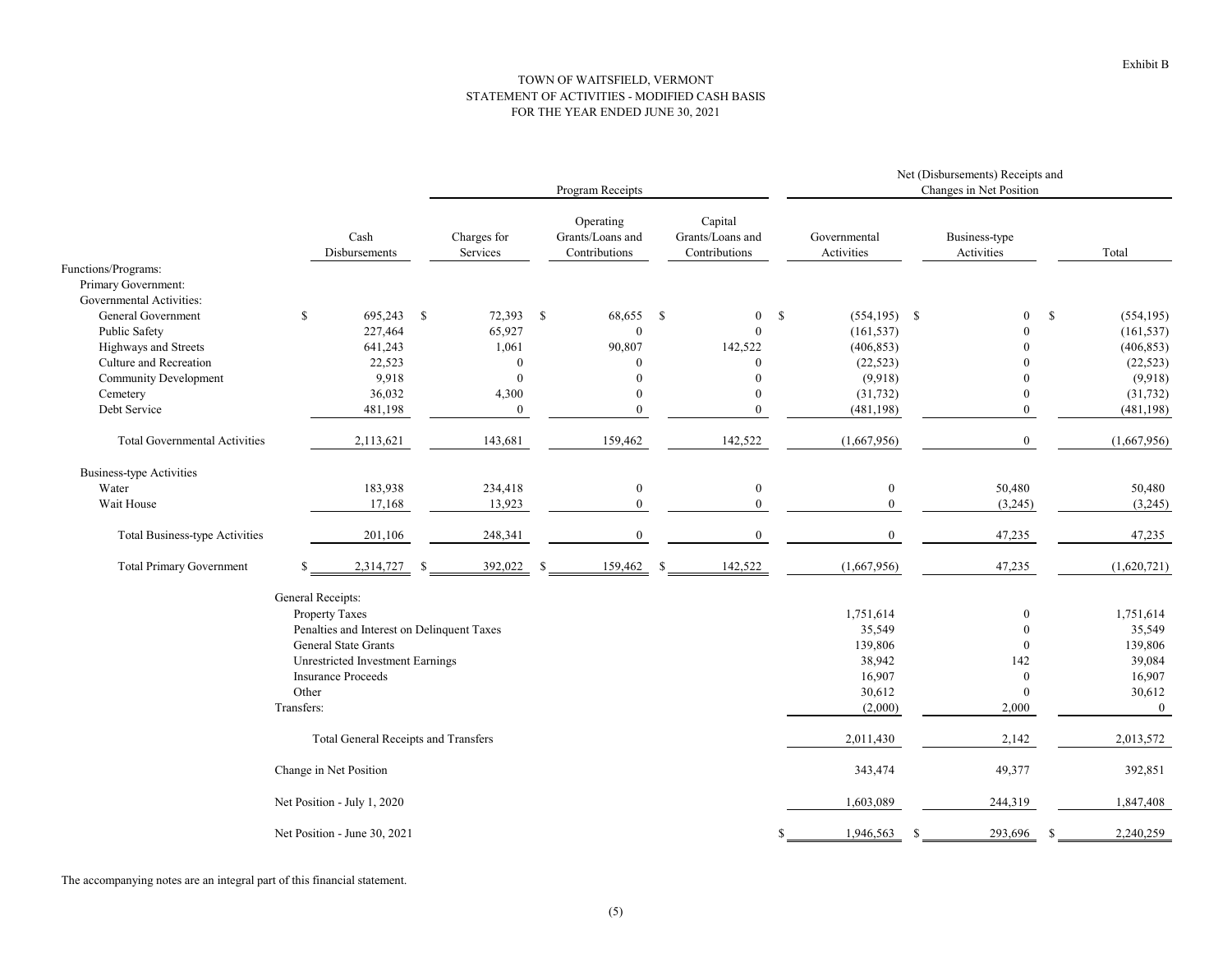#### TOWN OF WAITSFIELD, VERMONT STATEMENT OF MODIFIED CASH BASIS ASSETS, LIABILITIES AND FUND BALANCES JUNE 30, 2021 GOVERNMENTAL FUNDS

|                                             | General<br>Fund         | Verdmont Grant<br>Fund   | Village West<br>Sidewalk<br>Fund | Joslin<br>Library<br>Fund         | Cemetery<br>Trust<br>Fund           | Paving<br>Reserve<br>Fund             | Heavy<br>Equipment<br>Fund     | Non-Major<br>Governmental<br>Funds | Total<br>Governmental<br>Funds        |
|---------------------------------------------|-------------------------|--------------------------|----------------------------------|-----------------------------------|-------------------------------------|---------------------------------------|--------------------------------|------------------------------------|---------------------------------------|
| <b>ASSETS</b>                               |                         |                          |                                  |                                   |                                     |                                       |                                |                                    |                                       |
| Cash<br>Investments<br>Due from Other Funds | $\mathbb{S}$<br>626,389 | $\mathbb{S}$<br>53,854   | <sup>\$</sup><br>$\overline{0}$  | 1,187<br>$\mathbf{s}$<br>$\theta$ | 36,597<br>£.<br>333,752<br>$\Omega$ | 228,892<br>\$.<br>$\bf{0}$<br>100,000 | 131,060<br>$\bf{0}$<br>100,000 | S<br>438,531<br>68,674<br>53,529   | 1,516,510<br>S.<br>402,426<br>253,529 |
| <b>Total Assets</b>                         | 626,389<br>S.           | \$ 53,854                | $\theta$                         | 1,187<br>S.                       | 370,349<br>S.                       | \$328,892                             | 231,060                        | 560,734                            | $\frac{1}{2}$ , 172, 465              |
| <b>LIABILITIES AND FUND BALANCES</b>        |                         |                          |                                  |                                   |                                     |                                       |                                |                                    |                                       |
| Liabilities:                                |                         |                          |                                  |                                   |                                     |                                       |                                |                                    |                                       |
| <b>Escrow Liabilities</b>                   | $\theta$                | $\mathbb{S}$<br>$\theta$ | <sup>\$</sup><br>$\overline{0}$  | S<br>$\Omega$                     | S<br>$\theta$                       | S<br>$\mathbf{0}$                     | S<br>$\overline{0}$            | S<br>$\Omega$                      | -S<br>$\theta$                        |
| Payroll Withholdings Payable                | 725                     |                          | $\Omega$                         |                                   |                                     | $\Omega$                              | $\Omega$                       |                                    | 725                                   |
| Due to Other Funds                          | 186,834                 |                          | 38,343                           |                                   |                                     |                                       |                                |                                    | 225,177                               |
| <b>Total Liabilities</b>                    | 187,559                 | $\bf{0}$                 | 38,343                           | $\boldsymbol{0}$                  | $\theta$                            | $\mathbf{0}$                          | $\mathbf{0}$                   | $\overline{0}$                     | 225,902                               |
| Fund Balances/(Deficits):                   |                         |                          |                                  |                                   |                                     |                                       |                                |                                    |                                       |
| Restricted                                  | 1,388                   | 53,854                   | $\theta$                         | 1,187                             | 370,349                             | $\mathbf{0}$                          | $\theta$                       | 179,420                            | 606,198                               |
| Committed                                   | $\Omega$                |                          |                                  |                                   |                                     | 328,892                               | 231,060                        | 274,672                            | 834,624                               |
| Assigned                                    | 45,837                  |                          | $\theta$                         |                                   |                                     | $\Omega$                              | $\Omega$                       | 106,642                            | 152,479                               |
| Unassigned/(Deficit)                        | 391,605                 |                          | (38, 343)                        |                                   |                                     |                                       | $\Omega$                       |                                    | 353,262                               |
| Total Fund Balances/(Deficits)              | 438,830                 | 53,854                   | (38, 343)                        | 1,187                             | 370,349                             | 328,892                               | 231,060                        | 560,734                            | 1,946,563                             |
| Total Liabilities and                       |                         |                          |                                  |                                   |                                     |                                       |                                |                                    |                                       |
| Fund Balances                               | 626,389<br>S.           | 53,854<br>$\mathbf{s}$   |                                  | 1,187                             | 370,349                             | \$ 328,892                            | 231,060                        | 560,734                            | \$2,172,465                           |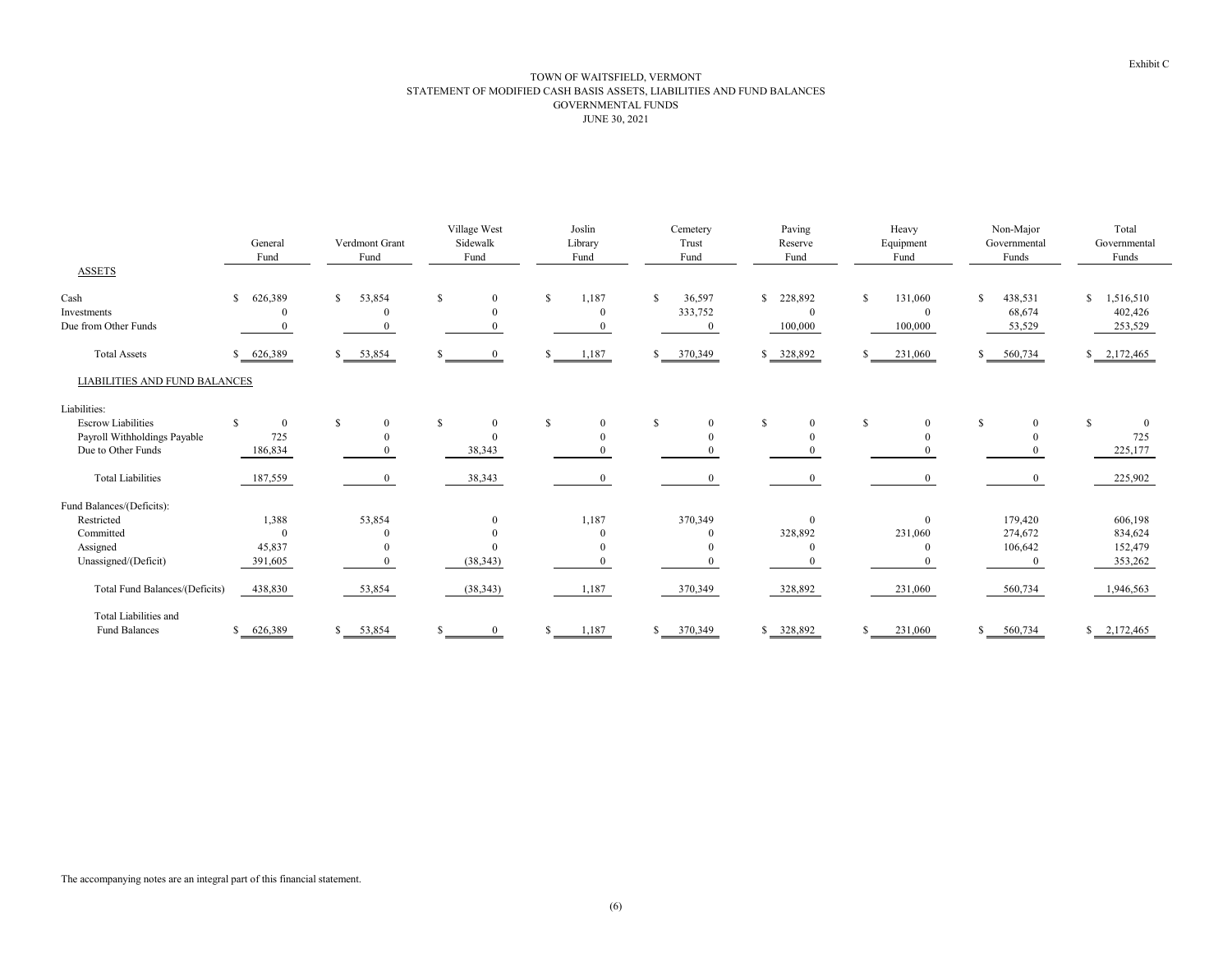|                                            |    | General<br>Fund |              | Verdmont Grant<br>Fund |              | Village West<br>Sidewalk<br>Fund |   | Joslin<br>Library<br>Fund |              | Cemetery<br>Trust<br>Fund |              | Paving<br>Reserve<br>Fund |     | Heavy<br>Equipment<br>Fund |               | Non-Major<br>Governmental<br>Funds |   | Total<br>Governmental<br>Funds |  |
|--------------------------------------------|----|-----------------|--------------|------------------------|--------------|----------------------------------|---|---------------------------|--------------|---------------------------|--------------|---------------------------|-----|----------------------------|---------------|------------------------------------|---|--------------------------------|--|
| Cash Receipts:                             |    |                 |              |                        |              |                                  |   |                           |              |                           |              |                           |     |                            |               |                                    |   |                                |  |
| <b>Property Taxes</b>                      | S. | 1,751,614       | $\mathbf{s}$ | $\Omega$               | $\mathbf{s}$ | $\Omega$                         | S | $\Omega$                  | $\mathbb{S}$ | $\Omega$                  | $\mathbb{S}$ | $\Omega$                  | \$. | $\Omega$                   | <sup>\$</sup> | $\mathbf{0}$                       | S | 1,751,614                      |  |
| Penalties and Interest on Delinquent Taxes |    | 35,549          |              | $\Omega$               |              | $\mathbf{0}$                     |   | $\Omega$                  |              | $\Omega$                  |              | $\Omega$                  |     | $\Omega$                   |               | $\mathbf{0}$                       |   | 35,549                         |  |
| Intergovernmental                          |    | 230,613         |              | $\Omega$               |              | 142,522                          |   | $\Omega$                  |              |                           |              |                           |     | $\Omega$                   |               | $\mathbf{0}$                       |   | 373,135                        |  |
| Charges for Services                       |    | 90,031          |              |                        |              | $\Omega$                         |   | $\Omega$                  |              |                           |              |                           |     | $\Omega$                   |               | 4,300                              |   | 94,331                         |  |
| Permits, Licenses and Fees                 |    | 56,796          |              |                        |              |                                  |   |                           |              |                           |              |                           |     |                            |               | 17,720                             |   | 74,516                         |  |
| Fines and Forfeits                         |    | 9,647           |              |                        |              |                                  |   |                           |              |                           |              |                           |     |                            |               | $\mathbf{0}$                       |   | 9,647                          |  |
| Loan Repayments                            |    | 68,655          |              | $\Omega$               |              |                                  |   | $\Omega$                  |              |                           |              | $\Omega$                  |     | $\Omega$                   |               | $\mathbf{0}$                       |   | 68,655                         |  |
| Investment Income                          |    | 2,055           |              | 14                     |              |                                  |   |                           |              |                           |              | 98                        |     | 91                         |               | 792                                |   | 3,051                          |  |
| Donations                                  |    | $\theta$        |              | $\Omega$               |              | $\Omega$                         |   | 6,605                     |              | 35,891                    |              | $\mathbf{0}$              |     | $\Omega$                   |               | $\mathbf{0}$                       |   | 42,496                         |  |
| Other                                      |    | 6,101           |              | $\theta$               |              | $\theta$                         |   | $\mathbf{0}$              |              | $\bf{0}$                  |              | $\mathbf{0}$              |     | $\Omega$                   |               | $\overline{0}$                     |   | 6,101                          |  |
| <b>Total Cash Receipts</b>                 |    | 2,251,061       |              | 14                     |              | 142,522                          |   | 6,606                     |              | 35,891                    |              | 98                        |     | 91                         |               | 22,812                             |   | 2,459,095                      |  |
| Cash Disbursements:                        |    |                 |              |                        |              |                                  |   |                           |              |                           |              |                           |     |                            |               |                                    |   |                                |  |
| General Government                         |    | 714,740         |              | $\Omega$               |              | $\Omega$                         |   | $\Omega$                  |              | $\Omega$                  |              | $\mathbf{0}$              |     | $\Omega$                   |               | 375                                |   | 715,115                        |  |
| Public Safety                              |    | 227,464         |              | $\Omega$               |              | $\Omega$                         |   | $\Omega$                  |              |                           |              |                           |     | $\Omega$                   |               | $\mathbf{0}$                       |   | 227,464                        |  |
| Highways and Streets                       |    | 610,629         |              |                        |              |                                  |   | $\Omega$                  |              |                           |              |                           |     |                            |               | 28,323                             |   | 638,952                        |  |
| Culture and Recreation                     |    | 16,863          |              | $\Omega$               |              |                                  |   | 5,660                     |              | $\Omega$                  |              |                           |     |                            |               | $\overline{0}$                     |   | 22,523                         |  |
| <b>Community Development</b>               |    | $\theta$        |              | 9,918                  |              | $\Omega$                         |   | $\Omega$                  |              | $\Omega$                  |              |                           |     | $\Omega$                   |               | $\mathbf{0}$                       |   | 9,918                          |  |
| Cemetery                                   |    | $\theta$        |              | $\theta$               |              | $\Omega$                         |   | $\Omega$                  |              | 2,866                     |              | $\Omega$                  |     | $\Omega$                   |               | 33,166                             |   | 36,032                         |  |
| Capital Outlay:                            |    |                 |              |                        |              |                                  |   |                           |              |                           |              |                           |     |                            |               |                                    |   |                                |  |
| Highway and Streets                        |    | $\mathbf{0}$    |              | $\mathbf{0}$           |              | 158,631                          |   | $\mathbf{0}$              |              | $\Omega$                  |              | $\mathbf{0}$              |     | $\mathbf{0}$               |               | $\mathbf{0}$                       |   | 158,631                        |  |
| Debt Service:                              |    |                 |              |                        |              |                                  |   |                           |              |                           |              |                           |     |                            |               |                                    |   |                                |  |
| Principal                                  |    | 270,379         |              | $\mathbf{0}$           |              | $\theta$                         |   | $\overline{0}$            |              | $\Omega$                  |              | $\mathbf{0}$              |     | $\mathbf{0}$               |               | $\mathbf{0}$                       |   | 270,379                        |  |
| Interest                                   |    | 34,607          |              | $\mathbf{0}$           |              | $\bf{0}$                         |   | $\overline{0}$            |              | $\Omega$                  |              | $\mathbf{0}$              |     | $\overline{0}$             |               | $\mathbf{0}$                       |   | 34,607                         |  |
| <b>Total Cash Disbursements</b>            |    | 1,874,682       |              | 9,918                  |              | 158,631                          |   | 5,660                     |              | 2,866                     |              | $\bf{0}$                  |     | $\overline{0}$             |               | 61,864                             |   | 2,113,621                      |  |
| Excess/(Deficiency) of Cash Receipts       |    |                 |              |                        |              |                                  |   |                           |              |                           |              |                           |     |                            |               |                                    |   |                                |  |
| Over Cash Disbursements                    |    | 376,379         |              | (9,904)                |              | (16, 109)                        |   | 946                       |              | 33,025                    |              | 98                        |     | 91                         |               | (39,052)                           |   | 345,474                        |  |
| Other Financing Sources/(Uses):            |    |                 |              |                        |              |                                  |   |                           |              |                           |              |                           |     |                            |               |                                    |   |                                |  |
| Transfers In                               |    | 13,630          |              | $\mathbf{0}$           |              | $\mathbf{0}$                     |   | $\mathbf{0}$              |              | 1,300                     |              | 200,000                   |     | 105,000                    |               | 99,938                             |   | 419,868                        |  |
| <b>Transfers Out</b>                       |    | (381, 638)      |              | $\mathbf{0}$           |              | $\mathbf{0}$                     |   | $\overline{0}$            |              | (25,300)                  |              | $\bf{0}$                  |     | $\overline{0}$             |               | (14,930)                           |   | (421, 868)                     |  |
| <b>Total Other Financing</b>               |    |                 |              |                        |              |                                  |   |                           |              |                           |              |                           |     |                            |               |                                    |   |                                |  |
| Sources/(Uses)                             |    | (368,008)       |              | $\mathbf{0}$           |              | $\bf{0}$                         |   | $\mathbf{0}$              |              | (24,000)                  |              | 200,000                   |     | 105,000                    |               | 85,008                             |   | (2,000)                        |  |
| Net Change in Fund Balances                |    | 8,371           |              | (9,904)                |              | (16, 109)                        |   | 946                       |              | 9,025                     |              | 200,098                   |     | 105,091                    |               | 45,956                             |   | 343,474                        |  |
| Fund Balances/(Deficits) - July 1, 2020    |    | 430,459         |              | 63,758                 |              | (22, 234)                        |   | 241                       |              | 361,324                   |              | 128,794                   |     | 125,969                    |               | 514,778                            |   | 1,603,089                      |  |
| Fund Balances/(Deficits) - June 30, 2021   | S  | 438,830         |              | 53.854                 |              | (38, 343)                        |   | 1,187                     | S.           | 370,349                   |              | \$ 328,892                |     | 231,060                    | \$            | 560,734                            | S | 1,946,563                      |  |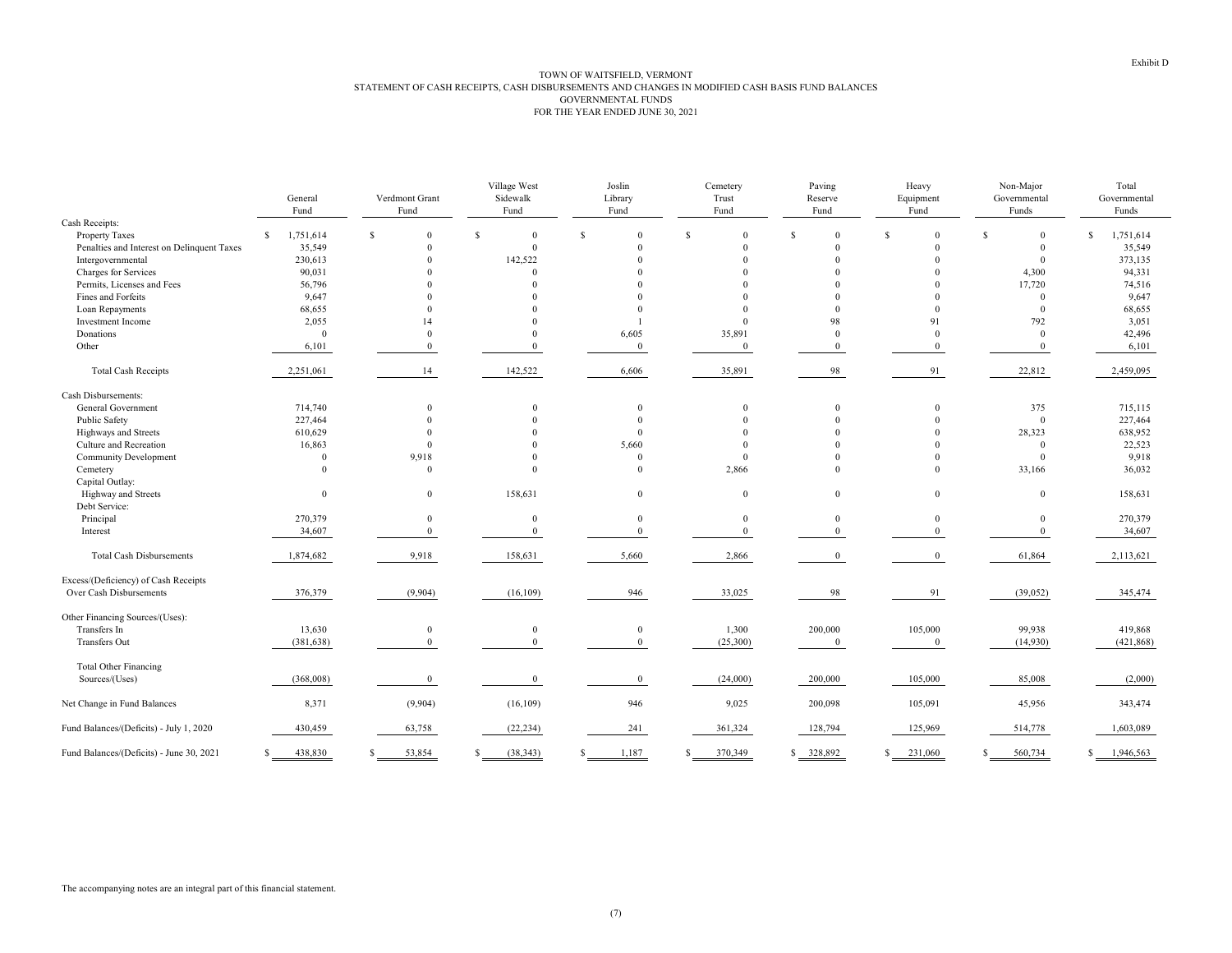# TOWN OF WAITSFIELD, VERMONT STATEMENT OF FUND NET POSITION - MODIFIED CASH BASIS PROPRIETARY FUNDS JUNE 30, 2021

| <b>ASSETS</b>             | Water<br>Fund | Wait<br>House<br>Fund | Total         |
|---------------------------|---------------|-----------------------|---------------|
|                           |               |                       |               |
| Cash                      | \$<br>316,318 | $\mathbb{S}$<br>6,006 | \$<br>322,324 |
| <b>Total Assets</b>       | 316,318       | 6,006                 | 322,324       |
| <b>LIABILITIES</b>        |               |                       |               |
| Due to Other Funds        | 19,508        | 8,844                 | 28,352        |
| Due to Customers          | 276           | $\boldsymbol{0}$      | 276           |
| <b>Total Liabilities</b>  | 19,784        | 8,844                 | 28,628        |
| <b>NET POSITION</b>       |               |                       |               |
| Unrestricted/(Deficit)    | 296,534       | (2, 838)              | 293,696       |
| <b>Total Net Position</b> | \$<br>296,534 | \$<br>(2,838)         | \$<br>293,696 |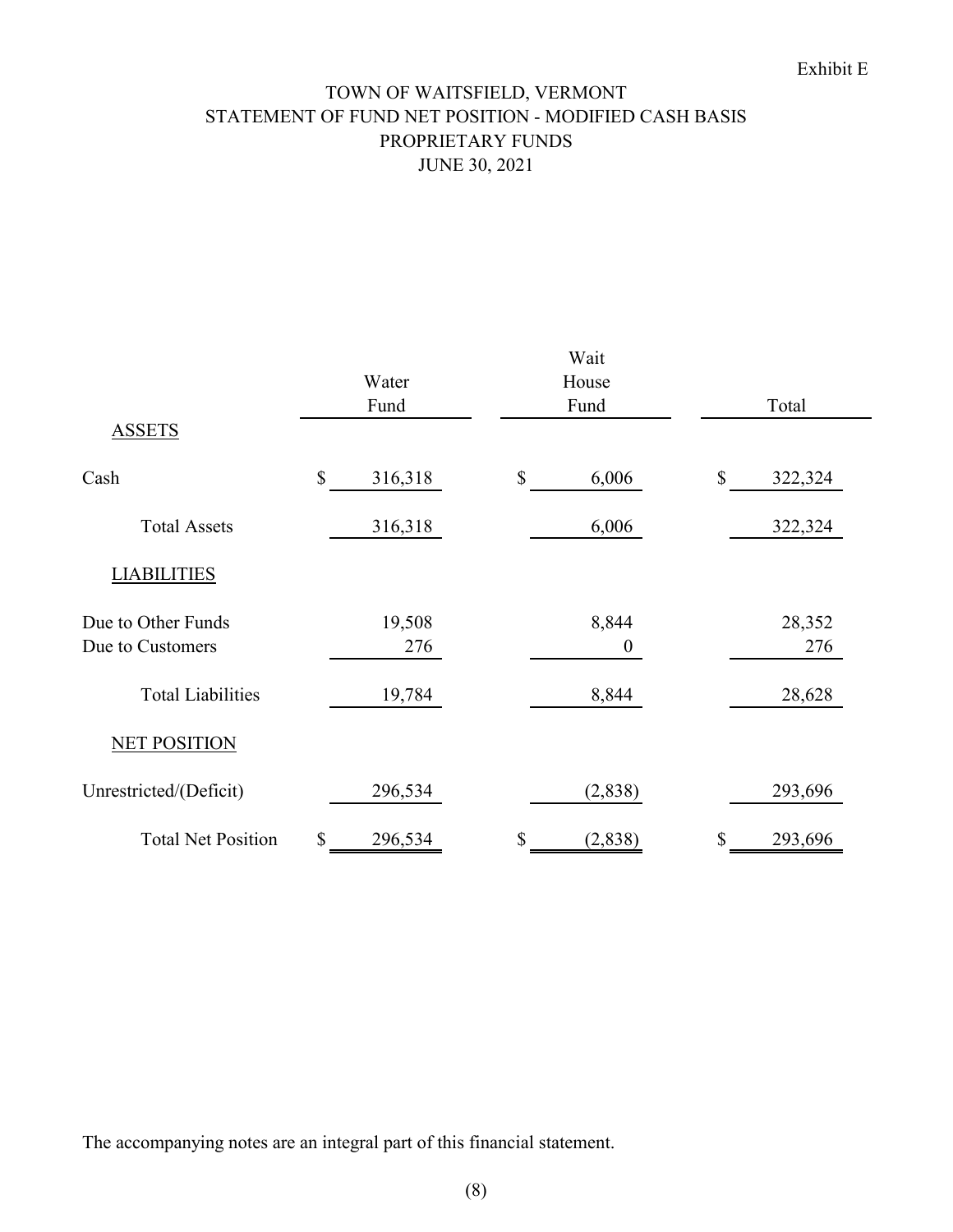#### TOWN OF WAITSFIELD, VERMONT STATEMENT OF CASH RECEIPTS, CASH DISBURSEMENTS AND PROPRIETARY FUNDS FOR THE YEAR ENDED JUNE 30, 2021 CHANGES IN MODIFIED CASH BASIS FUND NET POSITION

|                                                    | Water          | House                  |               |
|----------------------------------------------------|----------------|------------------------|---------------|
|                                                    | Fund           | Fund                   | Total         |
| <b>Operating Receipts:</b><br>Charges for Services | \$<br>234,419  | $\mathbb{S}$<br>13,923 | \$<br>248,342 |
|                                                    |                |                        |               |
| <b>Total Operating Receipts</b>                    | 234,419        | 13,923                 | 248,342       |
| <b>Operating Disbursements:</b>                    |                |                        |               |
| Administrative Charges                             | 1,500          | 28                     | 1,528         |
| Permits and Licenses                               | 755            | $\mathbf{0}$           | 755           |
| Equipment                                          | 2,454          | $\theta$               | 2,454         |
| Insurance                                          | 961            | 2,500                  | 3,461         |
| Professional Services                              | 22,298         | 1,509                  | 23,807        |
| Communications                                     | 1,376          | $\boldsymbol{0}$       | 1,376         |
| Utilities                                          | 2,791          | 7,169                  | 9,960         |
| Maintenance                                        | 9,012          | 5,262                  | 14,274        |
| Other                                              | 997            | 700                    | 1,697         |
| <b>Total Operating Disbursements</b>               | 42,144         | 17,168                 | 59,312        |
| Operating Income/(Loss)                            | 192,275        | (3,245)                | 189,030       |
| Non-Operating Receipts/(Disbursements)             |                |                        |               |
| Investment Income                                  | 139            | 3                      | 142           |
| Debt Service - Principal                           | (63,795)       | $\theta$               | (63,795)      |
| Debt Service - Interest                            | (78,000)       | 0                      | (78,000)      |
| Transfers In                                       | $\overline{0}$ | 2,000                  | 2,000         |
| Total Non-Operating Receipts/(Disbursements)       | (141, 656)     | 2,003                  | (139, 653)    |
| Change in Net Position                             | 50,619         | (1,242)                | 49,377        |
| Net Position/(Deficit) - July 1, 2020              | 245,915        | (1, 596)               | 244,319       |
| Net Position/(Deficit) - June 30, 2021             | \$<br>296,534  | \$<br>(2,838)          | \$<br>293,696 |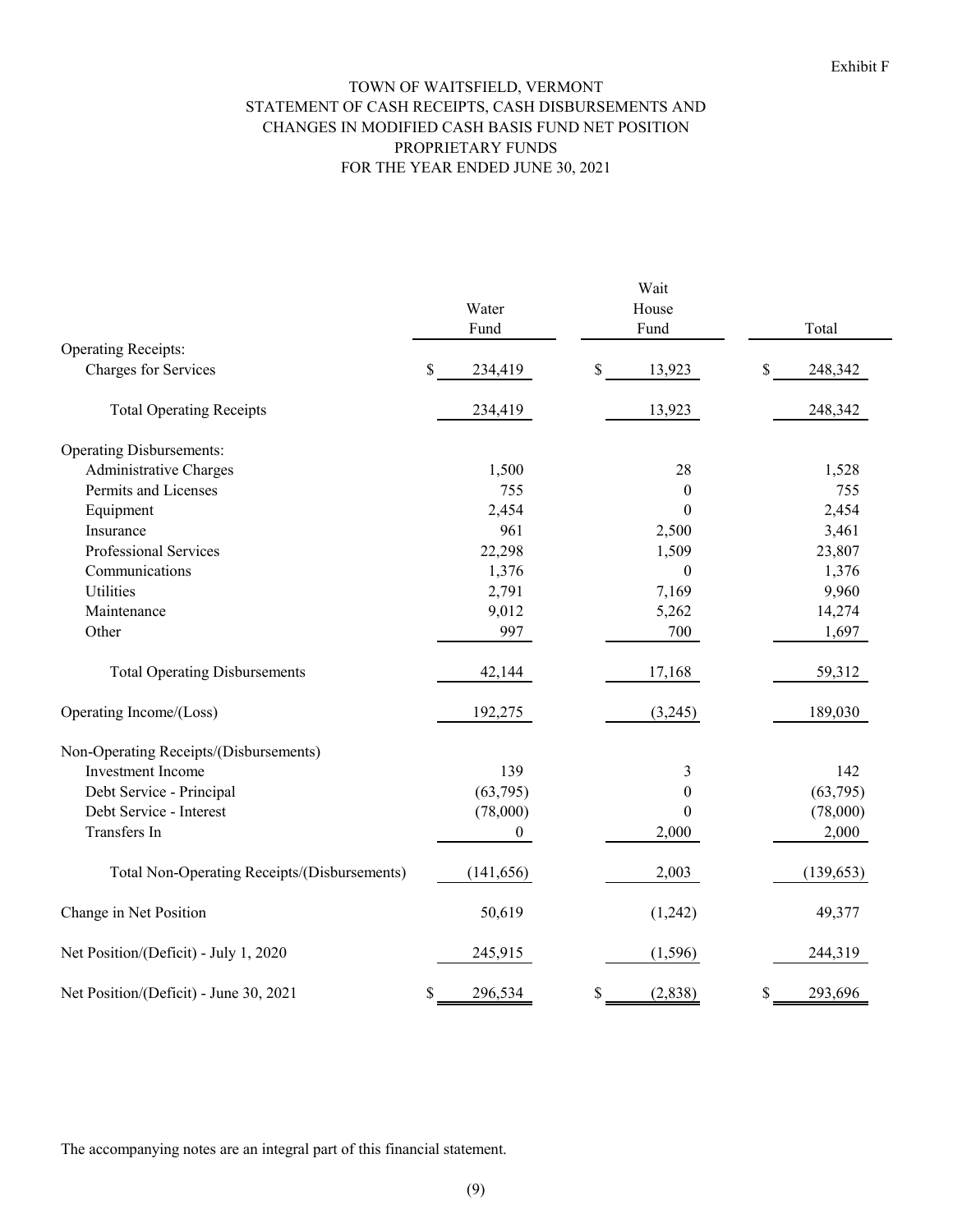# TOWN OF WAITSFIELD, VERMONT STATEMENT OF FIDUCIARY MODIFIED CASH BASIS NET POSITION FIDUCIARY FUND JUNE 30, 2021

|                           |                        | <b>Custodial Funds</b>          |  |  |  |  |  |
|---------------------------|------------------------|---------------------------------|--|--|--|--|--|
|                           | Sewer                  |                                 |  |  |  |  |  |
|                           | Escrow                 | <b>Education Tax</b>            |  |  |  |  |  |
|                           | Fund                   | Fund                            |  |  |  |  |  |
| <b>ASSETS</b>             |                        |                                 |  |  |  |  |  |
| Assets:                   |                        |                                 |  |  |  |  |  |
| Cash                      | 39,286<br>$\mathbb{S}$ | $\mathcal{S}$<br>$\overline{0}$ |  |  |  |  |  |
| <b>LIABILITIES</b>        |                        |                                 |  |  |  |  |  |
| Liabilities:              |                        |                                 |  |  |  |  |  |
| <b>Escrow Liabilities</b> | 39,286                 | $\boldsymbol{0}$                |  |  |  |  |  |
| <b>NET POSITION</b>       |                        |                                 |  |  |  |  |  |
| Net Position:             | \$                     | \$                              |  |  |  |  |  |
|                           |                        |                                 |  |  |  |  |  |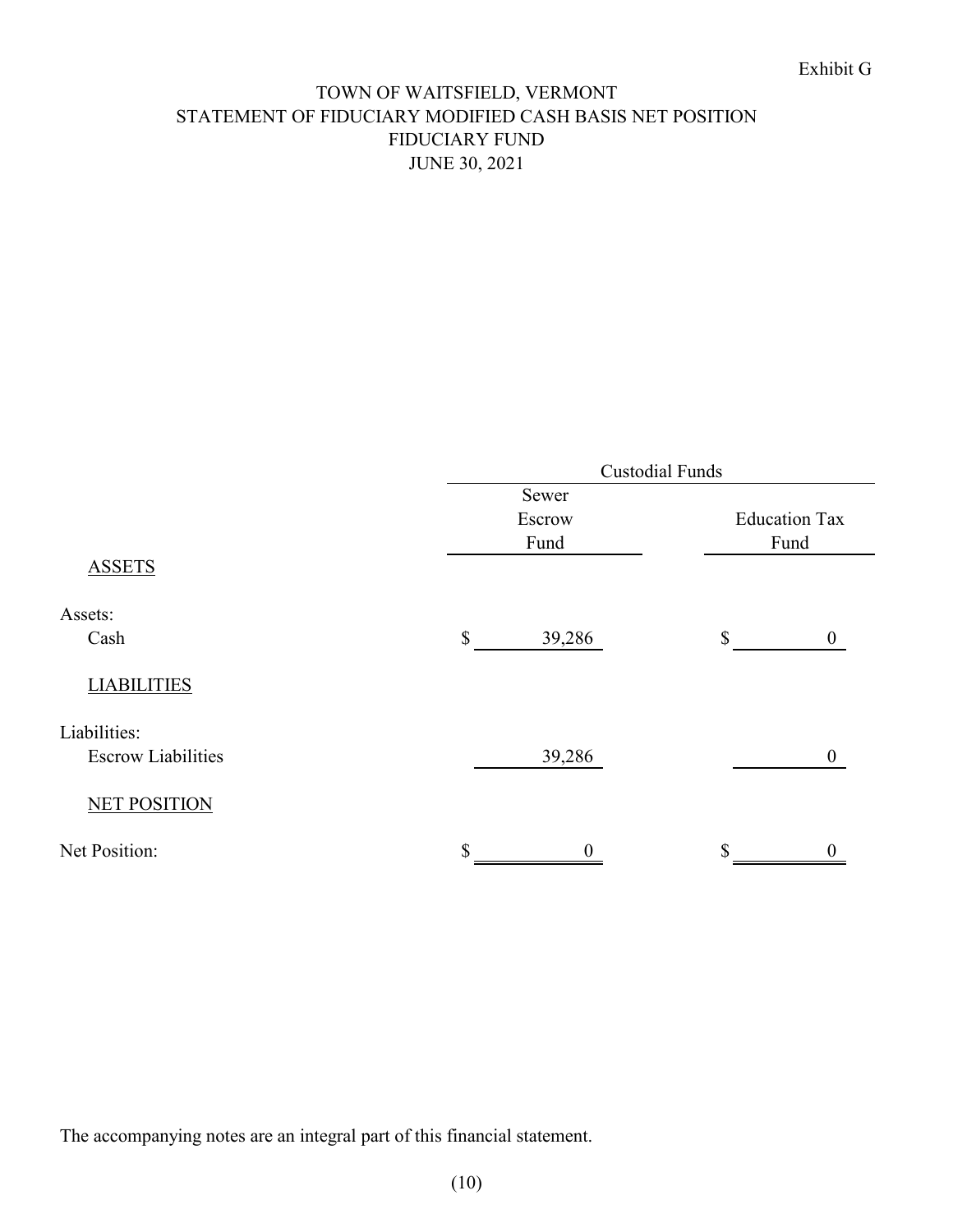# TOWN OF WAITSFIELD, VERMONT STATEMENT OF CHANGES IN FIDUCIARY MODIFIED CASH BASIS NET POSITION FIDUCIARY FUND FOR THE YEAR ENDED JUNE 30, 2021

|                                                         |        |                  | <b>Custodial Funds</b> |                      |
|---------------------------------------------------------|--------|------------------|------------------------|----------------------|
|                                                         | Sewer  |                  |                        |                      |
|                                                         | Escrow |                  |                        | <b>Education Tax</b> |
|                                                         | Fund   |                  |                        | Fund                 |
| <b>ADDITIONS</b>                                        |        |                  |                        |                      |
| <b>Education Taxes Collected for Other Governments</b>  | \$     | $\overline{0}$   | \$                     | 14,865,946           |
| <b>Total Additions</b>                                  |        | $\boldsymbol{0}$ |                        | 14,865,946           |
| <b>DEDUCTIONS</b>                                       |        |                  |                        |                      |
| <b>Education Taxes Distributed to Other Governments</b> |        | $\boldsymbol{0}$ |                        | 14,865,946           |
| <b>Total Deductions</b>                                 |        | $\boldsymbol{0}$ |                        | 14,865,946           |
| Change in Net Position                                  |        | $\boldsymbol{0}$ |                        | $\boldsymbol{0}$     |
| Net Position - July 1, 2020                             |        | $\boldsymbol{0}$ |                        | $\Omega$             |
| Net Position - June 30, 2021                            | \$     |                  |                        |                      |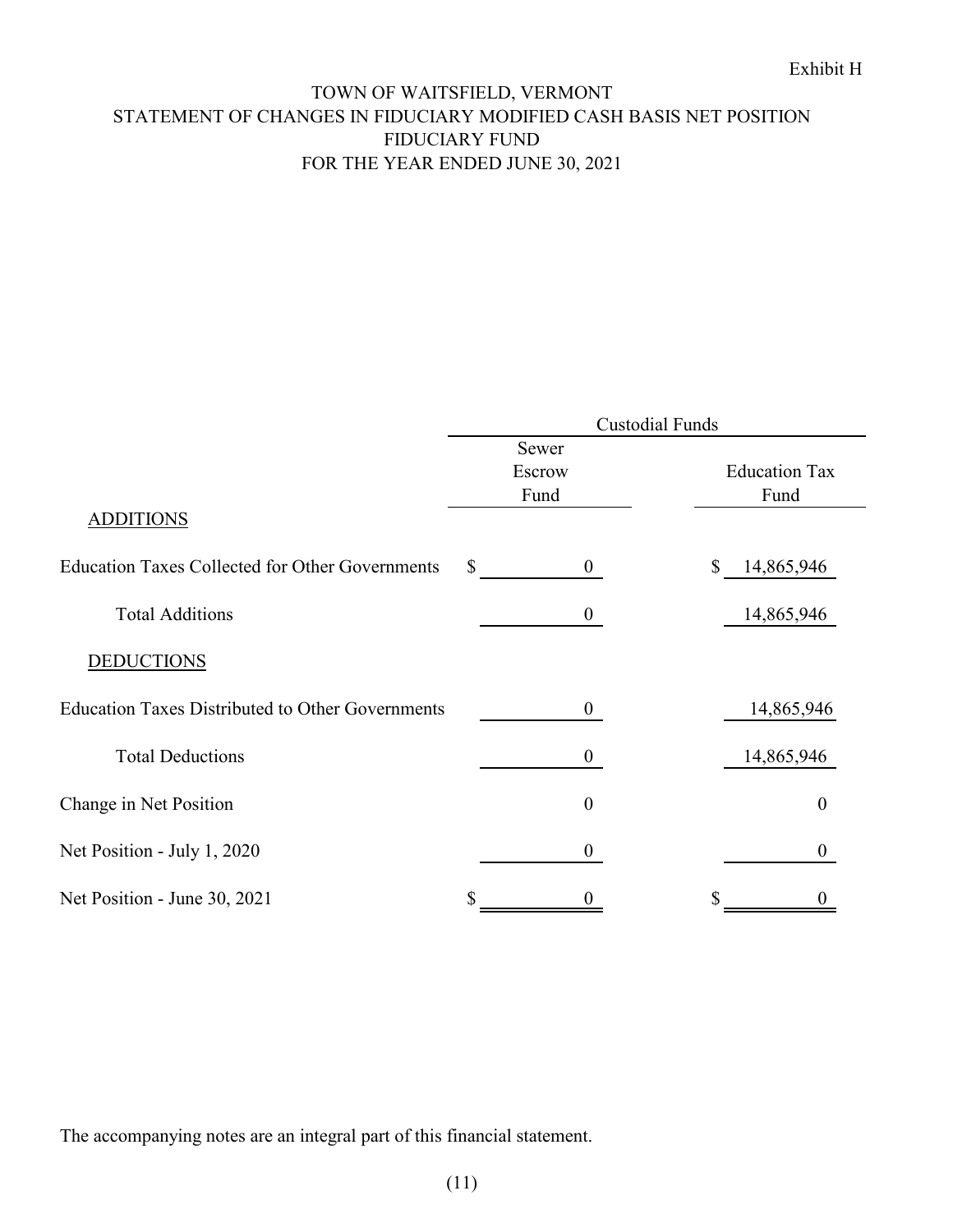The Town of Waitsfield, Vermont (herein the "Town") operates under a Selectboard form of government and provides the following services: public safety, highways and streets, culture and recreation, health and social services, community development, public improvements, planning and zoning, water and general administrative services.

# **I. SUMMARY OF SIGNIFICANT ACCOUNTING POLICIES**

As discussed further in Note I.D., these financial statements are presented on the modified cash basis of accounting. This basis of accounting differs from accounting principles generally accepted in the United States of America (GAAP). Generally accepted accounting principles include all relevant Governmental Accounting Standards Board (GASB) pronouncements. The Governmental Accounting Standards Board (GASB) is the accepted standard-setting body for establishing accounting and financial reporting principles. The following is a summary of the more significant accounting policies employed in the preparation of these financial statements.

# **A. The Financial Reporting Entity**

This report includes all of the activity of the Town of Waitsfield, Vermont. The financial reporting entity consists of the primary government; organizations for which the primary government is financially accountable; and other organizations for which the nature and significance of their relationship with the primary government are such that their exclusion would cause the reporting entity's financial statements to be misleading or incomplete. Component units are legally separate organizations for which the elected officials of the primary government are financially accountable. The primary government is financially accountable if it appoints a voting majority of the organization's governing body and it is able to impose its will on that organization or there is a potential for the organization to provide specific financial benefits to, or impose specific financial burdens on the primary government. The primary government is financially accountable if an organization is fiscally dependent on and there is a potential for the organization to provide specific financial benefits to, or impose specific financial burdens on the primary government regardless of whether the organization has a separately elected governing board; a governing board appointed by a higher level of government; or a jointly appointed board. Based on these criteria, there are no other entities that should be combined with the financial statements of the Town.

# **B. Basis of Presentation**

The accounts of the Town are organized and operated on the basis of fund accounting. A fund is an independent fiscal and accounting entity with a separate set of self-balancing accounts which comprise its assets, deferred outflows of resources, liabilities, deferred inflows of resources, fund equity, receipts, and disbursements. Government resources are allocated to and accounted for in individual funds based upon the purposes for which they are spent and the means by which spending activities are controlled.

The basic financial statements of the Town include both government-wide statements and fund financial statements. The focus of the government-wide statements is on reporting the operating results and financial position of the Town as a whole. The focus of the fund financial statements is on reporting on the operating results and financial position of the most significant funds of the Town.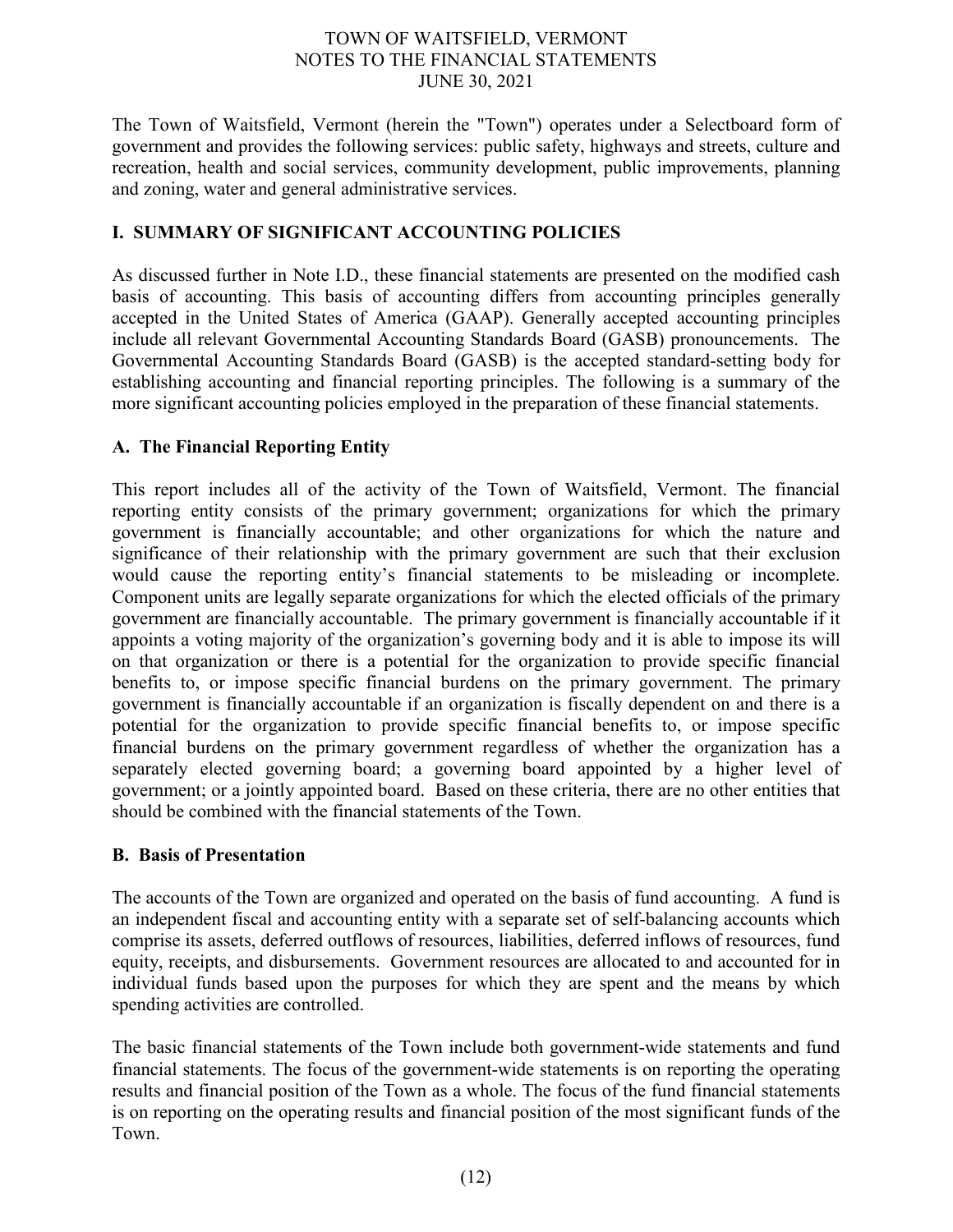Government-wide Statements: The statement of net position and the statement of activities display information about the primary government, the Town. These statements include the financial activities of the overall government, except for fiduciary activities. Eliminations have been made to minimize the double counting of activities between funds. These statements distinguish between the governmental and business-type activities of the Town. Governmental activities generally are financed through property taxes, intergovernmental receipts, and other nonexchange transactions. Business-type activities are financed in whole or in part by fees charged to external parties.

The statement of activities presents a comparison between direct expenses and program revenues for each function of the Town's governmental activities and for each segment of the Town's business-type activities. Direct expenses are those that are specifically associated with a program or function and, therefore, are clearly identifiable to a particular program or function. Program revenues include (a) charges paid by the recipients of goods or services offered by the programs and (b) grants and contributions that are restricted to meeting the operational or capital requirements of a particular program. Receipts that are not classified as program receipts, including all taxes, are presented as general receipts.

Fund Financial Statements: The fund financial statements provide information about the Town's funds, including fiduciary funds. Separate statements for each fund category – governmental proprietary and fiduciary – are presented. The emphasis of fund financial statements is on major governmental and enterprise funds, each displayed in a separate column. All remaining funds are aggregated and reported as nonmajor funds.

The Town reports on the following major governmental funds:

- General Fund This is the Town's main operating fund. It accounts for all financial resources of the Town except those accounted for in another fund.
- Verdmont Grant Fund This fund accounts for the assets held by the Town for future community development expenditures.
- Village West Sidewalk Fund This fund accounts for the design and construction expenditures for new segments of the Town's village west sidewalk.
- Joslin Library Fund This fund accounts for the capital improvement expenditures of the Joslin Library.
- Cemetery Trust Fund This fund accounts for the assets held by the Town in trust for the future costs associated with the cemeteries.
- Paving Reserve Fund This fund accounts for the assets held by the Town for future paving projects.
- Heavy Equipment Fund This fund accounts for the assets held by the Town for future heavy equipment purchases.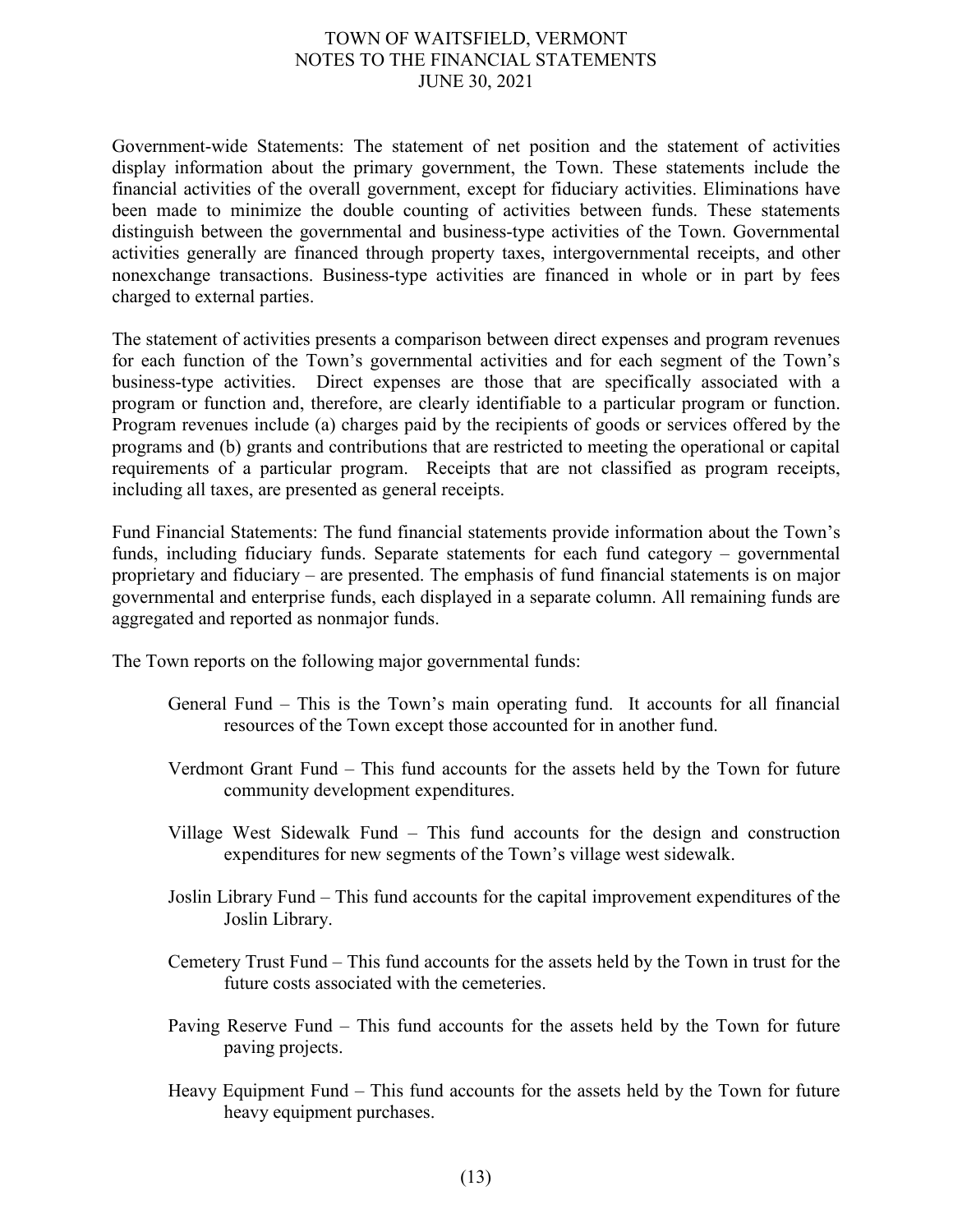The Town reports on the following major proprietary funds:

Water Fund – This fund accounts for the maintenance and operations of the water system.

Wait House Fund – This fund accounts for the maintenance and operations of the Wait House.

Proprietary fund operating receipts, such as charges for services, result from exchange transactions associated with the principal activity of the fund. Nonoperating receipts, such as subsidies and investment earnings, result from nonexchange transactions or ancillary activities. Additionally, the Town reports the following fund type:

Custodial Funds – These funds account for resources held by the Town in a purely custodial capacity for other governments, private organizations or individuals.

# **C. Measurement Focus**

The accounting and financial reporting treatment applied to a fund is determined by its measurement focus. Government-wide, proprietary and fiduciary fund financial statements are reported using the economic resources measurement focus within the limitations of the modified cash basis of accounting. Equity (i.e., modified cash basis net position) is segregated into restricted and unrestricted net position. Operating statements present increases (i.e., receipts) and decreases (i.e., disbursements) in modified cash basis net position.

Governmental fund financial statements are reported using the current financial resources measurement focus within the limitations of the modified cash basis of accounting. Their reported fund balances (modified cash basis fund balances) are considered a measure of available spendable resources and are segregated into nonspendable; restricted; committed; assigned and unassigned amounts. Operating statements of these funds present increases (i.e., receipts and other financing sources) and decreases (i.e., disbursements and other financing uses) in modified cash basis fund balances.

### **D. Basis of Accounting**

Basis of accounting refers to when revenue and expenditures are recognized in the accounts and reported in the financial statements. Basis of accounting relates to the timing of the measurement made, regardless of the measurement focus applied.

The Town's policy is to prepare its financial statements generally on the basis of cash receipts and disbursements; consequently, certain revenue and related assets are recognized when received rather than when earned and certain expenditures and related liabilities are recognized when paid rather than when the obligation is incurred. The exceptions to this are that the Town records investments at cost as assets and escrow liabilities required for loans receivable in the event of default, payroll withholdings payable and amounts due to customers for water overpayments as liabilities.

General capital asset acquisitions are reported as expenditures. Proceeds of general long-term debt and insurance proceeds are reported as other financing sources.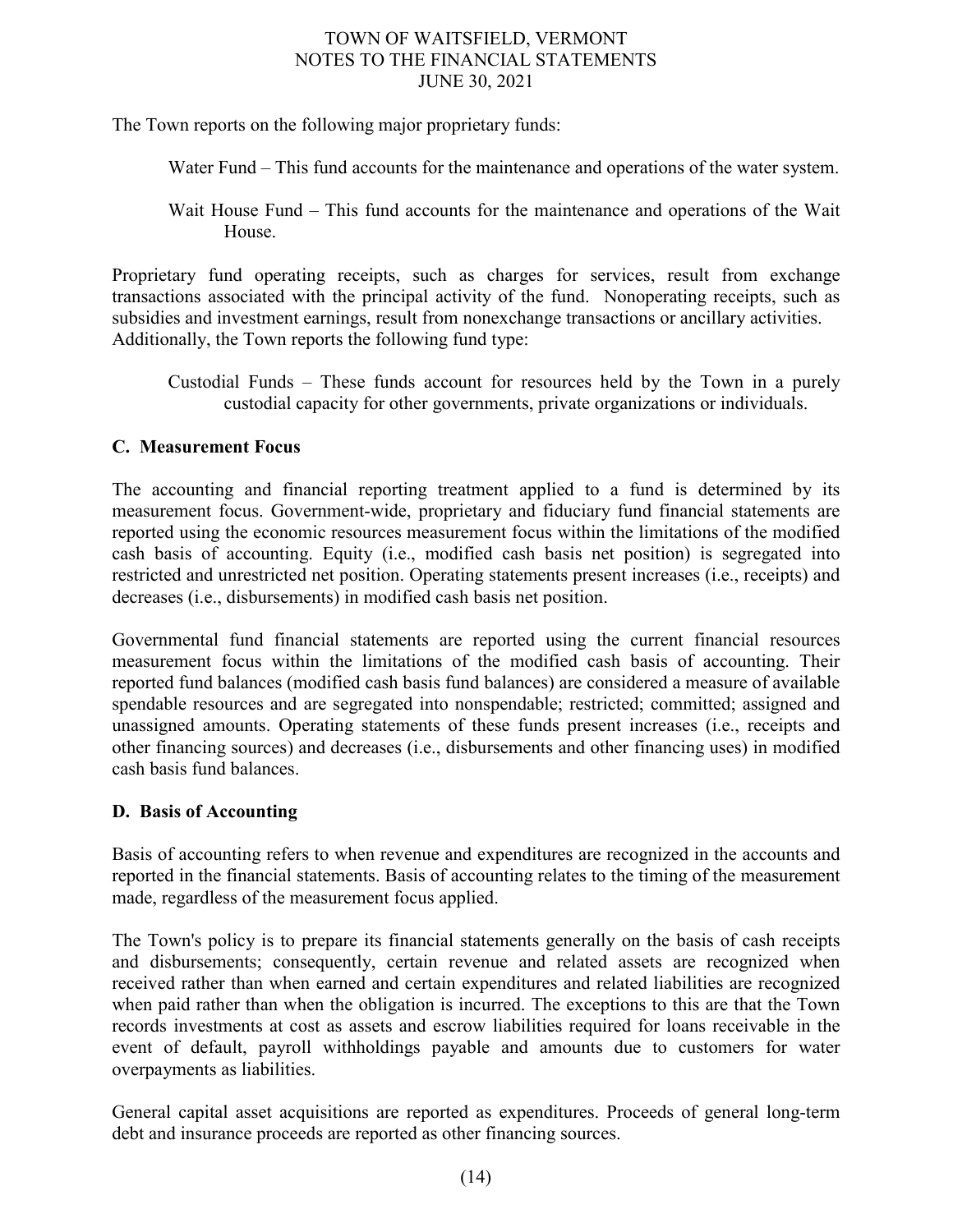### **E. New Pronouncement – Fiduciary Activities**

Effective June 30, 2021, the Town implemented GASB Statement No. 84, "Fiduciary Activities". GASB Statement No. 84 establishes specific criteria for identifying activities that should be reported as fiduciary activities to enhance the consistency and comparability of fiduciary activity reporting by state and local governments. This required moving certain items previously recorded through a General Fund liability account or funds treated as special revenue funds to newly established custodial funds that reports additions and deductions for these activities. No restatement of beginning net position/fund balance was required in any fund. As a result, the collection and remittance of education taxes on behalf of other governments and sewer escrow balances are now presented in Custodial Funds.

### **F. Assets, Liabilities and Equity**

### **1. Cash**

Cash balances of most Town funds are deposited with and invested by the Town Treasurer. The Town considers all short-term investments of ninety (90) days or less to be cash equivalents.

Excess cash of individual funds are shown as due from other funds and excess cash withdrawals are shown as due to other funds. Interest income is allocated based on the due from/to other funds balances.

### **2. Investments**

The Town invests its investments as allowed by State Statute. Investments are reported cost.

# **3. Fund Equity**

Fund equity is classified based upon any restrictions that have been placed on those balances or any tentative plans management may have made for those balances. Restrictions of net position in government-wide, proprietary and fiduciary fund financial statements represent amounts that cannot be appropriated or are legally restricted for a specific purpose by a grant, contract, or other binding agreement. Fund balances in governmental fund financial statements are classified as nonspendable (not in spendable form or legally required to remain intact); restricted (constraints on the use of resources are either externally imposed by creditors, grantors, or donors, or imposed by law through enabling legislation); committed (constraints on the use of resources are imposed by formal action of the voters); assigned (reflecting the Selectboard's intended use of the resources); and unassigned.

### **4. Interfund Receivables/Payables**

Activity between funds that are representative of lending/borrowing arrangements that are outstanding at the end of the fiscal year are referred to as "advances from/to other funds". All other outstanding balances between funds are reported as "due from/to other funds." Any residual balances outstanding between the governmental activities and business-type activities are reported in the government-wide financial statements as "internal balances".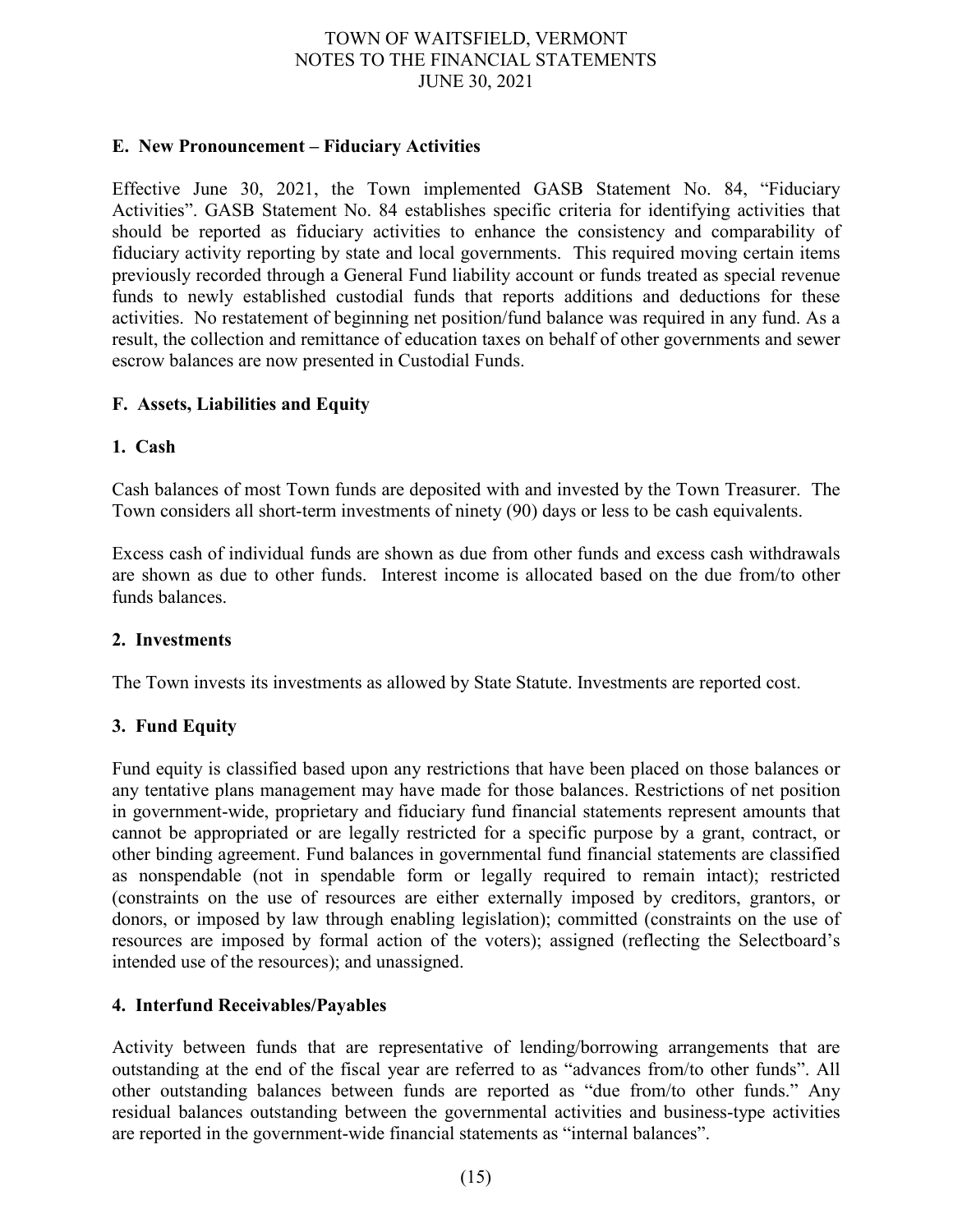# **II. STEWARDSHIP, COMPLIANCE AND ACCOUNTABILITY**

### **A. Budgetary Information**

Budgets are approved at the annual Town Meeting in March. Any budget changes require voter approval. There were no budget changes during the year.

The budget presented herein is for the Town's "General Fund" only and does not include the Town Forest Stewardship Fund that is included with the General Fund as it does not qualify to be reported as a separate special revenue fund.

### **B. Excess of Expenditures Over Appropriations**

For the year ended June 30, 2021, expenditures in the General Fund exceeded appropriations by \$169,516. These overexpenditures were funded by excess revenues and available fund balance.

# **III. DETAILED NOTES ON ALL FUNDS**

### **A. Cash and Investments**

The Town's cash and investments as of June 30, 2021 consisted of the following:

| Cash:                                |             |
|--------------------------------------|-------------|
| Deposits with Financial Institutions | \$1,841,523 |
| Deposits with Investment Company     | 36,597      |
| Total Cash                           | 1,878,120   |
| Investments:                         |             |
| Certificate of Deposit               | 68,674      |
| Corporate Bonds                      | 9,341       |
| Mutual Funds – Mixed Holdings        | 305,273     |
| Common Stock                         | 19,138      |
| <b>Total Investments</b>             | 402,426     |
| <b>Total Cash and Investments</b>    |             |

The Town has one (1) certificate of deposit at Northfield Savings Bank in the amount of \$68,674 with an interest rate of 1.74% that matures in fiscal year 2022.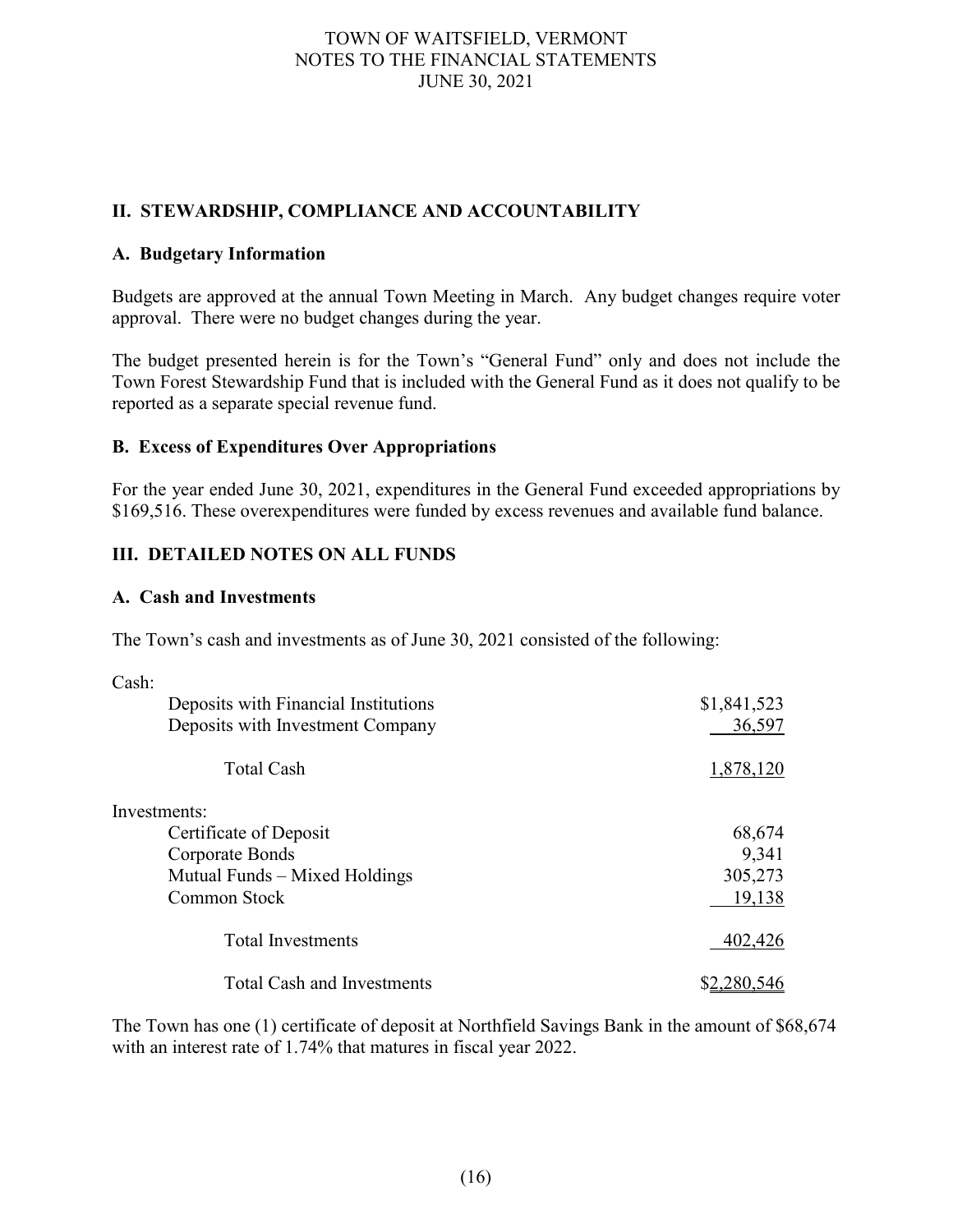### **Custodial Credit Risk**

Custodial credit risk for deposits is the risk that, in the event of the failure of a depository financial institution, a government will not be able to recover its deposits or will not be able to recover collateral securities that are in the possession of an outside party. The custodial credit risk for investments is the risk that, in the event of failure of the counter-party (e.g. brokerdealer) to a transaction, a government will not be able to recover the value of its investments or collateral securities that are in possession of another party. The Town does not have any policy to limit the exposure to custodial credit risk. The corporate bonds, mutual funds and common stock are in the name of the Town and are not exposed to custodial credit risk. The following table shows the custodial credit risk of the Town's cash and certificate of deposit.

|                                                                                                               | <b>Book</b><br>Balance | Bank<br>Balance |
|---------------------------------------------------------------------------------------------------------------|------------------------|-----------------|
| FDIC/SIPC Insured<br>Uninsured, Collateralized by U.S. Government<br>Agencies Securities Held by the Pledging | \$437,542              | \$438,885       |
| Financial Institution's Agent                                                                                 | 1,509,252              | 1,547,625       |
| Total                                                                                                         |                        |                 |

The difference between the book and the bank balance is due to reconciling items such as deposits in transit and outstanding checks.

The book balance is comprised of the following:

| Cash – Deposits with Financial Institutions | \$1,841,523 |
|---------------------------------------------|-------------|
| Cash – Deposits with Investment Company     | 36.597      |
| Investments – Certificate of Deposit        | 68,674      |
| Total                                       | \$1,946,794 |

### **Interest Rate Risk**

Interest rate risk is the risk that changes in market interest rates will adversely affect the fair value of an investment. Generally, the longer the maturity of an investment, the greater the sensitivity of its fair value to changes in market interest rates. The Town does not have any policy to limit the exposure to interest rate risk. The Town's common stock, certificate of deposit and mutual funds are not subject to interest rate risk disclosure.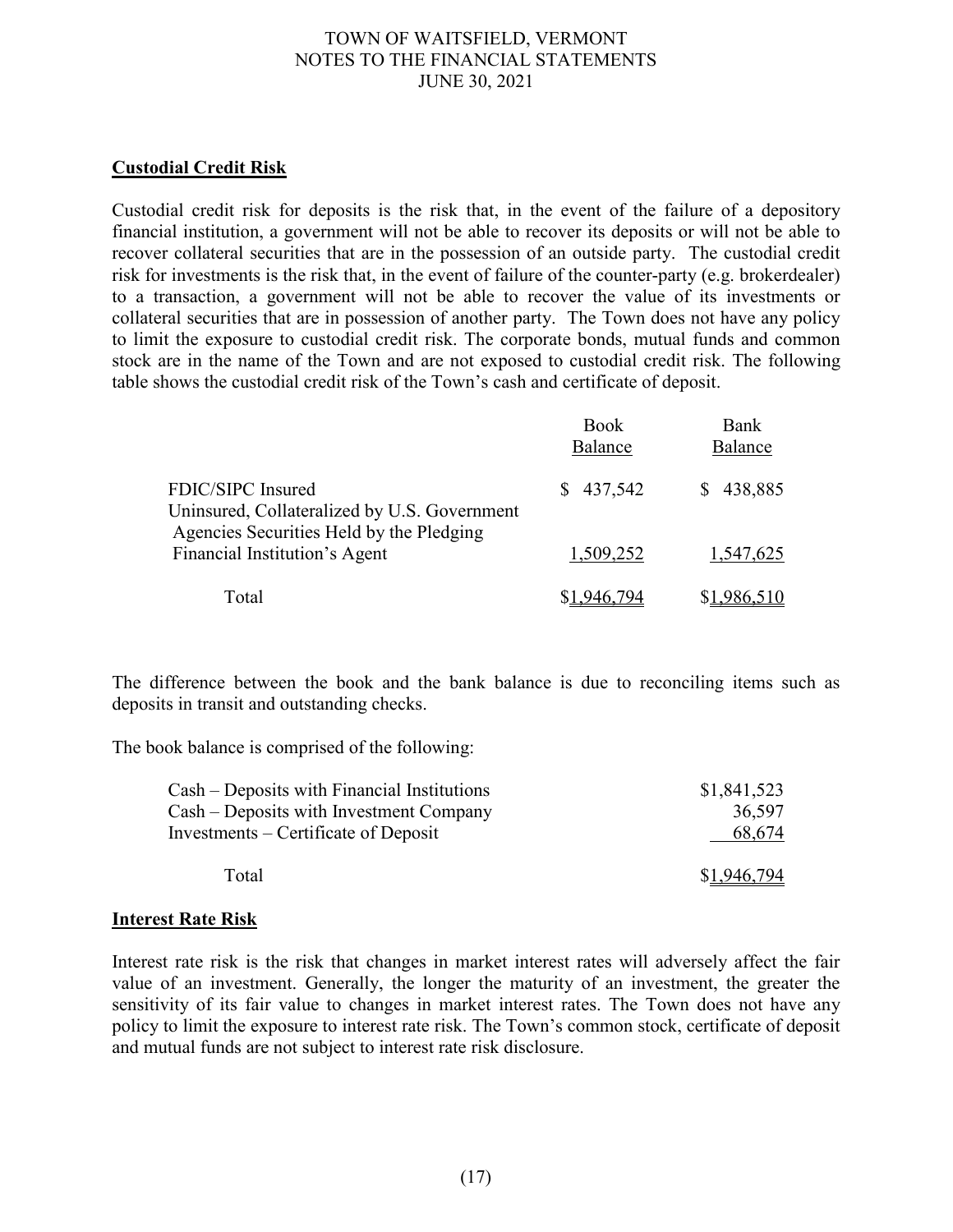|                        | Remaining Maturity |
|------------------------|--------------------|
|                        | 1 to 5             |
| <b>Investment Type</b> | Years              |
|                        |                    |
| Corporate Bonds        | 9,341              |

# **Credit Risk**

Generally, credit risk is the risk that an issuer of an investment will not fulfill its obligation to the holder of the investment. This is measured by the assignment of a rating by a nationally recognized statistical rating organization. These organizations look at a number of factors in order to evaluate the risk of an obligation and rate the risk. The rating allows the investor to make informed buying and selling decisions. The Town does not have any policy to limit the exposure to credit risk. The Town's common stock and certificate of deposit are not subject to credit risk disclosure. The Town's mutual funds are open-ended and are, therefore, not subject to credit risk disclosure. The credit ratings for the corporate bonds are as follows:

| Standard and Poor's Rating as of |  |       |  |  |
|----------------------------------|--|-------|--|--|
| June 30, 2021                    |  |       |  |  |
| Investment Type                  |  |       |  |  |
|                                  |  |       |  |  |
| Corporate Bonds                  |  | 9,341 |  |  |

# **Concentration of Credit Risk**

Concentration of credit risk is the risk that a large percentage of the Town's investments are held within one security. The Town does not have any limitations on the amount that can be invested in any one issuer. There are no investments other than mutual funds that represent more than 5% of the total investments.

# **B. Interfund Balances and Activity**

Interfund balances as of June 30, 2021 are as follows:

|                              | Due from       | Due to      |  |
|------------------------------|----------------|-------------|--|
| Fund                         | Other Funds    | Other Funds |  |
| General Fund                 | \$<br>$\theta$ | \$186,834   |  |
| Village West Sidewalk Fund   |                | 38,343      |  |
| Non-Major Governmental Funds | 53,529         |             |  |
| Water Fund                   |                | 19,508      |  |
| Wait House Fund              |                | 8,844       |  |
| Paving Reserve Fund          | 100,000        |             |  |
| Heavy Equipment Fund         | 100,000        |             |  |
| Totals                       | \$253,529      | \$253.529   |  |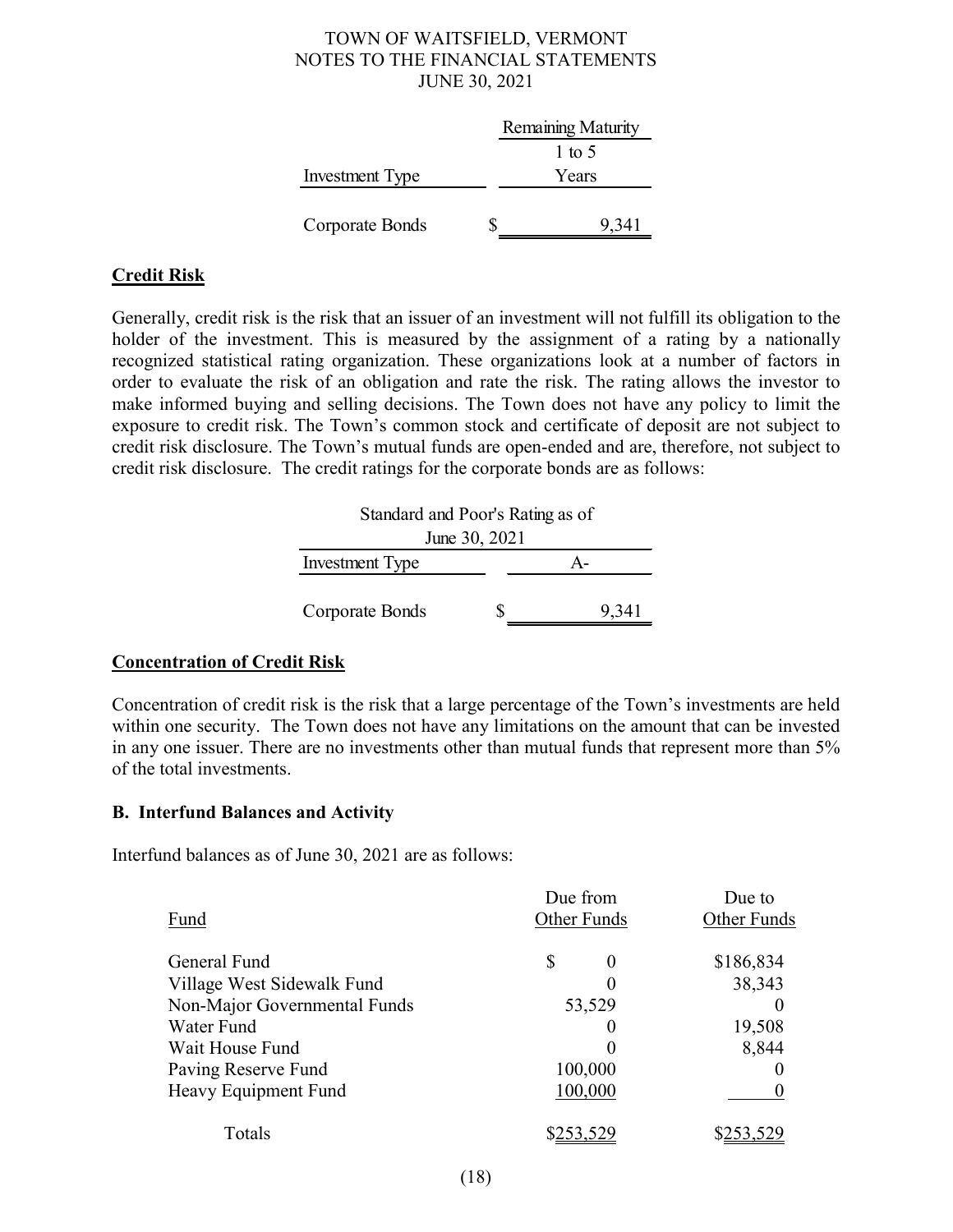Interfund transfers during the years ended June 30, 2021 were as follows:

| <b>Transfer From</b>                      | Transfer To                               | Amount        | Purpose                      |
|-------------------------------------------|-------------------------------------------|---------------|------------------------------|
| General Fund                              | Fire Department Equipment Fund            | \$<br>25,000  | Annual Contribution          |
| General Fund                              | Equipment Fund                            | 1.000         | Annual Contribution          |
| General Fund                              | Fire Department Building & Equipment Fund | 7,500         | Annual Contribution          |
| General Fund                              | Bridge & Culvert Fund                     | 19,638        | Annual Contribution          |
| General Fund                              | Route 100 Transportation Path Fund        | 500           | Annual Contribution          |
| General Fund                              | Paving Reserve Fund                       | 200,000       | <b>Annual Contribution</b>   |
| General Fund                              | Heavy Equipment Fund                      | 105,000       | Annual Contribution          |
| General Fund                              | Restroom, Recreation & Conservation Fund  | 10,000        | Annual Contribution          |
| General Fund                              | Lareau Park Improvement Fund              | 500           | Annual Contribution          |
| General Fund                              | Covered Bridge Repair                     | 500           | Annual Contribution          |
| General Fund                              | Wait House Fund                           | 2.000         | Annual Contribution          |
| General Fund                              | Reappraisal Reserve Fund                  | 9,000         | Annual Contribution          |
| General Fund                              | <b>Street Tree Reserve Fund</b>           | 1,000         | Annual Contribution          |
| Fire Department Building & Equipment Fund | General Fund                              | 13,630        | <b>Building Contribution</b> |
| Cemetery Trust Fund                       | Cemetery Commission Fund                  | 25,300        | Annual Contribution          |
| Cemetery Commission Fund                  | Cemetery Trust Fund                       | 1,300         | Transfer of Lot Sales        |
|                                           |                                           | \$<br>421,868 |                              |

### **C. Fund Balances**

GASB Statement No. 34, as amended by GASB Statement No. 54, requires fund balances reported on the governmental fund balance sheet to be classified using a hierarchy based primarily on the extent to which a government is bound to honor constraints on the specific purposes for which amounts in those funds can be spent.

Governmental fund balances are to be classified as: nonspendable (not in spendable form or legally required to remain intact); restricted (constraints on the use of resources are either externally imposed by creditors, grantors or donors, or imposed by law through enabling legislation); committed (constraints on the use of resources are imposed by formal action of the voters); assigned (reflecting the Selectboard's intended use of the resources); and unassigned.

Special revenue funds are created only to report a revenue source (or sources) that is restricted or committed to a specified purpose, and that the revenue source should constitute a substantial portion of the resources reported in that fund. Special revenue funds cannot be used to accumulate funds that are not restricted or committed. These amounts will have to be reflected in the General Fund.

Amounts constrained to stabilization (rainy-day funds) will be reported as restricted or committed fund balance in the General Fund if they meet the other criteria for those classifications. However, stabilization is regarded as a specified purpose only if the circumstances or conditions that signal the need for stabilization (a) are identified in sufficient detail and (b) are not expected to occur routinely. Governments are required to disclose in the notes key information about their stabilization arrangements, including the authority by which they were established, provisions for additions to the stabilization amount, and circumstances under which those amounts may be spent. The Town does not have any stabilization arrangements.

Some governments create stabilization-like arrangements by establishing formal minimum fund balance policies. The Town does not have any minimum fund balance policies.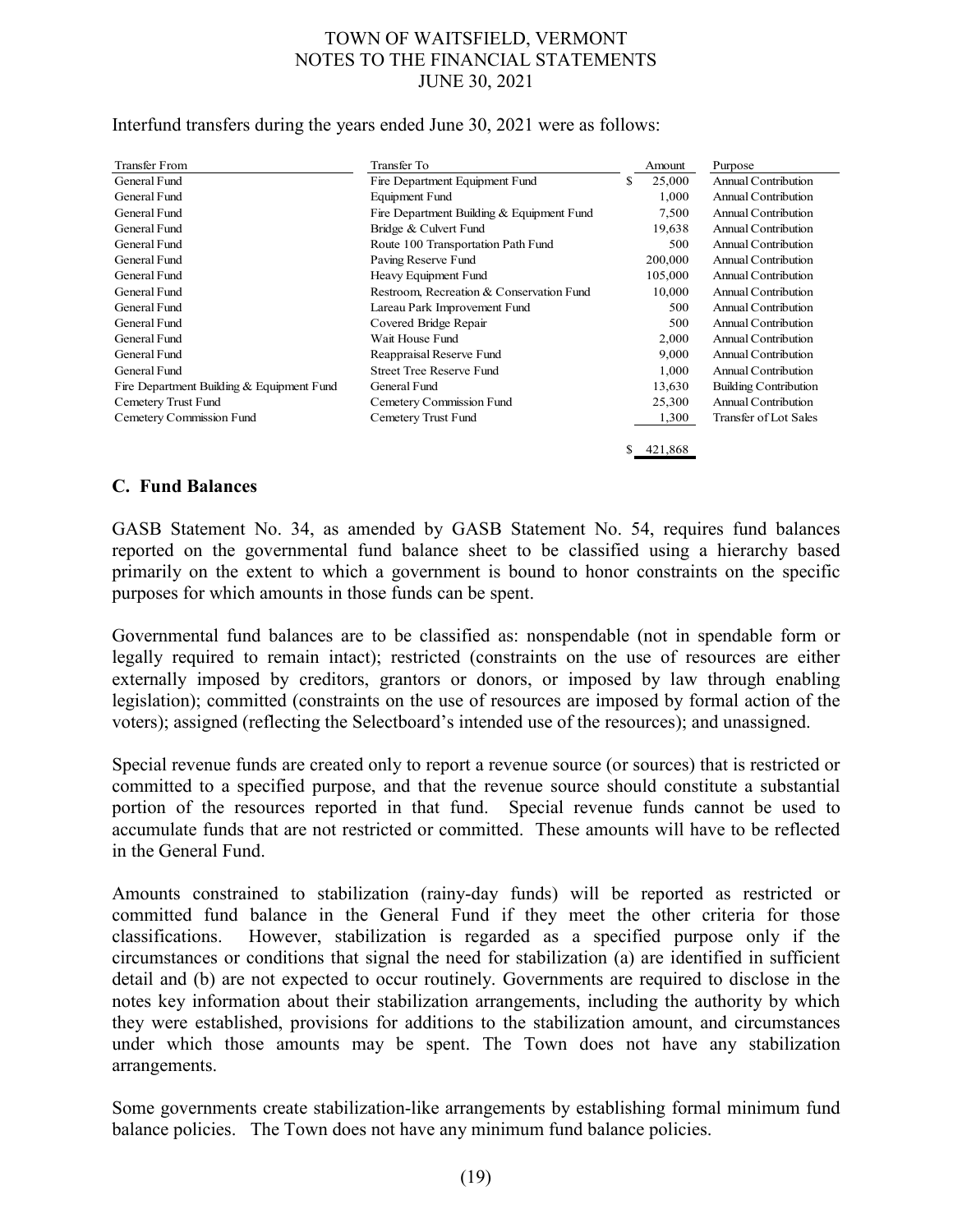When expenditures are incurred for purposes for which both restricted and unrestricted amounts are available, it is the Town's policy to first consider restricted amounts to have been spent, followed by committed, assigned, and finally unassigned amounts.

The purpose for each major special revenue fund, including which specific revenues and other resources are authorized to be reported in each, are described in the following section.

The fund balances in the following funds are restricted as follows:

### Major Funds

| General Fund:                                                                                                               |           |
|-----------------------------------------------------------------------------------------------------------------------------|-----------|
| Restricted for COVID Related Expenses (Source of<br>Revenue is Grant Revenue)                                               | \$1,388   |
| Verdmont Grant Fund:                                                                                                        |           |
| Restricted for Community Development by Grant<br>Agreement (Source of Revenue is Grant Revenue)                             | 53,854    |
| Joslin Library Fund:<br>Restricted for Joslin Library Capital Expenditures by<br>Donations (Source of Revenue is Donations) | 1,187     |
| Cemetery Trust Fund:<br>Restricted for Cemetery Trust Fund by Trust Agreements                                              | 370,349   |
| Non-Major Funds                                                                                                             |           |
| Special Revenue Funds:                                                                                                      |           |
| Restricted for Records Restoration Fund Expenses by Statute<br>(Source of Revenue is Restoration Fees)                      | 53,529    |
| Restricted for Entrust Conservation Fund Expenses by<br>Donations (Source of Revenue is Donations)                          | 14,233    |
| Restricted for Cemetery Commission Fund Expenses by<br>Lot Sales (Source of Revenue is Lot Sales)                           | 42,984    |
| <b>Total Special Revenue Funds</b>                                                                                          | 110,746   |
| <b>Capital Projects Funds:</b>                                                                                              |           |
| Restricted for Scrag Mountain Town Forest Expenses by<br>Agreement (Source of Revenue is Donations)                         | 68,674    |
| <b>Total Capital Projects Funds</b>                                                                                         | 68,674    |
| <b>Total Non-Major Funds</b>                                                                                                | 179,420   |
| <b>Total Restricted Fund Balances</b>                                                                                       | \$606,198 |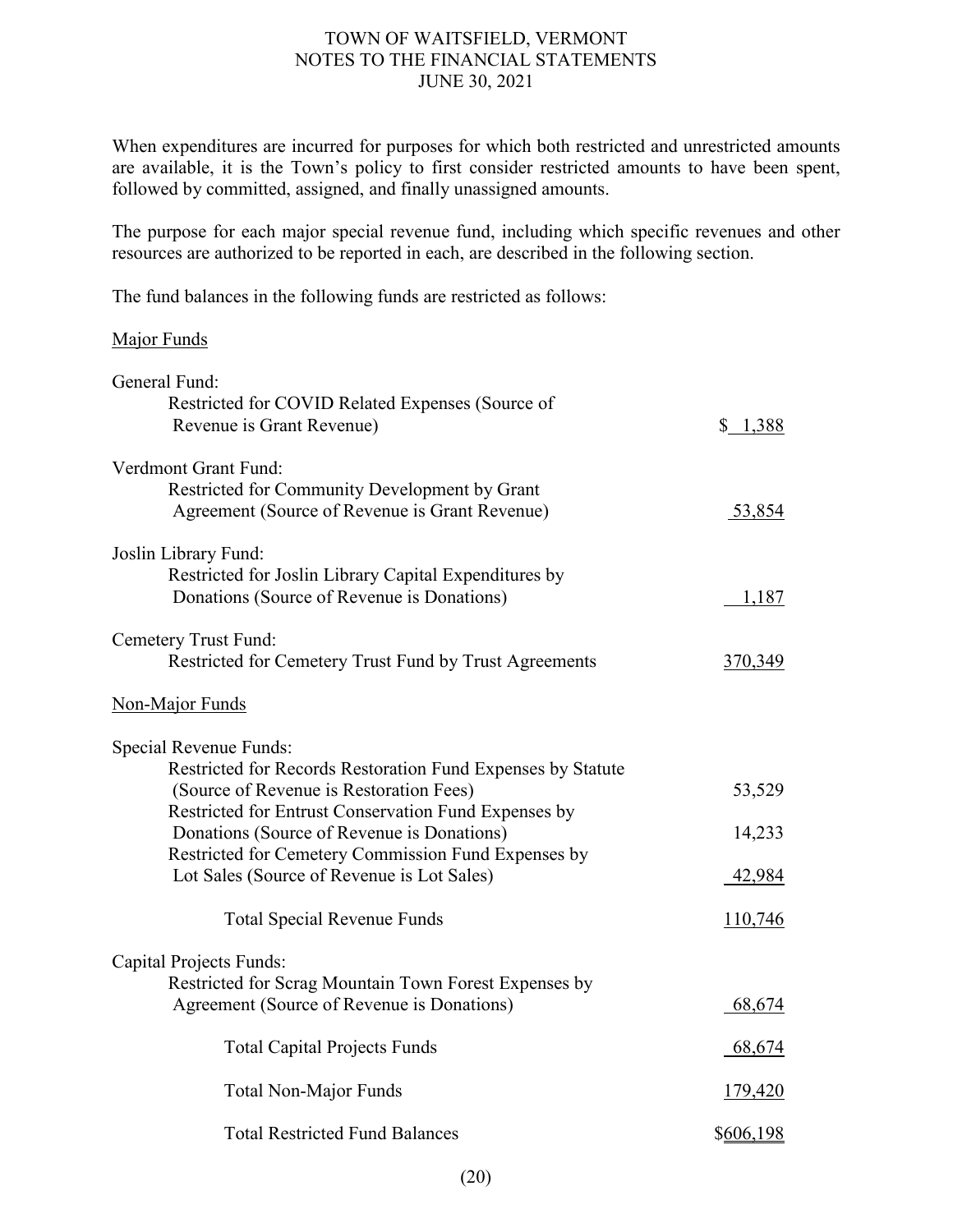The fund balances in the following funds are committed as follows:

| Major Funds<br>Committed for Paving Expenditures by the Voters<br>Committed for Heavy Equipment Expenditures by the Voters                                                                                                                                                                                                                                                                                                          | \$328,892<br>231,060                                    |
|-------------------------------------------------------------------------------------------------------------------------------------------------------------------------------------------------------------------------------------------------------------------------------------------------------------------------------------------------------------------------------------------------------------------------------------|---------------------------------------------------------|
| <b>Non-Major Funds</b>                                                                                                                                                                                                                                                                                                                                                                                                              |                                                         |
| Special Revenue Funds:<br>Committed for Agricultural Support by the Voters                                                                                                                                                                                                                                                                                                                                                          | 10,084                                                  |
| <b>Capital Projects Funds:</b><br>Committed for Route 100 Path Expenditures by the Voters<br>Committed for Fire Department Equipment Expenditures by the Voters<br>Committed for Street Trees Expenditures by the Voters<br>Committed for Equipment Expenditures by the Voters<br>Committed for Fire Department Building and Equipment Expenditures<br>by the Voters<br>Committed for Bridge and Culvert Expenditures by the Voters | 94,565<br>42,517<br>4,772<br>33,582<br>15,886<br>28,271 |
| Committed for Covered Bridge Repair Expenditures by the Voters<br>Committed for Restroom and Recreation Expenses by the Voters                                                                                                                                                                                                                                                                                                      | 5,520<br><u>39,475</u>                                  |
| <b>Total Non-Major Funds</b>                                                                                                                                                                                                                                                                                                                                                                                                        | 274,672                                                 |
| <b>Total Committed Fund Balances</b>                                                                                                                                                                                                                                                                                                                                                                                                | \$834,624                                               |
| The fund balances in the following funds are assigned as follows:                                                                                                                                                                                                                                                                                                                                                                   |                                                         |
| Major Funds                                                                                                                                                                                                                                                                                                                                                                                                                         |                                                         |
| General Fund:<br>Assigned for Town Forest Stewardship Expenditures                                                                                                                                                                                                                                                                                                                                                                  | \$45,837                                                |
| Non-Major Funds                                                                                                                                                                                                                                                                                                                                                                                                                     |                                                         |
| Special Revenue Funds:<br>Assigned for Reappraisal Expenses                                                                                                                                                                                                                                                                                                                                                                         | 89,854                                                  |
| Capital Projects Funds:<br>Assigned for Town Clock Expenditures<br>Assigned for Lareau Park Improvement Expenditures<br>Assigned for Energy Projects Expenditures                                                                                                                                                                                                                                                                   | 1,912<br>5,988<br>8,888                                 |
| <b>Total Capital Projects Funds</b>                                                                                                                                                                                                                                                                                                                                                                                                 | <u>16,788</u>                                           |
| <b>Total Non-Major Funds</b><br><b>Total Assigned Fund Balances</b>                                                                                                                                                                                                                                                                                                                                                                 | <u>106,642</u><br><u>\$152,479</u>                      |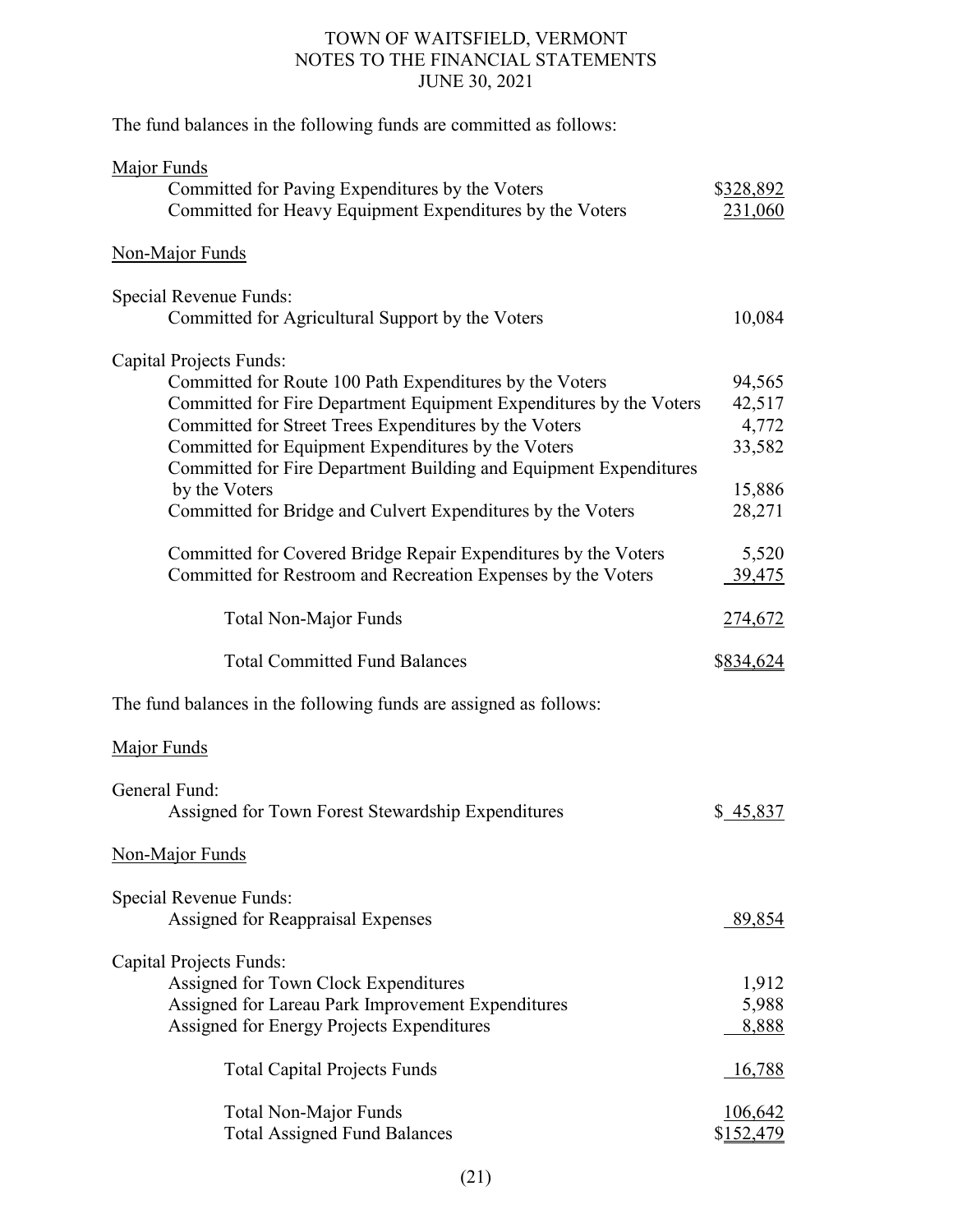The unassigned deficit of \$38,343 in the Village West Sidewalk Fund will be funded with the collection of future grant revenue.

## **D. Restricted Net Position**

The restricted net positon in the Governmental Activities consists of the restricted fund balances of \$604,909.

The unrestricted deficit of \$2,838 in the Wait House Fund will be funded with the collection of future rent revenue.

### **IV. OTHER INFORMATION**

### **A. Pension Plan**

#### **Defined Benefit Plan**

#### **Plan Description**

The Vermont Municipal Employees' Retirement System (VMERS) is a cost-sharing, multipleemployer defined benefit pension plan that is administered by the State Treasurer and its Board of Trustees. It is designed for municipal and school district employees that work on a regular basis and also includes employees of museums and libraries if at least half of that institution's operating expenses are met by municipal funds. An employee of any employer that becomes affiliated with the system may join at that time or at any time thereafter. Any employee hired subsequent to the effective participation date of their employer who meets the minimum hourly requirements is required to join the system. As of June 30, 2020, the measurement date selected by the State of Vermont, the retirement system consisted of 353 participating employers.

The plan was established effective July 1, 1975, and is governed by Title 24, V.S.A. Chapter 125.

The general administration and responsibility for formulating administrative policy and procedures of the retirement system for its members and their beneficiaries is vested in the Board of Trustees consisting of five members. They are the State Treasurer, two employee representatives elected by the membership of the system, and two employer representatives-one elected by the governing bodies of participating employers of the system, and one selected by the Governor from a list of four nominees. The list of four nominees is jointly submitted by the Vermont League of Cities and Towns and the Vermont School Boards Association.

All assets are held in a single trust and are available to pay retirement benefits to all members. Benefits available to each group are based on average final compensation (AFC) and years of creditable service.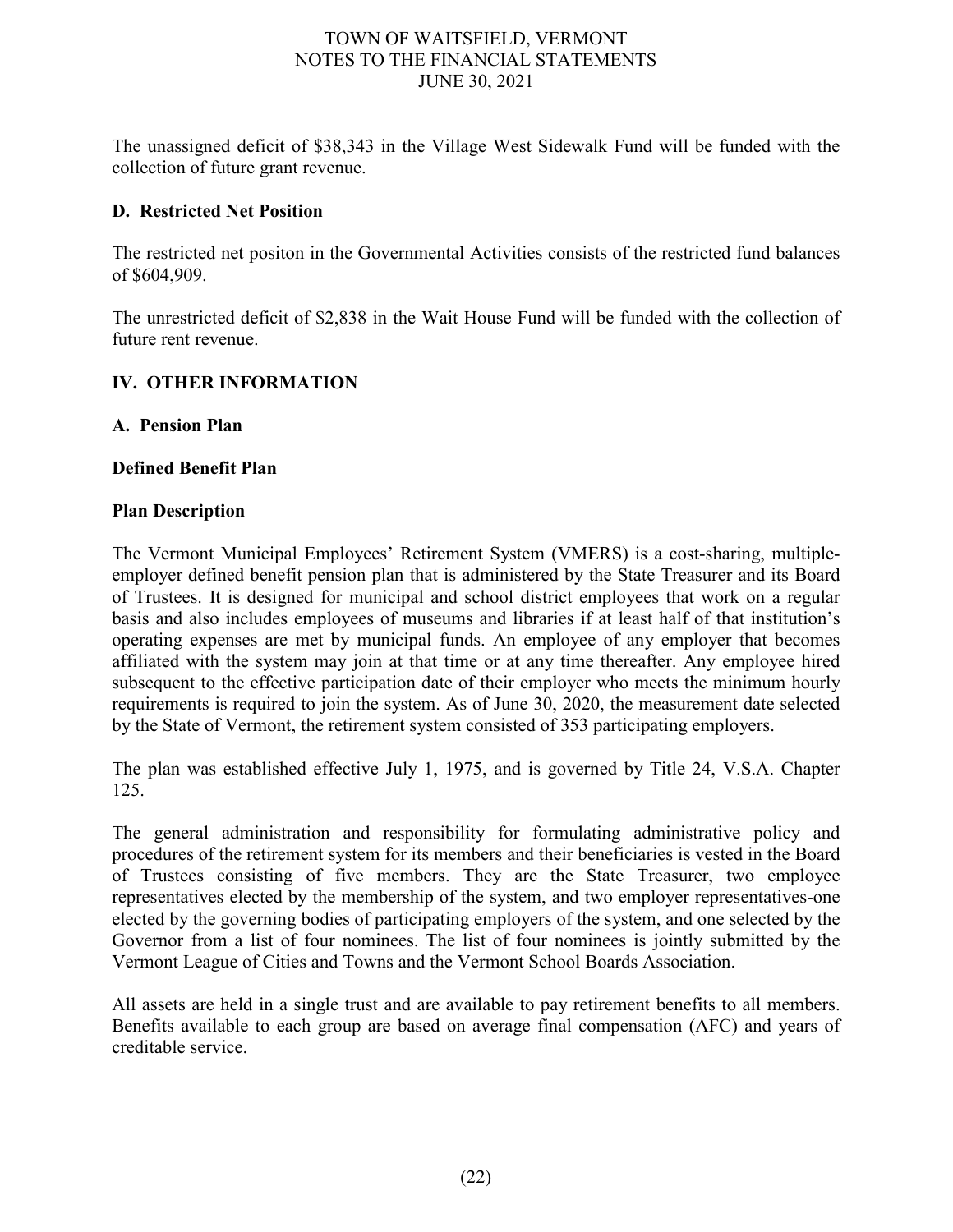### **Pension Liabilities, Pension Expense, and Deferred Outflows of Resources and Deferred Inflows of Resources**

As of June 30, 2020, the measurement date selected by the State of Vermont, VMERS was funded at 74.52% and had a plan fiduciary net position of \$740,052,895 and a total pension liability of \$993,026,959 resulting in a net position liability of \$252,974,064. As of June 30, 2021, the Town's proportionate share of this was 0.0874% resulting in a net pension liability of \$221,221. The net pension liability was measured as of June 30, 2020, and the total pension liability used to calculate the net pension liability was determined by an actuarial valuation as of that date. The Town's proportion of the net pension liability was based on a projection of the Town's long-term share of contributions to the pension plan relative to the projected contributions of all participating municipalities, actuarially determined. The Town's proportion of 0.0874% was a decrease of 0.0059 from its proportion measured as of the prior year.

#### **Summary of System Provisions**

Membership – Full time employees of participating municipalities. Municipalities can elect coverage under Groups A, B, C or D provisions. The Town elected coverage under Group B.

Creditable Service – Service as a member plus purchased service.

Average Final Compensation  $(AFC)$  – Group  $A$  – Average annual compensation during highest five  $(5)$  consecutive years. Groups B and C – Average annual compensation during highest three (3) consecutive years. Group D – Average annual compensation during highest two (2) consecutive years.

Service Retirement Allowance:

Eligibility – Group  $A$  – The earlier of age 65 with five (5) years of service or age 55 with thirty-five (35) years of service. Group  $B -$  The earlier of age 62 with five (5) years of service or age 55 with thirty (30) years of service. Groups C and  $D - Age$  55 with five (5) years of service.

Amount – Group  $A - 1.4\%$  of AFC times service. Group  $B - 1.7\%$  of AFC times service as a Group B member plus percentage earned as a Group A member times AFC. Group C  $-2.5\%$  of AFC times service as a Group C member plus percentage earned as a Group A or B member times AFC. Group  $D - 2.5\%$  of AFC times service as a Group D member plus percentage earned as a Group A, B or C member times AFC.

Maximum benefit is 60% of AFC for Groups A and B and 50% of AFC for Groups C and D. The previous amounts include the portion of the allowance provided by member contributions.

Early Retirement Allowance:

Eligibility – Age 55 with five (5) years of service for Groups A and B. Age 50 with twenty (20) years of service for Group D.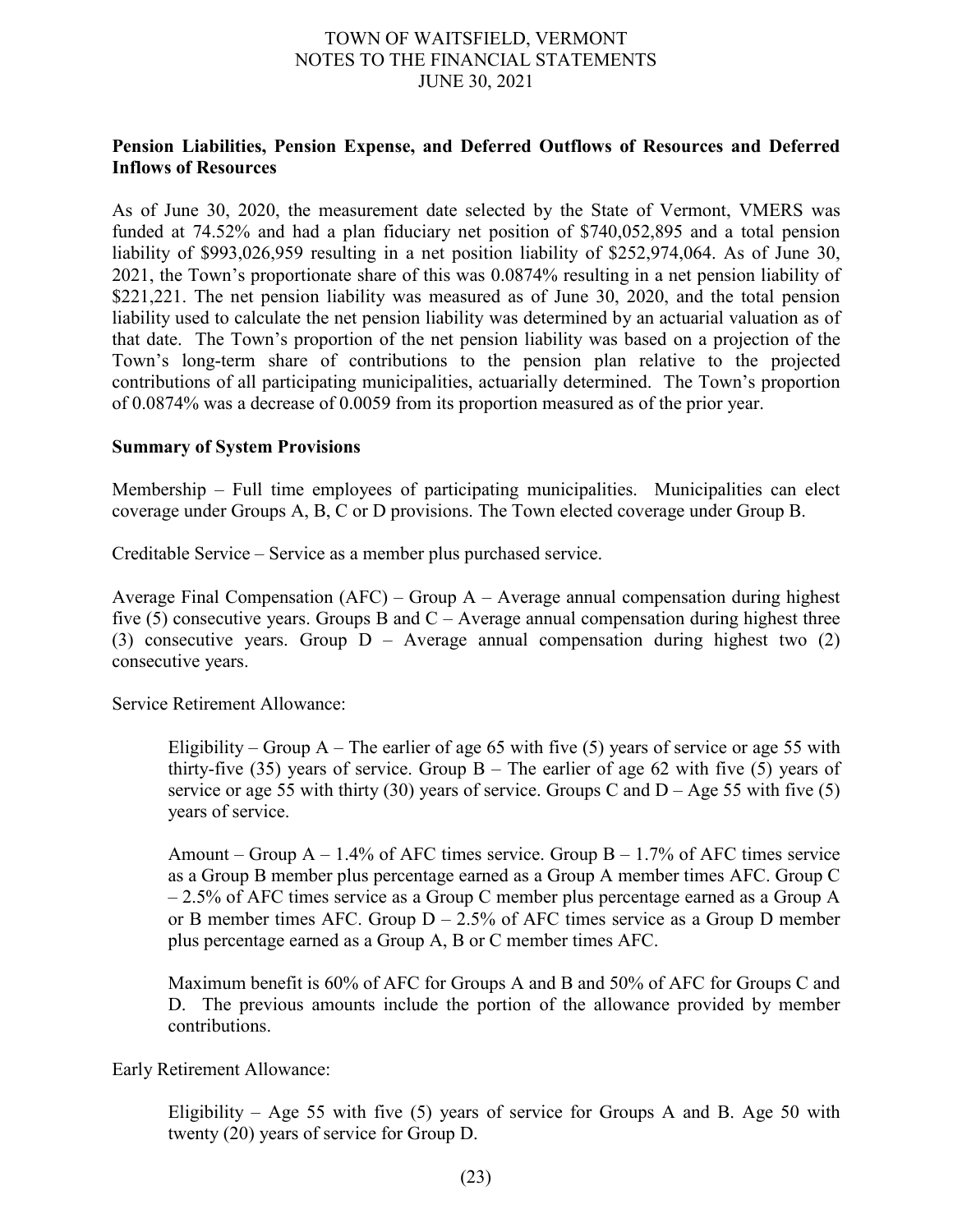Amount – Normal allowance based on service and AFC at early retirement, reduced by 6% for each year commencement precedes normal retirement age for Groups A and B members, and payable without reduction to Group D members.

Vested Retirement Allowance:

Eligibility – Five  $(5)$  years of service.

Amount – Allowance beginning at normal retirement age based on AFC and service at termination. The AFC is to be adjusted annually by one-half of the percentage change in the Consumer Price Index, subject to the limits on "Post-Retirement Adjustments".

Disability Retirement Allowance:

Eligibility – Five (5) years of service and disability as determined by Retirement Board.

Amount – Immediate allowance based on AFC and service to date of disability; children's benefit of 10% of AFC payable to up to three minor children (or children up to age 23 if enrolled in full-time studies) of a disabled Group D member.

Death Benefit:

Eligibility – Death after five (5) years of service.

Amount – For Groups A, B and C, reduced early retirement allowance under 100% survivor option commencing immediately or, if greater, survivor(s) benefit under disability annuity computed as of date of death. For Group D, 70% of the unreduced accrued benefit plus children's benefit.

Optional Benefit and Death after Retirement – For Groups A, B and C, lifetime allowance or actuarially equivalent 50% or 100% joint and survivor allowance with refund of contribution guarantee. For Group D, lifetime allowance or 70% contingent annuitant option with no reduction.

Refund of Contribution – Upon termination, if the member so elects or if no other benefit is payable, the member's accumulated contributions are refunded.

Post-Retirement Adjustments – Allowance in payment for at least one year increased on each January 1 by one-half of the percentage increase in Consumer Price Index but not more than 2% for Group A and 3% for Groups B, C and D.

Member Contributions – Group A – 3.00%. Group B – 5.375%. Group C – 10.50%. Group D – 11.85%.

Employer Contributions – Group A – 4.50%. Group B – 6.00%. Group C – 7.75%. Group D – 10.35%.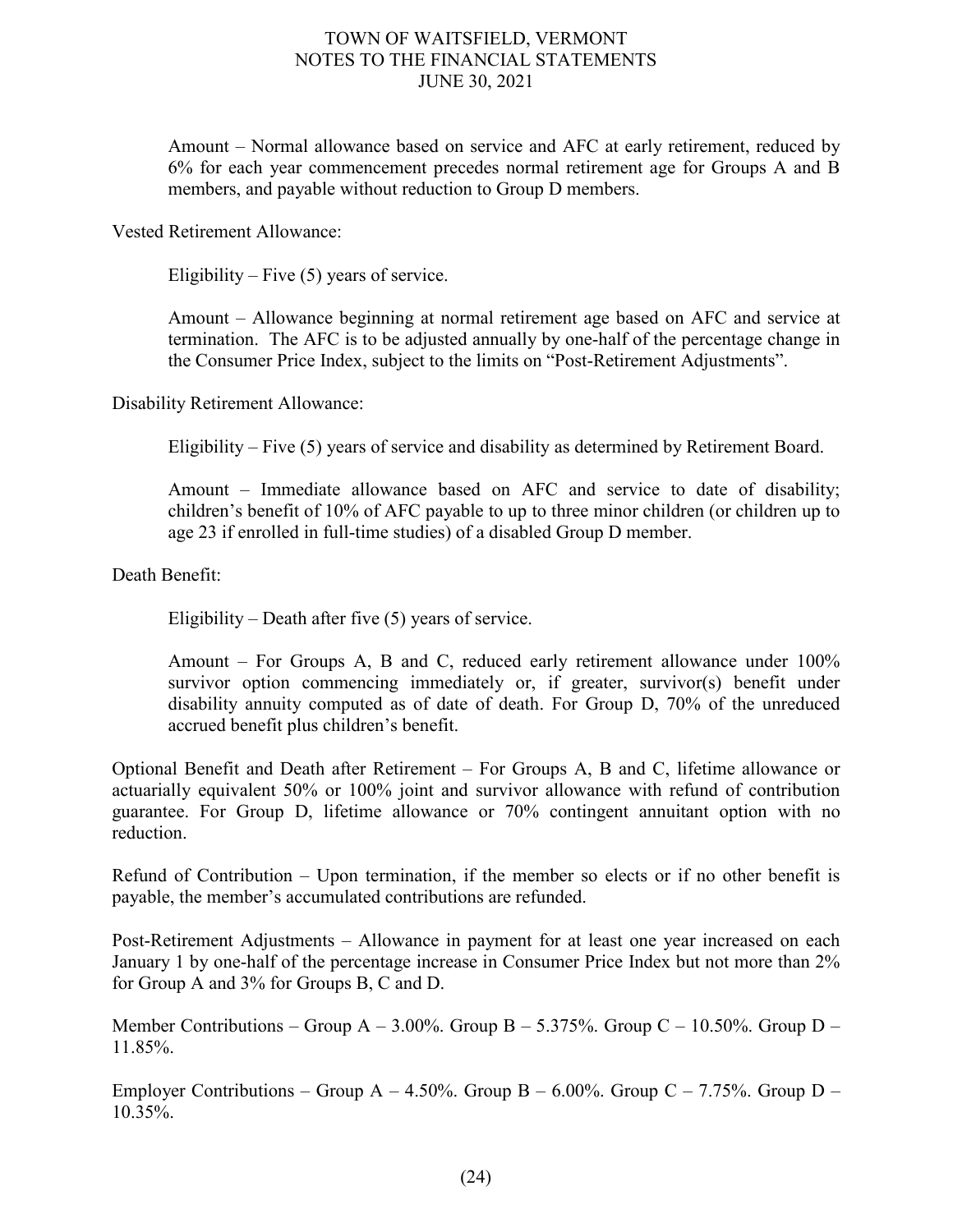Retirement Stipend – \$25 per month payable at the option of the Board of Trustees.

### **Significant Actuarial Assumptions and Methods**

Investment Rate of Return: 7.00%, net of pension plan investment expenses, including inflation, a decrease from 7.50% in the prior year.

Salary increases: Varying service-based rates from 0-10 years of service, then a single rate of 4.50% (includes assumed inflation rate of 2.30%) for all subsequent years.

Mortality:

Pre-Retirement: Groups A, B and C – 40% PubG-2010 General Employee below-median and 60% of PubG-2010 General Employee, with generational projection using scale MP-2019. Group D – PubG-2010 General Employee above-median, with generational projection using scale MP-2019.

Healthy Post-retirement – Retirees: Groups A, B and  $C - 104\%$  of 40% PubG-2010 General Healthy Retiree below-median and 60% of PubG-2010 General Healthy Retiree, with generational projection using scale MP-2019. Group D – PubG-2010 General Healthy Retiree, with generational projection using scale MP-2019.

Healthy Post-retirement – Beneficiaries: Groups A, B and  $C - 70\%$  Pub-2010 Contingent Survivor below-median and 30% of Pub-2010 Contingent Survivor, with generational projection using scale MP-2019. Group D – Pub-2010 Contingent Survivor, with generational projection using scale MP-2019.

Disabled Post-retirement: All Groups – PubNS-2010 Non-Safety Disabled Retiree Mortality Table with generational projection using scale MP-2019.

Spouse's Age: Females three years younger than males.

Cost-of-Living Adjustments: 1.10% for Group A members and 1.20% for Groups B, C and D members. The January 1, 2020 and January 1, 2021 COLAs are 0.80% and 0.40%, respectively, for all groups.

Actuarial Cost Method: Entry age actuarial cost method. Entry age is the age at date of employment or, if date is unknown, current age minus years of service. Normal cost and actuarial accrued liability are calculated on an individual basis and are allocated by salary, with normal cost determined using the plan of benefits applicable to each participant.

Assets: The valuation is based on the market value of assets as of the valuation date, as provided by the System. The System uses an "actuarial value of assets" that differs from market value to gradually reflect year-to-year changes in the market value of assets in determine the contribution requirements.

Inflation: 2.30%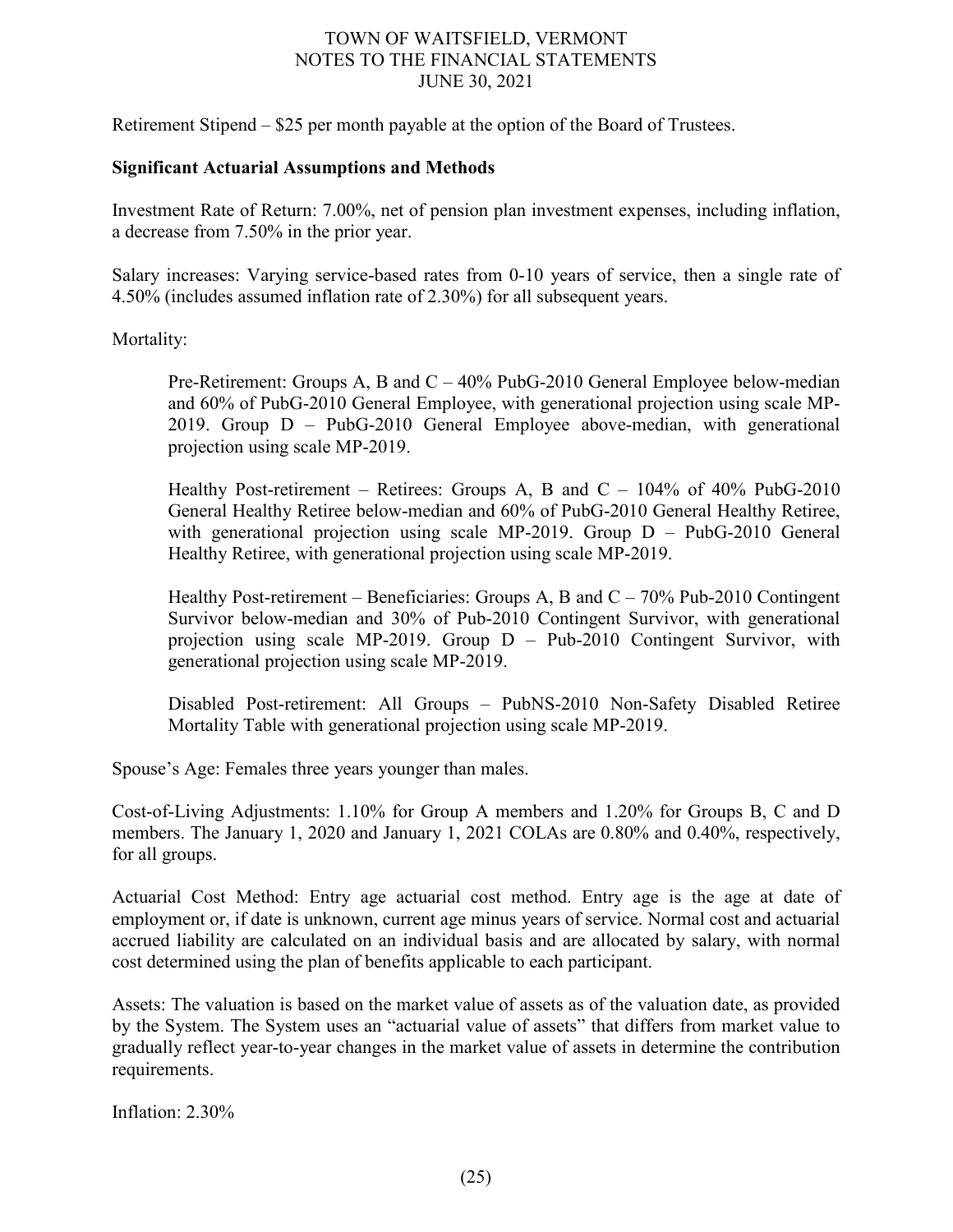Long-term Expected Rate of Return:

The long-term expected rate of return on pension plan investments was determined using a building-block method in which best-estimate ranges of expected future real rates of return (expected returns, net of pension plan investment expense and inflation) are developed for each major asset class. These ranges are combined to produce the longterm expected rate of return by weighting the expected future real rates of return by the target asset allocation percentage and by adding expected inflation. Best estimates of arithmetic real rates of return for each major asset class included in the pension plan's target asset allocation as of June 30, 2020 are summarized in the following table:

| <b>Asset Class</b>           | <b>Target Allocation</b> | Long-term Expected<br>Real Rate of Return |
|------------------------------|--------------------------|-------------------------------------------|
| Global Equity                | 29%                      | 7.07%                                     |
| US Equity $-$ Large Cap      | $4\%$                    | 6.19%                                     |
| US Equity $-$ Small/Mid Cap  | $3\%$                    | 6.93%                                     |
| Non-US Equity – Large Cap    | $5\%$                    | $7.01\%$                                  |
| Non-US Equity – Small Cap    | $2\%$                    | 7.66%                                     |
| <b>Emerging Markets Debt</b> | $4\%$                    | $3.66\%$                                  |
| Core Bond                    | 20%                      | $0.39\%$                                  |
| Private & Alternate Credit   | 10%                      | $6.03\%$                                  |
| <b>US TIPS</b>               | $3\%$                    | $(0.20)\%$                                |
| Core Real Estate             | 5%                       | 4.06%                                     |
| Non-Core Real Estate         | $3\%$                    | 6.43%                                     |
| Private Equity               | 10%                      | 11.27%                                    |
| Infrastructure/Farmland      | $2\%$                    | 5.44%                                     |
|                              |                          |                                           |

Discount Rate – The discount rate used to measure the total pension liability was 7.00%, a decrease from 7.50% in the prior year. The projection of cash flows used to determine the discount rate assumed plan member and employer contributions will be made at rates set by the Board (employers) and statute (members) with scheduled increases through July 1, 2021. Further, based upon Board resolution, projected contributions beginning July 1, 2022, and each subsequent July 1, through 2025 include additional total contribution increases of 0.50% per year. For this purpose, only employer contributions that are intended to fund benefits of current plan members and their beneficiaries are included. Projected employer contributions that are intended to fund the service costs of future plan members and their beneficiaries, as well as projected contributions from future plan members, are not included. Based on those assumptions, the pension plans' Fiduciary Net Position was projected to be available to make all projected future benefit payments of current plan members as of June 30, 2020. Therefore, the long-term expected rate of return on pension plan investments was applied to all periods of projected benefit payments to determine the total pension liability.

The following presents the Town's proportionate share of the net pension liability calculated using the discount rate of 7%, as well as what the proportionate share would be if it were calculated using a discount rate that is one percent lower (6%) or one percent higher (8%):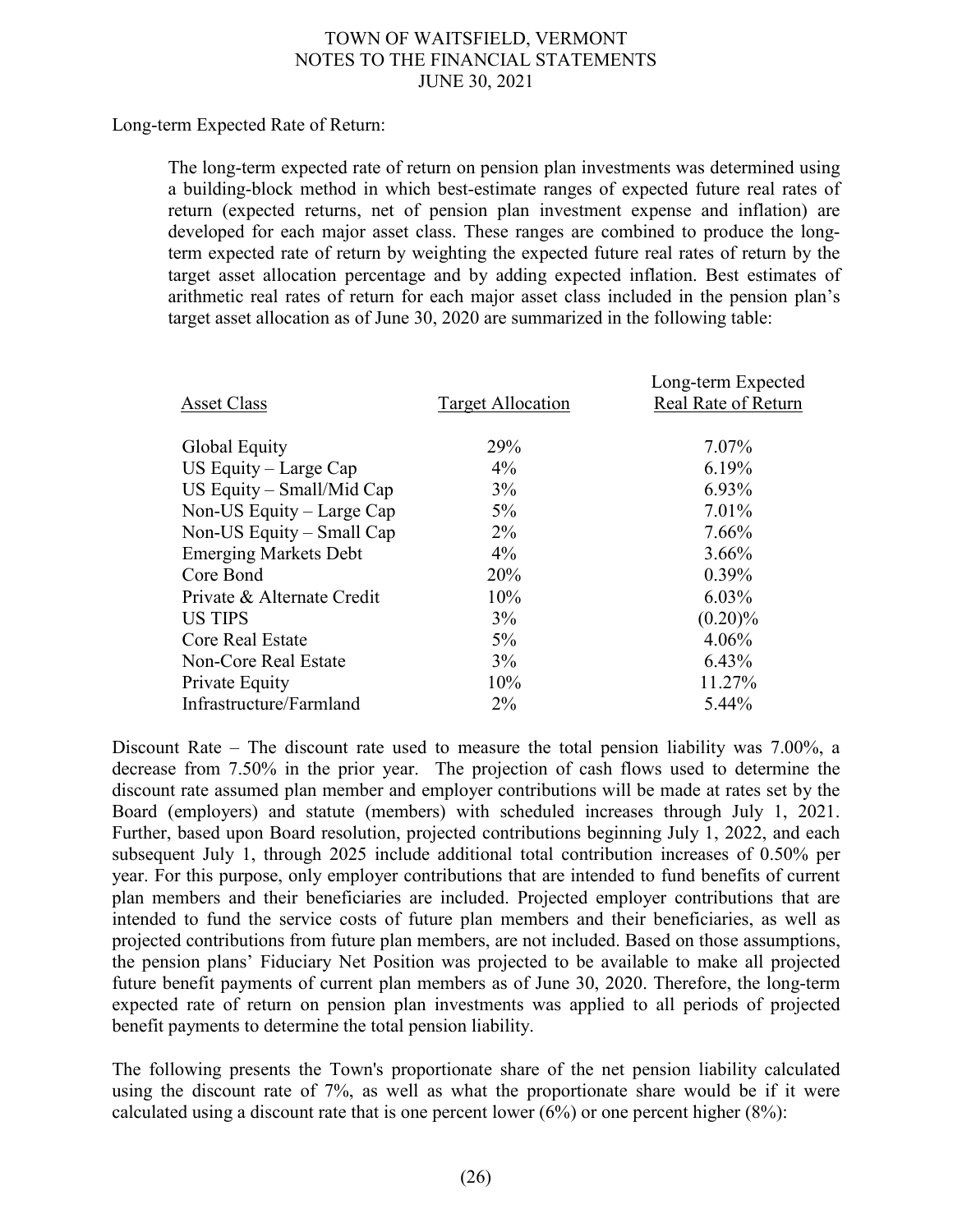| 1% Decrease $(6.00\%)$ | Discount Rate $(7.00\%)$ | 1% Increase $(8.00\%)$ |
|------------------------|--------------------------|------------------------|
| \$337,981              | \$221,221                | \$125,152              |

#### **Additional Information**

Additional information regarding the State of Vermont Municipal Employees' Retirement System, including the details of the Fiduciary Net Position, is available upon request from the State of Vermont.

### **B. Property Taxes**

The Town is responsible for assessing and collecting its own property taxes as well as education taxes for the State of Vermont. The tax rate is set by the Selectboard based on the voter approved budget, the estimated grand list and the State education property tax liability. Property taxes are due in four equal installments on September 15, November 15, February 15 and May 15. The penalty rate is eight percent (8%) after the May installment. Interest is charged at one percent  $(1\%)$  per month for the first three months and one and a half percent  $(1-1/2\%)$  per month for each month thereafter. The tax rates for 2021 were as follows:

|                 | Homestead | Non-Homestead |
|-----------------|-----------|---------------|
| Town            | .4535     | .4535         |
| Local Agreement | .0035     | .0035         |
| Education       | 1.6510    | 1.6458        |
| Total           | 2.1080    | 2.1028        |

# **C. Risk Management**

The Town is exposed to various risks of loss related to torts; theft of, damage to, and destruction of assets; errors and omissions; injuries to employees; and natural disasters. The Town maintains insurance coverage through the Vermont League of Cities and Towns Property and Casualty Intermunicipal Fund, Inc. covering each of those risks of loss. Management believes such coverage is sufficient to preclude any significant uninsured losses to the Town. Settled claims have not exceeded this coverage in any of the past three fiscal years. The Town must remain a member for a minimum of one year and may withdraw from the Fund after that time by giving sixty days notice. Fund underwriting and ratesetting policies have been established after consultation with actuaries. Fund members are subject to a supplemental assessment in the event of deficiencies. If the assets of the Fund were to be exhausted, members would be responsible for the Fund's liabilities.

The Town has elected to pay actual unemployment claims instead of enrolling in an unemployment insurance program. The Town paid \$-0- in unemployment claims during fiscal year 2021.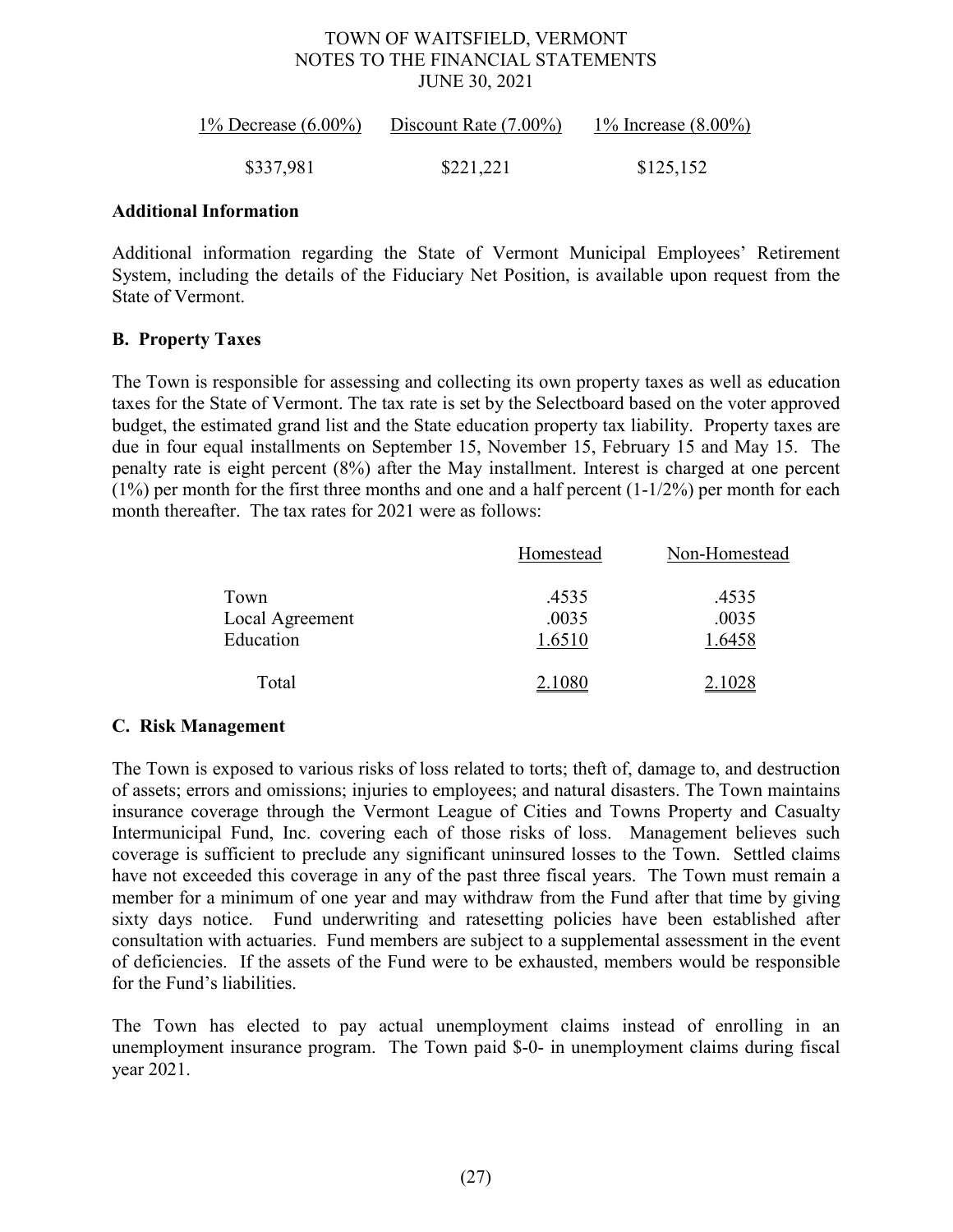## **D. Long-Term Debt**

The Town issues general obligation bonds to provide resources for the acquisition and construction of major capital facilities and to refund prior issues. General obligation bonds have been issued for both general governmental and proprietary activities. Bonds are reported in governmental activities if the debt is expected to be repaid from general governmental revenues and in business-type activities if the debt is expected to be repaid from proprietary fund revenues.

General obligation bonds are direct and pledge the full faith and credit of the Town. New bonds generally are issued as 10 to 20 year bonds. Refunding bonds are issued for various terms based on the debt service of the debt refunded.

The State of Vermont offers a number of low and no-interest revolving loan programs to be utilized for predetermined purposes. The Town has borrowed money from the State of Vermont Special Environmental Revolving Fund for a wastewater project.

The Town has other notes payable to finance various capital projects and purchases through local banks.

The Town enters into lease agreements as the lessee for the purpose of financing the acquisition of major pieces of equipment. These lease agreements qualify as capital lease obligations for accounting purposes (even though they may include clauses that allow for cancellation of the lease in the event the Town does not appropriate funds in future years) and therefore, have been recorded at the present value of the future minimum lease payments as of the inception date of the leases. Leases are reported in governmental activities if the debt is expected to be repaid from general governmental revenue and in the business-type activities of debt is expected to be repaid from proprietary fund revenue.

Long-term debt activity during the year ended June 30, 2021 was as follows:

Governmental Activities:

|                                          | Beginning |           |  |           | Ending  |
|------------------------------------------|-----------|-----------|--|-----------|---------|
|                                          | Balance   | Additions |  | Deletions | Balance |
| Bond Payable, Vermont Municipal Bond     |           |           |  |           |         |
| Bank, Town Office/Solar Array, Principal |           |           |  |           |         |
| Payments of \$31,750 Payable on          |           |           |  |           |         |
| December 1 Annually, Interest Rates      |           |           |  |           |         |
| Ranging from 0.513% to 3.993% Payable    |           |           |  |           |         |
| Semi-Annually on May 15 and              |           |           |  |           |         |
| November 15, Due November, 2034          | 476,250   | \$        |  | 31,750    | 444,500 |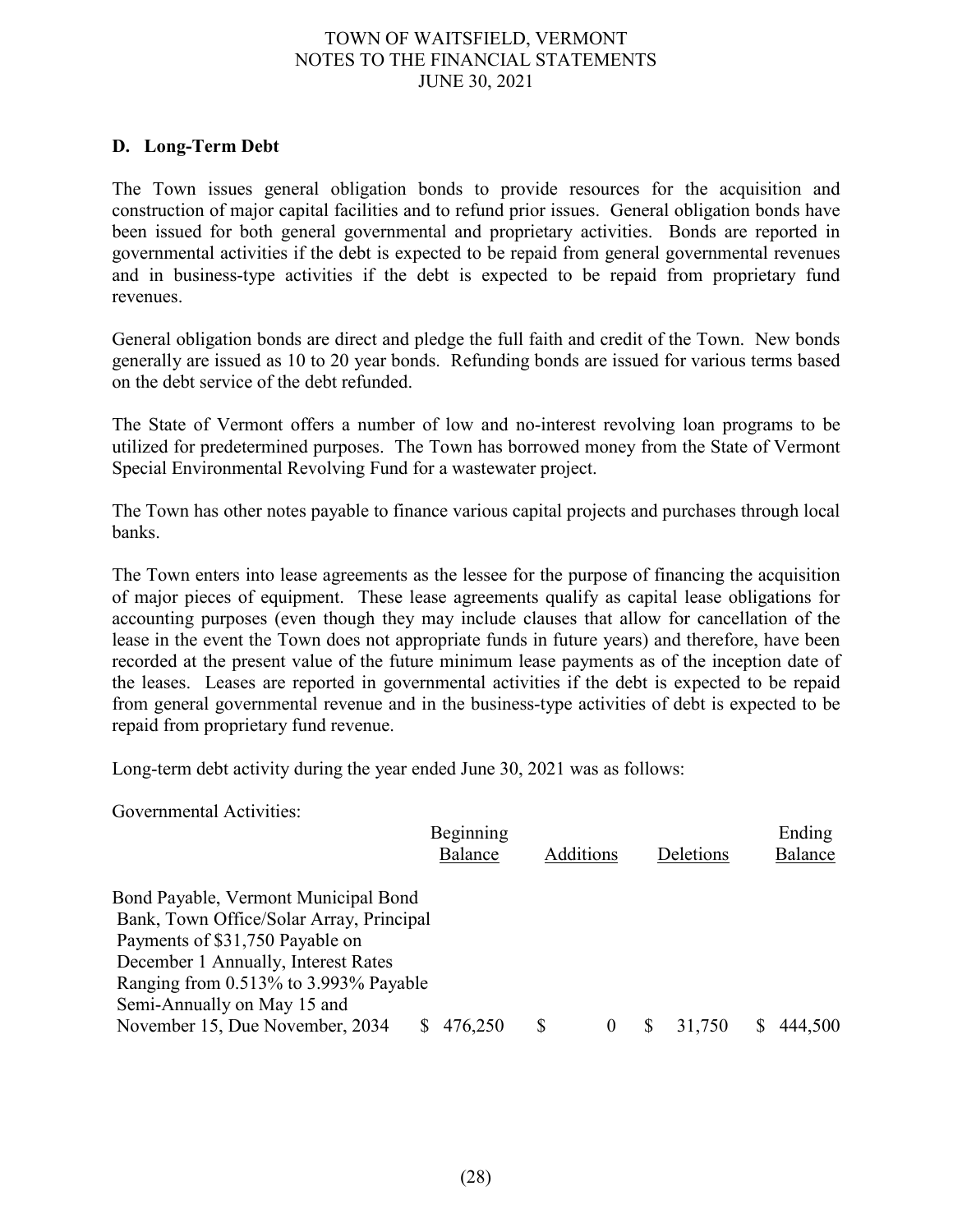|                                                                                                                                                                                                                                                                | Beginning<br>Balance    | Additions                                     | Deletions              | Ending<br>Balance |
|----------------------------------------------------------------------------------------------------------------------------------------------------------------------------------------------------------------------------------------------------------------|-------------------------|-----------------------------------------------|------------------------|-------------------|
| Bond Payable, State of Vermont Special<br>Environmental Revolving Fund, Wastewater<br>Improvements, Principal Payments<br>of 36,484 Payable on May 1 Annually,<br>Interest at 0%, Due May, 2027                                                                | 255,390<br>$\mathbb{S}$ | $\boldsymbol{\mathsf{S}}$<br>$\boldsymbol{0}$ | 36,484<br>$\mathbb{S}$ | \$218,906         |
| Bond Payable, People's United Bank,<br>Bridge Street Improvements, Principal<br>Payments of \$26,667 Payable on<br>September 1 Annually, Interest<br>Payments Payable Semi-Annually on<br>February 1 and September 1, Interest<br>at 2.6%, Due September, 2030 | 293,332                 | $\boldsymbol{0}$                              | 26,667                 | 266,665           |
| Note Payable, Community Bank, 2016<br>Paving, Principal Payments of \$48,000<br>Plus Interest Payable on September 14<br>Annually, Interest at 1.73%,<br>Due and Paid September, 2020                                                                          | 48,000                  | $\boldsymbol{0}$                              | 48,000                 | $\boldsymbol{0}$  |
| Note Payable, People's United Bank,<br><b>SCBA Equipment, Principal Payments</b><br>of \$9,000 Plus Interest Payable on<br>December 4, Interest at 2.1%,<br>Due and Paid December, 2020                                                                        | 9,000                   | $\boldsymbol{0}$                              | 9,000                  | $\boldsymbol{0}$  |
| Bond Payable, Vermont Municipal Bond<br>Bank, Town Office, Principal<br>Payments of \$12,250 Payable<br>November 1 Annually, Interest Rates<br>Ranging from 1.491% to 3.091% Payable<br>Semi-Annually on May 1 and<br>November 1, Due November, 2036           | 208,250                 | $\boldsymbol{0}$                              | 12,250                 | 196,000           |
| Note Payable, Community Bank,<br>Construction of Highway Repairs,<br>Principal Payments of \$18,346<br>Plus Interest Payable on July 26<br>Annually, Interest at 1.73%,                                                                                        |                         | $\boldsymbol{0}$                              |                        |                   |
| Due July, 2021                                                                                                                                                                                                                                                 | 36,692                  |                                               | 18,346                 | 18,346            |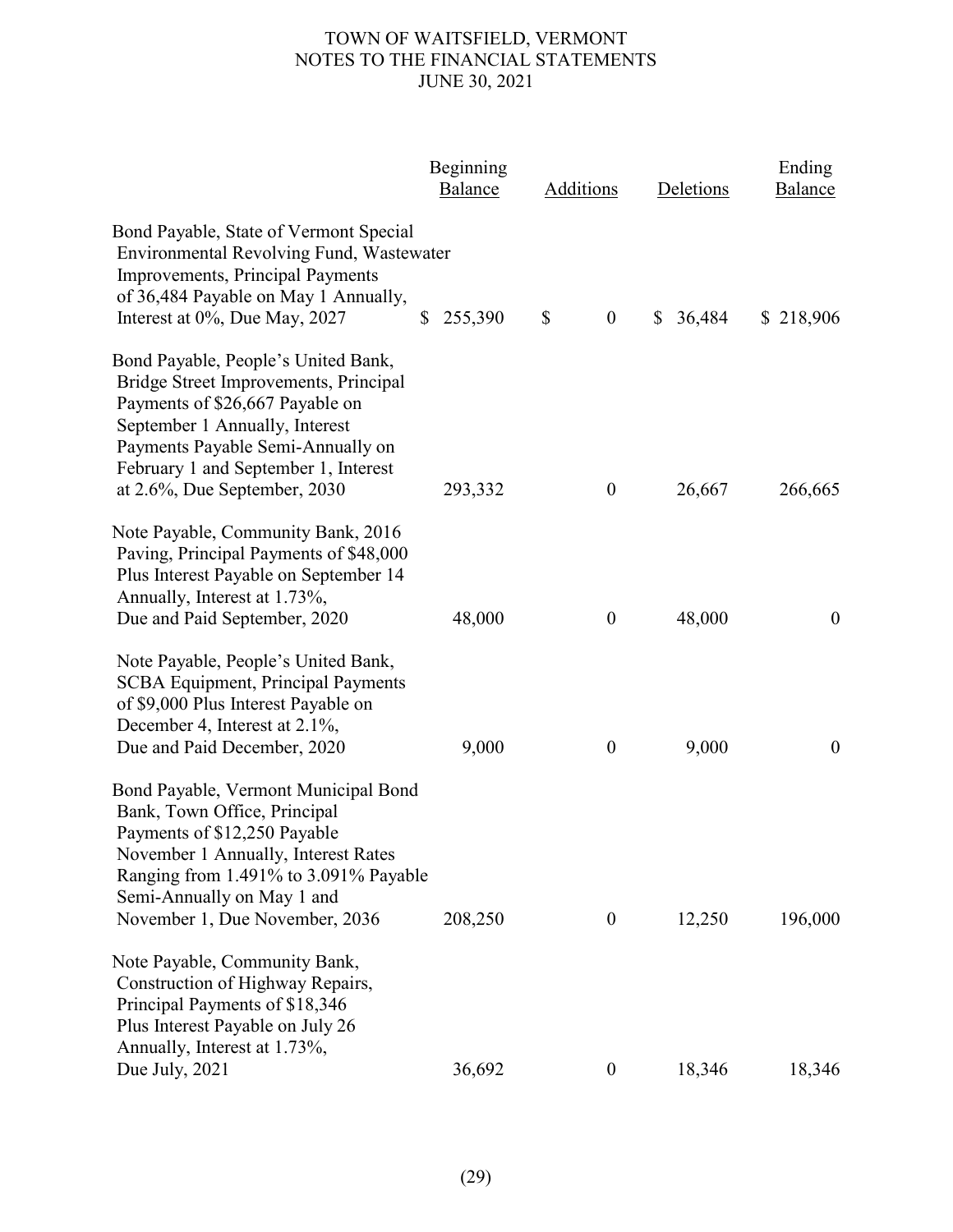|                                                                                                                                                                                                                                                                                                                                               | Beginning<br>Balance | Additions                        | Deletions | Ending<br><b>Balance</b> |
|-----------------------------------------------------------------------------------------------------------------------------------------------------------------------------------------------------------------------------------------------------------------------------------------------------------------------------------------------|----------------------|----------------------------------|-----------|--------------------------|
| Bond Payable, State of Vermont Special<br>Environmental Revolving Fund,<br>Wastewater Improvements, Minimum<br>Annual Principal and Administrative<br>Fee Payments of \$25,282 are Due<br>Annually on November 1, the Town<br>Paid on Additional \$30,000 of<br>Principal during the Year,<br>Administrative Fee of 2%,<br>Due November, 2037 | 400,003<br>S.        | $\mathbb{S}$<br>$\boldsymbol{0}$ | \$48,681  | \$ 351,322               |
| Note Payable, People's United Bank,<br>Water Main Break, Principal Payments<br>of \$23,000 Plus Interest Payable<br>on May 11 Annually, Interest at 3.1%,<br>Due May, 2023                                                                                                                                                                    | 69,000               | $\theta$                         | $23,000*$ | 46,000                   |
| Note Payable, People's United Bank,<br>Storm Damage, Principal Payments<br>of \$25,000 Plus Interest Payable<br>on May 10 Annually, Interest at 3.1%,<br>Due May, 2023                                                                                                                                                                        | 75,000               | $\boldsymbol{0}$                 | 25,000    | 50,000                   |
| <b>Total Governmental Activities</b>                                                                                                                                                                                                                                                                                                          | \$1,870,917          | \$<br>0                          | \$279,178 | \$1,591,739              |

\*The Water Fund Contributed \$8,799 towards the principal payment of the Water Main Break Note.

Business-type Activities:

| <b>Bond Payable, United States Department</b><br>of Agriculture, Water System Improvements<br>Semi-Annual Principal Payments<br>of \$48,946 Plus Interest Payable on<br>March 17 and September 17, Interest        |             |                |              |        |             |
|--------------------------------------------------------------------------------------------------------------------------------------------------------------------------------------------------------------------|-------------|----------------|--------------|--------|-------------|
| at 2.75%, Due September, 2052                                                                                                                                                                                      | \$2,667,803 | \$<br>$\theta$ | $\mathbb{S}$ | 51,701 | \$2,616,102 |
| <b>Bond Payable, United States Department</b><br>of Agriculture, Eagles Water System<br>Improvements, Semi-Annual Principal<br>Payments of \$3,120 Plus Interest Payable<br>on May 21 and November 21, Interest at |             |                |              |        |             |
| 2.75%, Due May, 2052                                                                                                                                                                                               | 181,922     |                |              | 3,295  | 178,627     |
| <b>Total Business-type Activities</b>                                                                                                                                                                              |             |                |              |        |             |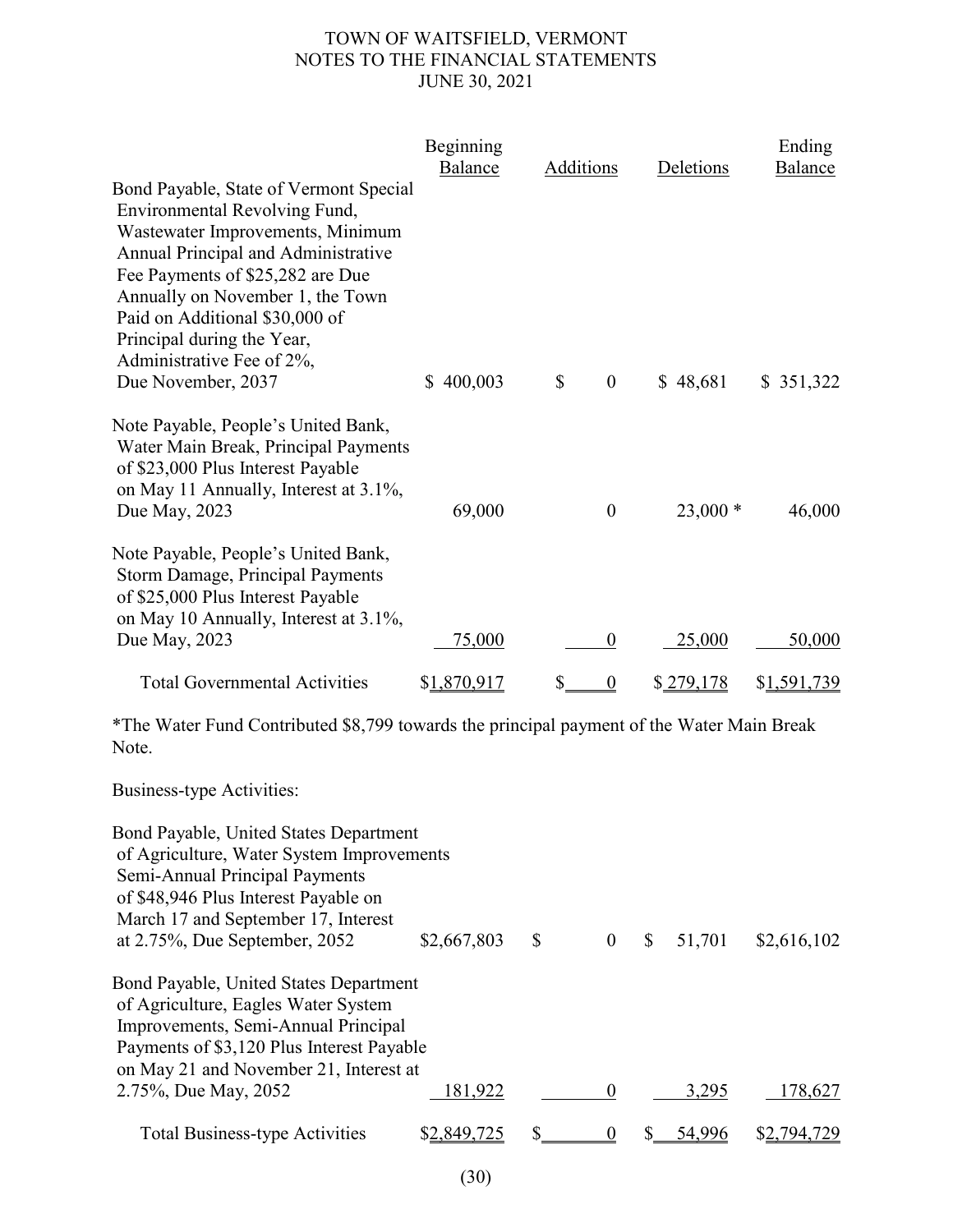| Year Ending | <b>Governmental Activities</b> |    |                  |              | <b>Business-type Activities</b> |          |           |
|-------------|--------------------------------|----|------------------|--------------|---------------------------------|----------|-----------|
| June 30     | Principal                      |    | Interest         |              | Principal                       | Interest |           |
|             |                                |    |                  |              |                                 |          |           |
| 2022        | \$<br>181,913                  | S  | 36,929           | $\mathbb{S}$ | 56,528                          | \$       | 76,468    |
| 2023        | 173,935                        |    | 32,896           |              | 58,093                          |          | 74,903    |
| 2024        | 126,311                        |    | 29,121           |              | 59,701                          |          | 73,295    |
| 2025        | 126,695                        |    | 26,767           |              | 61,354                          |          | 71,642    |
| 2026        | 127,086                        |    | 24,354           |              | 63,054                          |          | 69,942    |
| 2027-2031   | 495,631                        |    | 83,768           |              | 342,444                         |          | 322,536   |
| 2032-2036   | 305,076                        |    | 25,986           |              | 392,552                         |          | 272,428   |
| 2037-2041   | 55,092                         |    | 1,061            |              | 450,002                         |          | 214,987   |
| 2042-2046   | 0                              |    | 0                |              | 486,929                         |          | 150,181   |
| 2047-2051   | 0                              |    | $\theta$         |              | 491,490                         |          | 82,950    |
| 2052-2056   | 0                              |    | $\boldsymbol{0}$ |              | 332,582                         |          | 17,717    |
|             |                                |    |                  |              |                                 |          |           |
| Total       | \$<br>1,591,739                | \$ | 260,882          | \$           | 2,794,729                       | \$       | 1,427,049 |

Maturities are estimated to be as follows:

# **E. Short-Term Debt**

Short-term debt activity during the year ended June 30, 2021 was as follows:

| Governmental Activities:                                  | Beginning<br>Balance | Additions | Deletions | Ending<br>Balance |
|-----------------------------------------------------------|----------------------|-----------|-----------|-------------------|
| Current Expense Note, People's<br>United Bank, Fire Truck |                      |           |           |                   |
| Purchase, Interest at 2.05%                               |                      |           |           |                   |
| Due June, 2021                                            | \$23,000             |           | \$23,000  |                   |
| <b>Total Governmental Activities</b>                      | \$23,000             |           | \$23,000  |                   |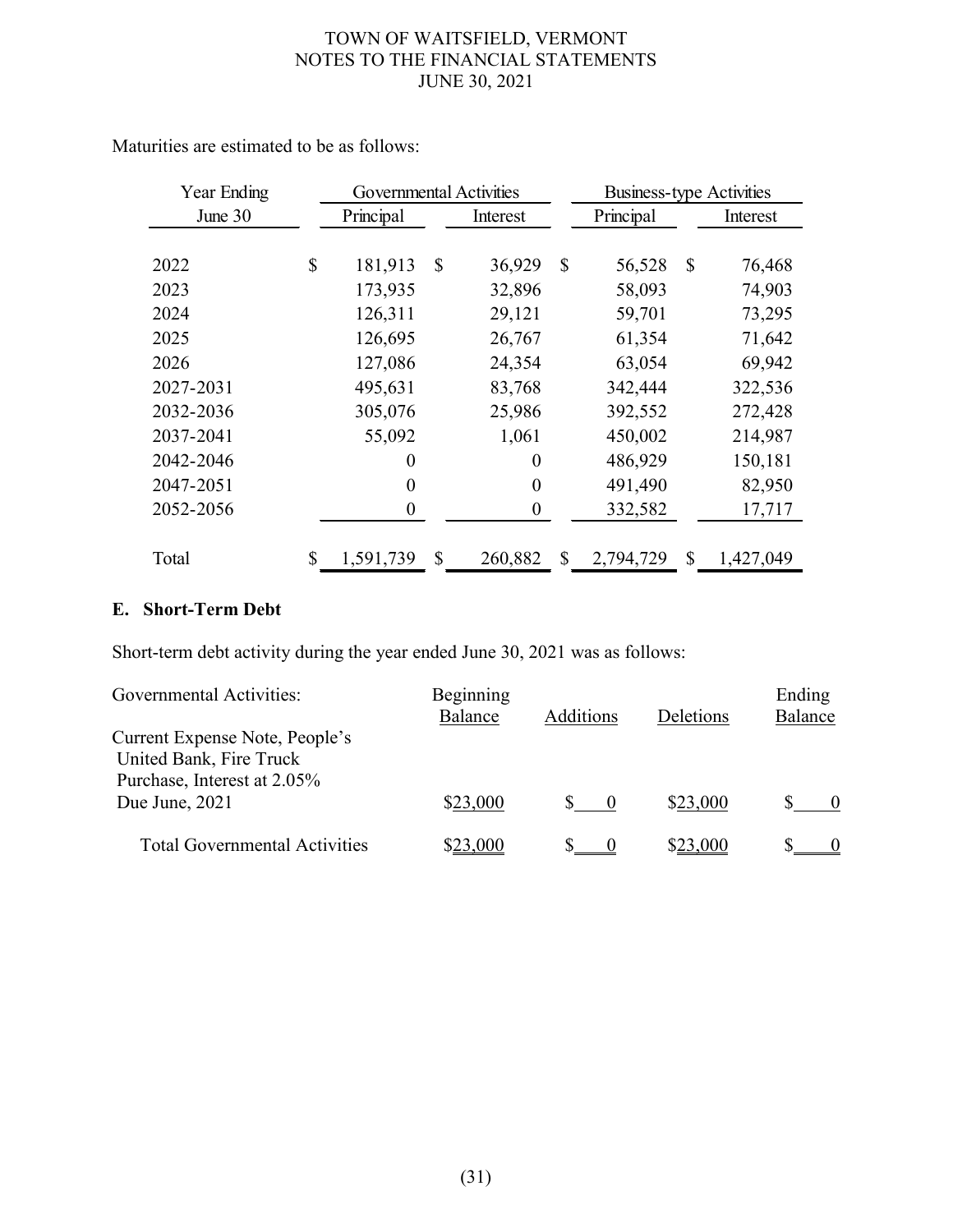#### TOWN OF WAITSFIELD, VERMONT STATEMENT OF CASH RECEIPTS, CASH DISBURSEMENTS AND CHANGES IN MODIFIED CASH BASIS FUND BALANCE BUDGET AND ACTUAL - BUDGETARY BASIS GENERAL FUND FOR THE YEAR ENDED JUNE 30, 2021

|                                            | Budget            | Actual                   | Variance<br>Favorable/<br>(Unfavorable) |  |
|--------------------------------------------|-------------------|--------------------------|-----------------------------------------|--|
| Cash Receipts:                             |                   |                          |                                         |  |
| <b>Property Taxes</b>                      | $\$$<br>1,704,590 | $\mathbb S$<br>1,751,614 | \$<br>47,024                            |  |
| Delinquent Tax Interest                    | 15,000            | 23,371                   | 8,371                                   |  |
| Delinquent Tax Penalties                   | 15,000            | 12,178                   | (2,822)                                 |  |
| Act 60 Annual Support                      | 10,000            | 10,697                   | 697                                     |  |
| Town Clerk Fees                            | 35,000            | 44,390                   | 9,390                                   |  |
| <b>Investment</b> Income                   | 6,000             | 2,021                    | (3,979)                                 |  |
| Liquor Licenses                            | 4,000             | 3,520                    | (480)                                   |  |
| <b>Zoning Fees</b>                         | 7,000             | 8,886                    | 1,886                                   |  |
| Highway State Aid                          | 69,000            | 90,807                   | 21,807                                  |  |
| <b>Insurance Claims</b>                    | $\mathbf{0}$      | 1,845                    | 1,845                                   |  |
| Road Department - Miscellaneous            | 3,250             | 1,060                    | (2,190)                                 |  |
| Fire Department Income (Fayston)           | 43,841            | 56,280                   | 12,439                                  |  |
| Traffic Control Income                     | 5,500             | 9,647                    | 4,147                                   |  |
| Dog Fines & Impoundment Fees               | 150               | $\theta$                 | (150)                                   |  |
| PILOT                                      | 5,900             | 6,071                    | 171                                     |  |
| <b>Current Use</b>                         | 95,000            | 103,058                  | 8,058                                   |  |
| Insurance Claims Fire Department           | $\mathbf{0}$      | 7,153                    | 7,153                                   |  |
| State Reimbursement COVID Expense          | $\mathbf{0}$      | 2,440                    | 2,440                                   |  |
| Library Insurance Reimbursement            | 2,700             | 2,659                    | (41)                                    |  |
| Wait House Insurance Reimbursement         | 2,500             | 2,500                    | $\mathbf{0}$                            |  |
| Water Admin. Reimbursement                 | 750               | 2,750                    | 2,000                                   |  |
| Miscellaneous                              | $\mathbf{0}$      | 2,382                    | 2,382                                   |  |
| Wastewater Loan Repayments - Phase 1 and 2 | 38,704            | 68,655                   | 29,951                                  |  |
| Other Grant Proceeds                       | $\mathbf{0}$      | 17,540                   | 17,540                                  |  |
| Waitsfield Elementary Solar                | 12,000            | 9,864                    | (2,136)                                 |  |
| Solar Array Credits                        | 9,000             | 9,639                    | 639                                     |  |
| <b>Reimbursement from Reserves</b>         | $\mathbf{0}$      | 13,630                   | 13,630                                  |  |
| <b>Total Cash Receipts</b>                 | 2,084,885         | 2,264,657                | 179,772                                 |  |
| Cash Disbursements:                        |                   |                          |                                         |  |
| Town Meeting:                              |                   |                          |                                         |  |
| <b>Elections Expense</b>                   | 3,500             | 1,961                    | 1,539                                   |  |
| Town Report                                | 1,400             | 1,279                    | 121                                     |  |
| <b>Total Town Meeting</b>                  | 4,900             | 3,240                    | 1,660                                   |  |
| Legal and Auditing:                        |                   |                          |                                         |  |
| Legal                                      | 15,000            | 5,449                    | 9,551                                   |  |
| Auditing                                   | 16,500            | 16,200                   | 300                                     |  |
| Total Legal and Auditing                   | 31,500            | 21,649                   | 9,851                                   |  |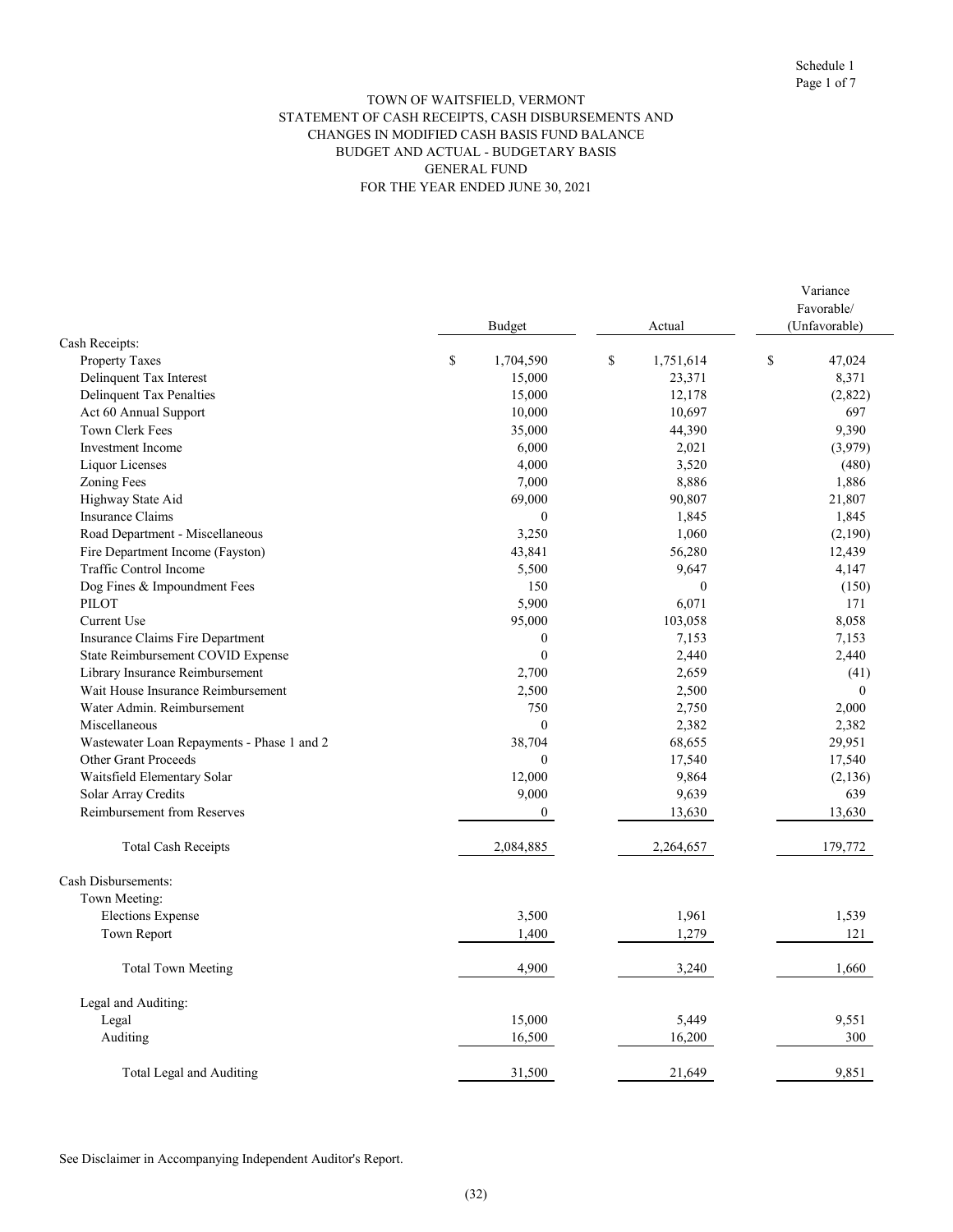#### GENERAL FUND FOR THE YEAR ENDED JUNE 30, 2021 TOWN OF WAITSFIELD, VERMONT STATEMENT OF CASH RECEIPTS, CASH DISBURSEMENTS AND CHANGES IN MODIFIED CASH BASIS FUND BALANCE BUDGET AND ACTUAL - BUDGETARY BASIS

|                                               | <b>Budget</b> |    | Actual       | Variance<br>Favorable/<br>(Unfavorable) |              |  |  |
|-----------------------------------------------|---------------|----|--------------|-----------------------------------------|--------------|--|--|
| Town Office Operations:                       |               |    |              |                                         |              |  |  |
| <b>Insurance and Bonds</b>                    | \$<br>19,250  | \$ | 13,144       | \$                                      | 6,106        |  |  |
| Office Rent                                   | 5,000         |    | 4,427        |                                         | 573          |  |  |
| Town Office Repairs and Maintenance           | 5,650         |    | 6,215        |                                         | (565)        |  |  |
| Postage                                       | 4,250         |    | 3,637        |                                         | 613          |  |  |
| Supplies                                      | 7,000         |    | 6,620        |                                         | 380          |  |  |
| Computer Services                             | 6,250         |    | 4,540        |                                         | 1,710        |  |  |
| Training                                      | 750           |    | 20           |                                         | 730          |  |  |
| Cleaning                                      | 8,200         |    | 7,650        |                                         | 550          |  |  |
| Equipment Maintenance & Contracts             | 14,000        |    | 7,364        |                                         | 6,636        |  |  |
| Telephone                                     | 4,750         |    | 4,555        |                                         | 195          |  |  |
| Office Equipment                              | 3,750         |    | 2,608        |                                         | 1,142        |  |  |
| Public Notice Expense                         | 4,500         |    | 6,606        |                                         | (2,106)      |  |  |
| <b>Special Services</b>                       | 2,500         |    | 3,812        |                                         | (1,312)      |  |  |
| Total Town Office Operations                  | 85,850        |    | 71,198       |                                         | 14,652       |  |  |
| Town Clerk and Treasurer:                     |               |    |              |                                         |              |  |  |
| Clerk/Treasurer & Assistant Salary            | 75,977        |    | 77,012       |                                         | (1,035)      |  |  |
| Borrowing Interest                            | 250           |    | $\mathbf{0}$ |                                         | 250          |  |  |
| <b>Ballot Clerks</b>                          | 750           |    | 1,187        |                                         | (437)        |  |  |
| Total Town Clerk and Treasurer                | 76,977        |    | 78,199       |                                         | (1,222)      |  |  |
| Selectboard:                                  |               |    |              |                                         |              |  |  |
| Selectboard Reimbursement                     | 3,250         |    | 3,250        |                                         | $\mathbf{0}$ |  |  |
| Town Website                                  | 750           |    | 703          |                                         | 47           |  |  |
| Town Administrator                            | 73,563        |    | 68,823       |                                         | 4,740        |  |  |
| Training                                      | 250           |    | 400          |                                         | (150)        |  |  |
| Selectboard Recording Secretary               | 3,100         |    | 342          |                                         | 2,758        |  |  |
| <b>Total Selectboard</b>                      | 80,913        |    | 73,518       |                                         | 7,395        |  |  |
| Planning and Zoning:                          |               |    |              |                                         |              |  |  |
| Minute Taker                                  | 825           |    | 139          |                                         | 686          |  |  |
| <b>Special Planning Projects</b>              | 3,500         |    | 2,861        |                                         | 639          |  |  |
| Zoning Administrator/Planning Director Salary | 41,684        |    | 41,108       |                                         | 576          |  |  |
| Training                                      | 450           |    | 160          |                                         | 290          |  |  |
| <b>Computer Equipment Services</b>            | 1,250         |    | 743          |                                         | 507          |  |  |
| Mileage Reimbursement                         | 250           |    | $\mathbf{0}$ |                                         | 250          |  |  |
| Total Planning and Zoning                     | 47,959        |    | 45,011       |                                         | 2,948        |  |  |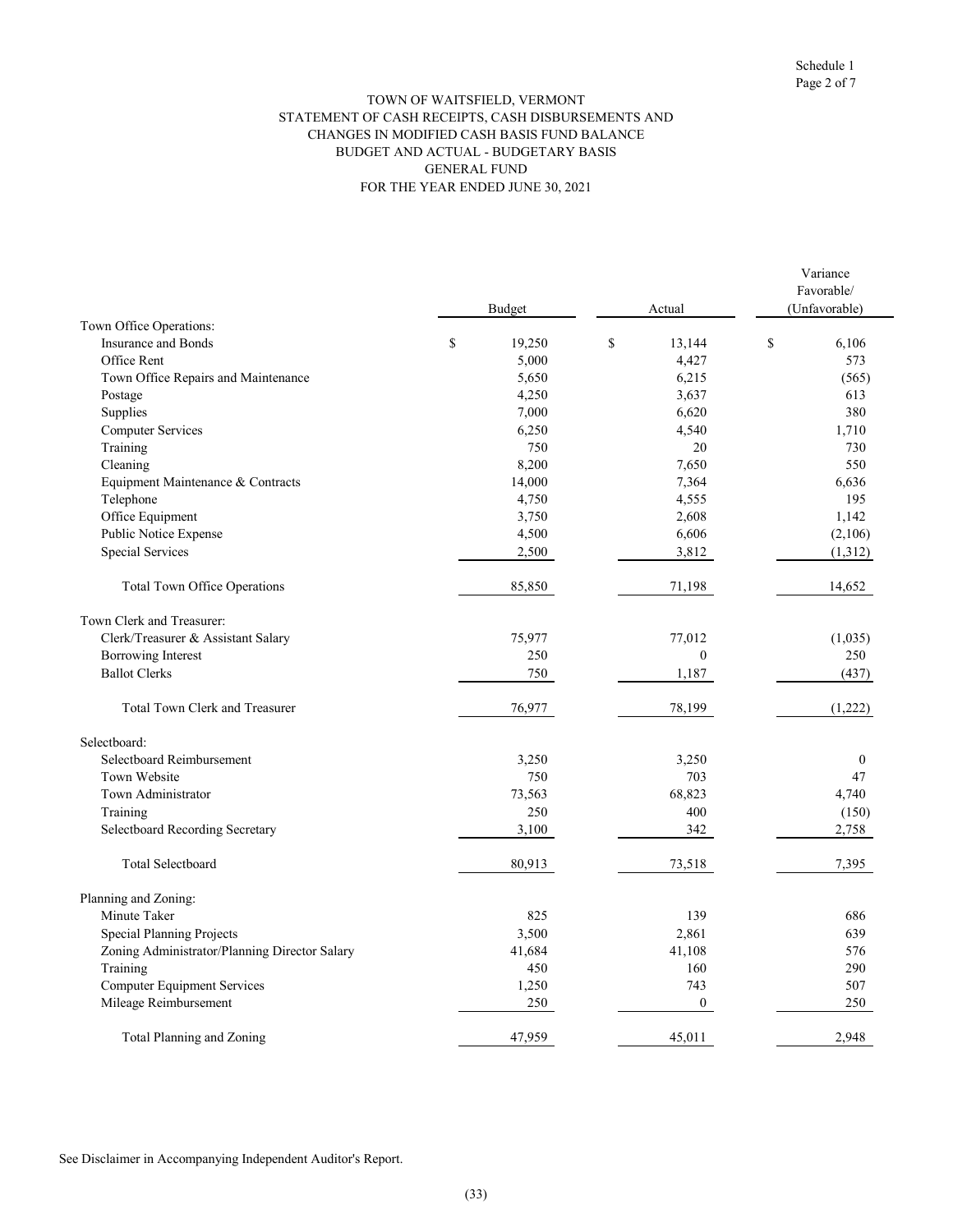#### GENERAL FUND FOR THE YEAR ENDED JUNE 30, 2021 TOWN OF WAITSFIELD, VERMONT STATEMENT OF CASH RECEIPTS, CASH DISBURSEMENTS AND CHANGES IN MODIFIED CASH BASIS FUND BALANCE BUDGET AND ACTUAL - BUDGETARY BASIS

|                                         | Budget       | Actual                 | Variance<br>Favorable/<br>(Unfavorable) |
|-----------------------------------------|--------------|------------------------|-----------------------------------------|
| Board of Listers:                       |              |                        |                                         |
| <b>Assessor Services</b>                | \$<br>21,000 | $\mathbb{S}$<br>22,553 | \$<br>(1, 553)                          |
| <b>Computer Equipment Services</b>      | 2,000        | 1,773                  | 227                                     |
| Property Map Maintenance                | 1,750        | 1,500                  | 250                                     |
| Training and Meetings                   | 200          | $\boldsymbol{0}$       | 200                                     |
| Professional Services                   | 1,000        | $\boldsymbol{0}$       | 1,000                                   |
| <b>Total Board of Listers</b>           | 25,950       | 25,826                 | 124                                     |
| <b>Collector of Delinquent Taxes:</b>   | 15,000       | 12,839                 | 2,161                                   |
| <b>Conservation Committee:</b>          | 2,000        | 2,000                  | $\boldsymbol{0}$                        |
| Highway Department Labor:               | 174,472      | 169,205                | 5,267                                   |
| <b>Equipment Operation and Repairs:</b> |              |                        |                                         |
| Road Department Insurance               | 10,500       | 8,438                  | 2,062                                   |
| Gas, Oil, Grease and Filters            | 6,750        | 6,052                  | 698                                     |
| Diesel                                  | 30,000       | 19,611                 | 10,389                                  |
| 2013 International Dump Truck           | 6,000        | 8,944                  | (2,944)                                 |
| 2016 GMC Pickup Truck                   | 1,000        | 4,184                  | (3, 184)                                |
| 2018 HV Truck                           | 1,500        | 2,128                  | (628)                                   |
| Ford Chloride Truck                     | 1,000        | 843                    | 157                                     |
| 2009 John Deere Loader                  | 1,500        | 150                    | 1,350                                   |
| 2015 Tandem                             | 5,000        | 9,577                  | (4, 577)                                |
| 1998 Galion Grader                      | 1,000        | 1,797                  | (797)                                   |
| 2008 CAT Backhoe                        | 1,500        | 1,259                  | 241                                     |
| Roadside Mower                          | 800          | 192                    | 608                                     |
| Steel Pole Saw/Chainsaw                 | 300          | 93                     | 207                                     |
| Garage Repairs                          | 1,000        | 745                    | 255                                     |
| Garage Trash Removal                    | 1,700        | 1,989                  | (289)                                   |
| Garage Uniforms                         | 4,000        | 5,039                  | (1,039)                                 |
| Garage Heat                             | 2,500        | 2,567                  | (67)                                    |
| Garage Telephone                        | 2,250        | 2,629                  | (379)                                   |
| Garage Electricity                      | 2,000        | 1,764                  | 236                                     |
| Garage Supplies/Hardware                | 3,000        | 4,005                  | (1,005)                                 |
| Garage Miscellaneous                    | 1,200        | 1,091                  | 109                                     |
| Chipper/Rake                            | 500          | 771                    | (271)                                   |
| Garage Alarm System                     | 800          | 592                    | 208                                     |
| Water Service                           | 630          | 628                    | 2                                       |
| Plow Blades and Shoes                   | 6,000        | 6,006                  | (6)                                     |
| Total Equipment Operation and Repairs   | 92,430       | 91,094                 | 1,336                                   |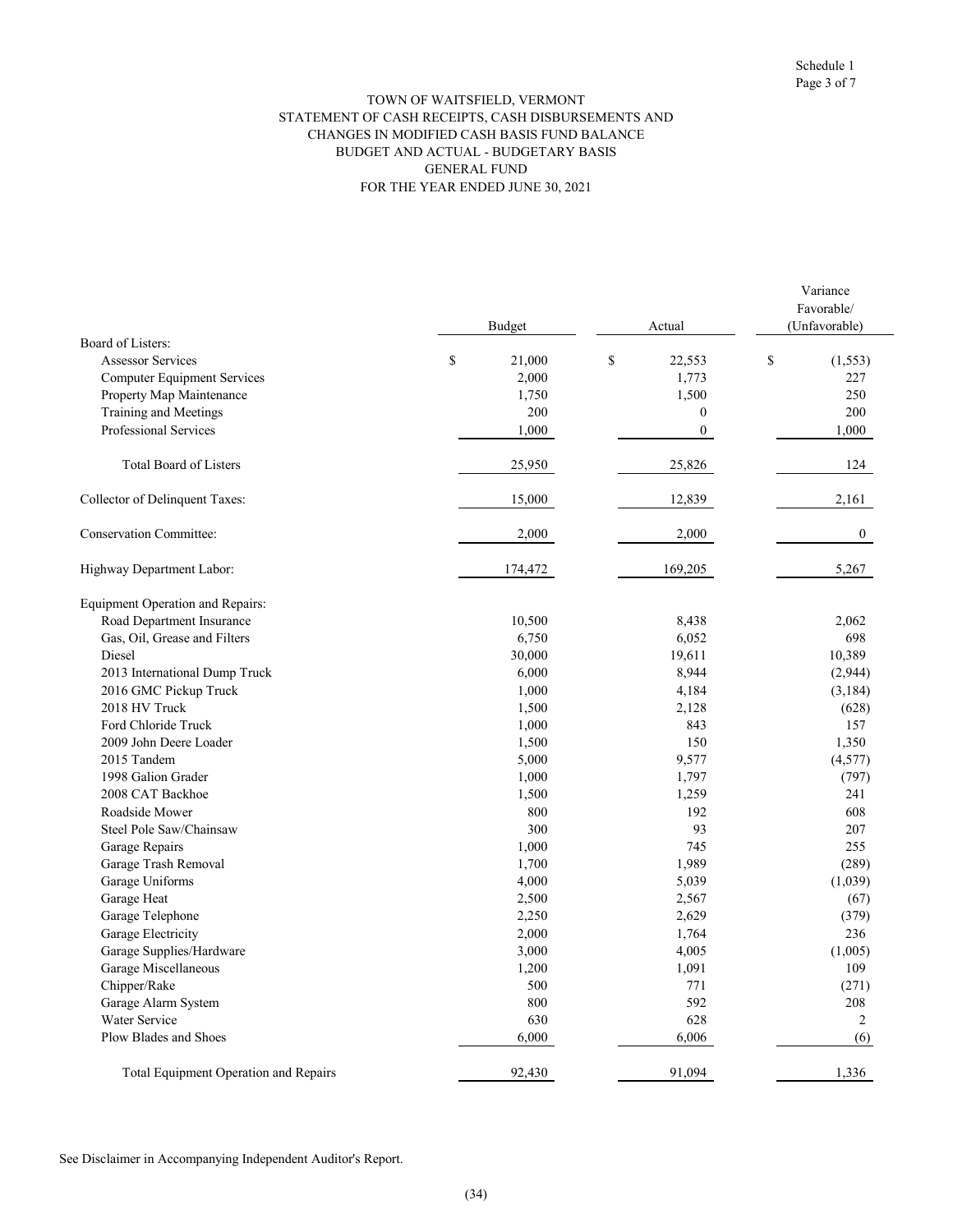#### FOR THE YEAR ENDED JUNE 30, 2021 TOWN OF WAITSFIELD, VERMONT STATEMENT OF CASH RECEIPTS, CASH DISBURSEMENTS AND CHANGES IN MODIFIED CASH BASIS FUND BALANCE BUDGET AND ACTUAL - BUDGETARY BASIS GENERAL FUND

|                                                            |               |    |                   | Variance<br>Favorable/ |  |
|------------------------------------------------------------|---------------|----|-------------------|------------------------|--|
|                                                            | <b>Budget</b> |    | Actual            | (Unfavorable)          |  |
| Road Hired Equipment and Labor:<br><b>Sidewalk Plowing</b> | \$<br>29,000  | \$ | 29,070            | \$<br>(70)             |  |
| Other Equipment Rental                                     | 500           |    | 300               | 200                    |  |
| <b>Contracted Plowing</b>                                  |               |    |                   |                        |  |
| Grading                                                    | 2,500<br>150  |    | 2,800<br>$\theta$ | (300)<br>150           |  |
| <b>Contracted Services</b>                                 | 10,000        |    | 7,380             | 2,620                  |  |
|                                                            |               |    |                   |                        |  |
| Total Road Hired Equipment and Labor                       | 42,150        |    | 39,550            | 2,600                  |  |
| Road Department Materials:                                 |               |    |                   |                        |  |
| Salt                                                       | 50,500        |    | 29,211            | 21,289                 |  |
| Sand                                                       | 54,600        |    | 53,379            | 1,221                  |  |
| Chloride                                                   | 16,000        |    | 8,010             | 7,990                  |  |
| Crushed Gravel                                             | 17,500        |    | 16,556            | 944                    |  |
| Stone                                                      | 8,000         |    | 6,433             | 1,567                  |  |
| Culverts                                                   | 6,000         |    | 8,848             | (2,848)                |  |
| Guardrails                                                 | 1,000         |    | 1,845             | (845)                  |  |
| Tools                                                      | 2,300         |    | 2,753             | (453)                  |  |
| Signs                                                      | 1,500         |    | 2,133             | (633)                  |  |
| <b>Waste Blocks</b>                                        | 1,000         |    | 2,237             | (1,237)                |  |
| Cold Patch, Hay and Seed                                   | 5,000         |    | 2,949             | 2,051                  |  |
| <b>Total Road Department Materials</b>                     | 163,400       |    | 134,354           | 29,046                 |  |
| Road Department Miscellaneous                              |               |    |                   |                        |  |
| Fayston Winter Agreement                                   | 11,479        |    | 11,500            | (21)                   |  |
| Sidewalk Maintenance and Repairs                           | 500           |    | $\boldsymbol{0}$  | 500                    |  |
| <b>Bridge Repairs</b>                                      | 1,000         |    | $\boldsymbol{0}$  | 1,000                  |  |
| Gravel Pit Management                                      | 1,000         |    | $\boldsymbol{0}$  | 1,000                  |  |
| Line Painting                                              | 4,500         |    | $\theta$          | 4,500                  |  |
| <b>Street Lights</b>                                       | 4,700         |    | 5,182             | (482)                  |  |
| <b>Bridge Lights</b>                                       | 250           |    | 828               | (578)                  |  |
| Radios and Pagers                                          | 500           |    | 826               | (326)                  |  |
| Road Department Training                                   | 250           |    | $\mathbf{0}$      | 250                    |  |
| MRGP/State Roads Permit                                    | 1,500         |    | 1,750             | (250)                  |  |
| <b>Total Road Department Miscellaneous</b>                 | 25,679        |    | 20,086            | 5,593                  |  |
| <b>Employee Benefits:</b>                                  |               |    |                   |                        |  |
| FICA/Medicare                                              | 29,260        |    | 27,642            | 1,618                  |  |
| Retirement                                                 | 21,942        |    | 20,139            | 1,803                  |  |
| Unemployment                                               | 250           |    | 547               | (297)                  |  |
| Workers Compensation                                       | 14,696        |    | 13,088            | 1,608                  |  |
| Health Insurance                                           | 103,460       |    | 67,452            | 36,008                 |  |
| Life and Disability Insurance                              | 2,600         |    | 2,095             | 505                    |  |
| Vision                                                     | 650           |    | 605               | 45                     |  |
| <b>Total Employee Benefits</b>                             | 172,858       |    | 131,568           | 41,290                 |  |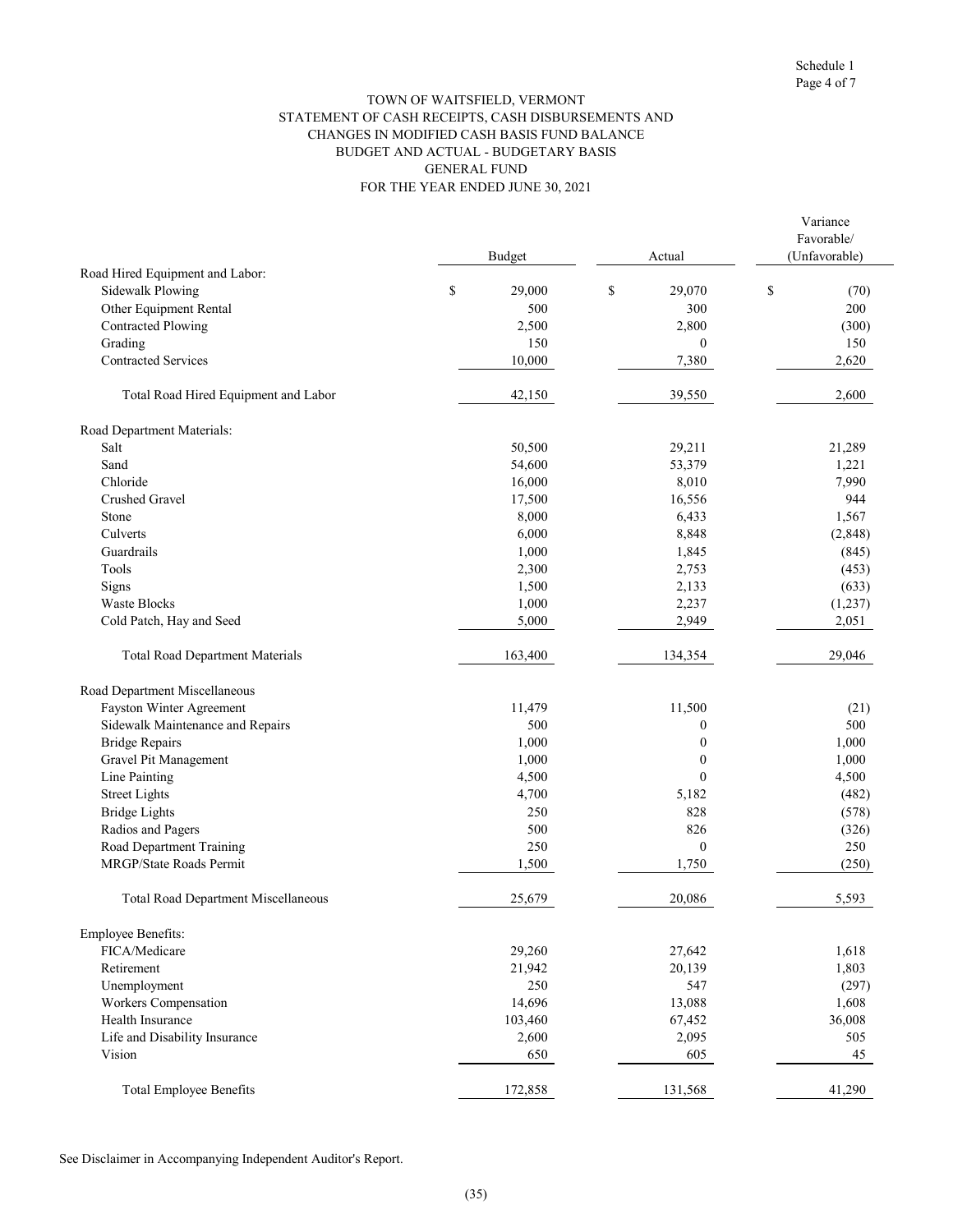Variance

#### FOR THE YEAR ENDED JUNE 30, 2021 TOWN OF WAITSFIELD, VERMONT STATEMENT OF CASH RECEIPTS, CASH DISBURSEMENTS AND CHANGES IN MODIFIED CASH BASIS FUND BALANCE BUDGET AND ACTUAL - BUDGETARY BASIS GENERAL FUND

|                                        | Budget      | Actual           | Favorable/<br>(Unfavorable) |  |  |
|----------------------------------------|-------------|------------------|-----------------------------|--|--|
| Fire Department:                       |             |                  |                             |  |  |
| Gas, Oil and Grease                    | \$<br>3,500 | \$<br>2,594      | \$<br>906                   |  |  |
| Insurance                              | 9,975       | 11,388           | (1, 413)                    |  |  |
| Telecommunication                      | 32,000      | 30,007           | 1,993                       |  |  |
| Electricity                            | 2,550       | 2,483            | 67                          |  |  |
| Heat                                   | 6,000       | 4,068            | 1,932                       |  |  |
| Water                                  | 655         | 630              | 25                          |  |  |
| Building Repair and Maintenance        | 6,000       | 3,717            | 2,283                       |  |  |
| Alarm                                  | 400         | 413              | (13)                        |  |  |
| <b>Truck Repairs</b>                   | 10,000      | 32,673           | (22, 673)                   |  |  |
| <b>Equipment Repairs</b>               | 4,100       | 25,505           | (21, 405)                   |  |  |
| <b>Bottled Gas</b>                     | 400         | 240              | 160                         |  |  |
| Training                               | 3,400       | 519              | 2,881                       |  |  |
| Hose and Equipment                     | 6,000       | 8,696            | (2,696)                     |  |  |
| Gear                                   | 9,500       | 10,788           | (1,288)                     |  |  |
| Fire Prevention                        | 600         | $\boldsymbol{0}$ | 600                         |  |  |
| Miscellaneous                          | 500         | 55               | 445                         |  |  |
| Dues                                   | 500         | $\mathbf{0}$     | 500                         |  |  |
| Physical Exams                         | 500         | $\mathbf{0}$     | 500                         |  |  |
| Labor                                  | 21,000      | 28,723           | (7, 723)                    |  |  |
| FICA and Medicare                      | 1,700       | 2,197            | (497)                       |  |  |
| Ladder/Hose Testing                    | 2,500       | 2,910            | (410)                       |  |  |
| <b>Total Fire Department</b>           | 121,780     | 167,606          | (45, 826)                   |  |  |
| Public Safety:                         |             |                  |                             |  |  |
| <b>Sheriff Department Billing</b>      | 28,000      | 27,194           | 806                         |  |  |
| Dog Warden Salary and Fees             | 750         | 720              | 30                          |  |  |
| Dog Pound Fees                         | 150         | 40               | 110                         |  |  |
| <b>Emergency Management</b>            | 1,000       | 675              | 325                         |  |  |
| Fire Warden                            | 250         | 250              | $\boldsymbol{0}$            |  |  |
| Fire Protection Contribution           | 27,640      | 27,632           | 8                           |  |  |
| Generator Expense                      | 850         | 1,035            | (185)                       |  |  |
| Insurance                              | 2,100       | $\boldsymbol{0}$ | 2,100                       |  |  |
| Training                               | 500         | $\boldsymbol{0}$ | 500                         |  |  |
| Town Health Officer                    | 500         | 500              | $\theta$                    |  |  |
| Miscellaneous                          | 250         | 1,812            | (1, 562)                    |  |  |
| Total Public Safety                    | 61,990      | 59.858           | 2.132                       |  |  |
| Dues and Assessments:                  |             |                  |                             |  |  |
| Central Vermont Regional Planning      | 2,135       | 2,135            | $\mathbf{0}$                |  |  |
| Joslin Memorial Library                | 63,466      | 63,466           | $\boldsymbol{0}$            |  |  |
| Mad River Resource Management Alliance | 12,033      | 12,033           | 0                           |  |  |
| Mad River Valley Ambulance             | 15,000      | 15,000           | 0                           |  |  |
| Mad River Valley Planning District     | 45,320      | 45,317           | 3                           |  |  |
| Mad River Valley Recreation District   | 30,000      | 30,000           | 0                           |  |  |
| Vermont League of Cities and Towns     | 3,209       | 3,209            | 0                           |  |  |
| Green Mountain Transit                 | 2,030       | 2,030            | 0                           |  |  |
| Washington County Tax                  | 29,976      | 29,976           | $\mathbf{0}$                |  |  |
| <b>Total Dues and Assessments</b>      | 203,169     | 203,166          | 3                           |  |  |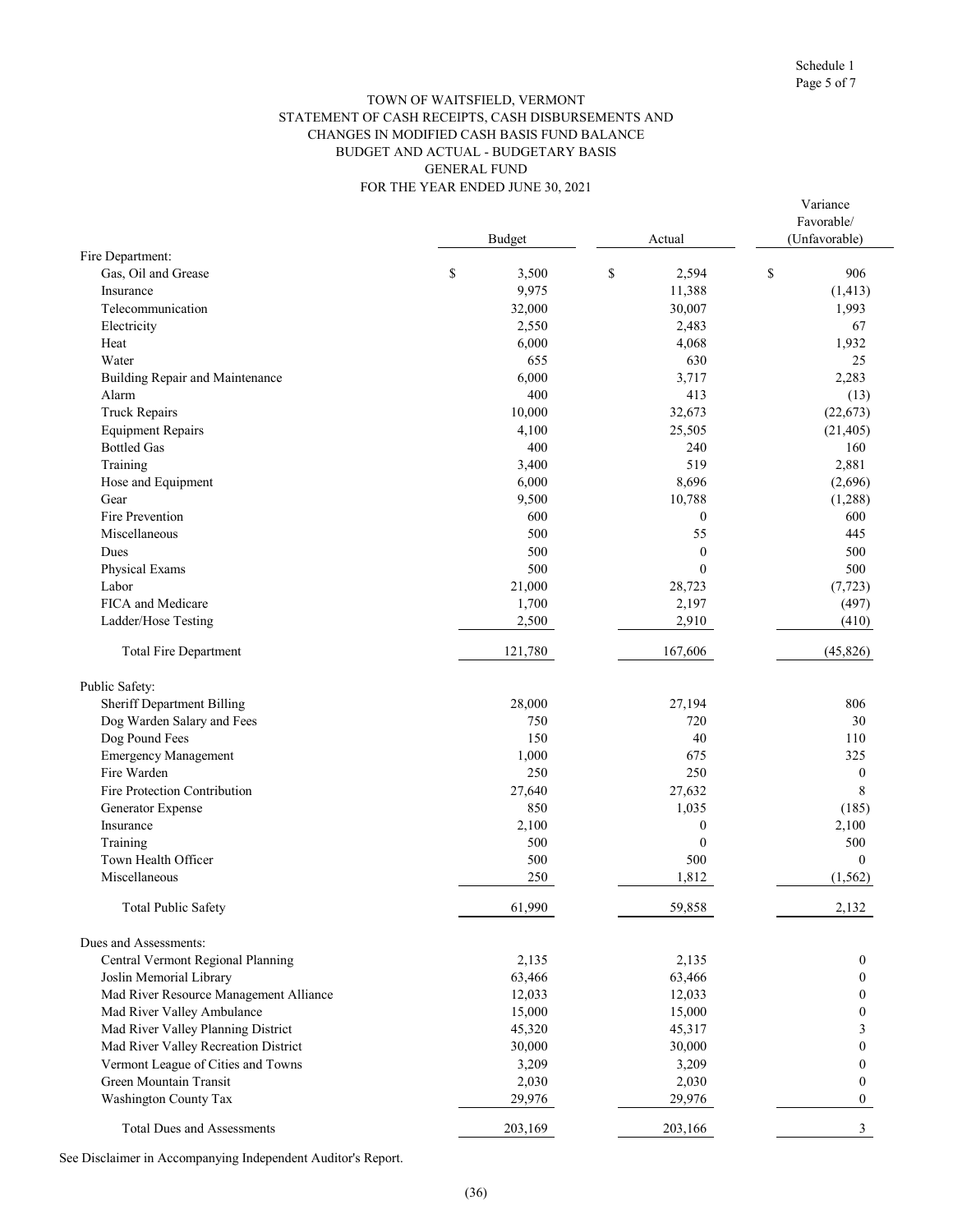#### TOWN OF WAITSFIELD, VERMONT STATEMENT OF CASH RECEIPTS, CASH DISBURSEMENTS AND CHANGES IN MODIFIED CASH BASIS FUND BALANCE BUDGET AND ACTUAL - BUDGETARY BASIS GENERAL FUND FOR THE YEAR ENDED JUNE 30, 2021

| Favorable/<br>(Unfavorable)<br><b>Budget</b><br>Actual<br>Special Appropriations:<br>\$<br>Circle<br>\$<br>350<br>\$<br>350<br>$\mathbf{0}$<br>Central Vermont Adult Basic Education<br>600<br>600<br>$\boldsymbol{0}$<br>Capstone (Central Vermont Community Action Council)<br>150<br>150<br>$\boldsymbol{0}$<br>Downstreet (Central Vermont Community Land Trust)<br>500<br>500<br>$\theta$<br>Central Vermont Council on Aging<br>900<br>900<br>0<br>Central Vermont Economic Development<br>450<br>450<br>0<br>Central Vermont Home Health & Hospice<br>3,100<br>3,100<br>0<br>Everybody Wins!<br>500<br>500<br>0<br>Family Center of Washington County<br>500<br>500<br>0<br>Good Beginnings of Central Vermont<br>300<br>300<br>$\theta$<br>Green Up Vermont<br>100<br>100<br>$\boldsymbol{0}$<br><b>DART</b><br>200<br>200<br>0<br>VT Association For The Blind<br>250<br>250<br>0<br>Mad River Valley Health Center<br>1,000<br>1,000<br>$\theta$<br>Mad River Valley Seniors<br>7,000<br>7,000<br>0<br>Peoples Health and Wellness<br>500<br>500<br>0<br>Retired Senior Voluntary Program<br>150<br>150<br>$\theta$<br>Sexual Assault Crisis Team<br>250<br>250<br>$\boldsymbol{0}$<br>Center for Independent Living<br>450<br>450<br>$\theta$<br>Washington County Mental Health<br>1,600<br>1,600<br>Washington County Youth Service<br>750<br>750<br>0<br><b>Community Harvest</b><br>300<br>300<br>Winooski NR Conservation District<br>350<br>350<br>0<br>VT Family Network<br>250<br>250<br>$\Omega$<br>20,500<br>20,500<br>$\overline{0}$<br><b>Total Special Appropriations</b><br>Miscellaneous:<br>Maintenance of Parks<br>18,500<br>11,444<br>7,056<br>Trail Maintenance<br>2,500<br>1,500<br>1,000<br>Solar Array Maintenance<br>750<br>1,867<br>(1,117)<br>Membership and Dues<br>100<br>55<br>45<br>Cemetery Veteran's Flags<br>$\mathbf{0}$<br>100<br>100<br>Mad River Valley Television Hearing Coverage<br>3,400<br>3,400<br>$\mathbf{0}$<br>Tax Adjustment-Previous Year<br>$\boldsymbol{0}$<br>332<br>(332)<br>500<br>$\boldsymbol{0}$<br>Other<br>500<br><b>Total Miscellaneous</b><br>25,850<br>18,598<br>7,252<br>Debt Service:<br>Town Office/Solar Array Bond<br>47,360<br>47,632<br>(272)<br>Town Office Bond<br>17,546<br>17,546<br>$\theta$<br>Bridge Street/Covered Bridge Bond<br>33,947<br>33,999<br>(52)<br>Flood Expenses Debt Service<br>27,325<br>27,303<br>22<br>Wastewater Loan - RF1-058<br>36,484<br>36,484<br>$\mathbf{0}$<br>Wastewater Loan - RF1-164/208<br>26,681<br>48,681<br>(22,000)<br>14,872<br>$\boldsymbol{0}$<br>(14, 872)<br>Other Grant Expense |  |  |  | Variance |
|----------------------------------------------------------------------------------------------------------------------------------------------------------------------------------------------------------------------------------------------------------------------------------------------------------------------------------------------------------------------------------------------------------------------------------------------------------------------------------------------------------------------------------------------------------------------------------------------------------------------------------------------------------------------------------------------------------------------------------------------------------------------------------------------------------------------------------------------------------------------------------------------------------------------------------------------------------------------------------------------------------------------------------------------------------------------------------------------------------------------------------------------------------------------------------------------------------------------------------------------------------------------------------------------------------------------------------------------------------------------------------------------------------------------------------------------------------------------------------------------------------------------------------------------------------------------------------------------------------------------------------------------------------------------------------------------------------------------------------------------------------------------------------------------------------------------------------------------------------------------------------------------------------------------------------------------------------------------------------------------------------------------------------------------------------------------------------------------------------------------------------------------------------------------------------------------------------------------------------------------------------------------------------------------------------------------------------------------------------------------------------------------------------------------------------------------------------------------------------------------------------------------------------------------------------------------------------------------------------------|--|--|--|----------|
|                                                                                                                                                                                                                                                                                                                                                                                                                                                                                                                                                                                                                                                                                                                                                                                                                                                                                                                                                                                                                                                                                                                                                                                                                                                                                                                                                                                                                                                                                                                                                                                                                                                                                                                                                                                                                                                                                                                                                                                                                                                                                                                                                                                                                                                                                                                                                                                                                                                                                                                                                                                                                |  |  |  |          |
|                                                                                                                                                                                                                                                                                                                                                                                                                                                                                                                                                                                                                                                                                                                                                                                                                                                                                                                                                                                                                                                                                                                                                                                                                                                                                                                                                                                                                                                                                                                                                                                                                                                                                                                                                                                                                                                                                                                                                                                                                                                                                                                                                                                                                                                                                                                                                                                                                                                                                                                                                                                                                |  |  |  |          |
|                                                                                                                                                                                                                                                                                                                                                                                                                                                                                                                                                                                                                                                                                                                                                                                                                                                                                                                                                                                                                                                                                                                                                                                                                                                                                                                                                                                                                                                                                                                                                                                                                                                                                                                                                                                                                                                                                                                                                                                                                                                                                                                                                                                                                                                                                                                                                                                                                                                                                                                                                                                                                |  |  |  |          |
|                                                                                                                                                                                                                                                                                                                                                                                                                                                                                                                                                                                                                                                                                                                                                                                                                                                                                                                                                                                                                                                                                                                                                                                                                                                                                                                                                                                                                                                                                                                                                                                                                                                                                                                                                                                                                                                                                                                                                                                                                                                                                                                                                                                                                                                                                                                                                                                                                                                                                                                                                                                                                |  |  |  |          |
|                                                                                                                                                                                                                                                                                                                                                                                                                                                                                                                                                                                                                                                                                                                                                                                                                                                                                                                                                                                                                                                                                                                                                                                                                                                                                                                                                                                                                                                                                                                                                                                                                                                                                                                                                                                                                                                                                                                                                                                                                                                                                                                                                                                                                                                                                                                                                                                                                                                                                                                                                                                                                |  |  |  |          |
|                                                                                                                                                                                                                                                                                                                                                                                                                                                                                                                                                                                                                                                                                                                                                                                                                                                                                                                                                                                                                                                                                                                                                                                                                                                                                                                                                                                                                                                                                                                                                                                                                                                                                                                                                                                                                                                                                                                                                                                                                                                                                                                                                                                                                                                                                                                                                                                                                                                                                                                                                                                                                |  |  |  |          |
|                                                                                                                                                                                                                                                                                                                                                                                                                                                                                                                                                                                                                                                                                                                                                                                                                                                                                                                                                                                                                                                                                                                                                                                                                                                                                                                                                                                                                                                                                                                                                                                                                                                                                                                                                                                                                                                                                                                                                                                                                                                                                                                                                                                                                                                                                                                                                                                                                                                                                                                                                                                                                |  |  |  |          |
|                                                                                                                                                                                                                                                                                                                                                                                                                                                                                                                                                                                                                                                                                                                                                                                                                                                                                                                                                                                                                                                                                                                                                                                                                                                                                                                                                                                                                                                                                                                                                                                                                                                                                                                                                                                                                                                                                                                                                                                                                                                                                                                                                                                                                                                                                                                                                                                                                                                                                                                                                                                                                |  |  |  |          |
|                                                                                                                                                                                                                                                                                                                                                                                                                                                                                                                                                                                                                                                                                                                                                                                                                                                                                                                                                                                                                                                                                                                                                                                                                                                                                                                                                                                                                                                                                                                                                                                                                                                                                                                                                                                                                                                                                                                                                                                                                                                                                                                                                                                                                                                                                                                                                                                                                                                                                                                                                                                                                |  |  |  |          |
|                                                                                                                                                                                                                                                                                                                                                                                                                                                                                                                                                                                                                                                                                                                                                                                                                                                                                                                                                                                                                                                                                                                                                                                                                                                                                                                                                                                                                                                                                                                                                                                                                                                                                                                                                                                                                                                                                                                                                                                                                                                                                                                                                                                                                                                                                                                                                                                                                                                                                                                                                                                                                |  |  |  |          |
|                                                                                                                                                                                                                                                                                                                                                                                                                                                                                                                                                                                                                                                                                                                                                                                                                                                                                                                                                                                                                                                                                                                                                                                                                                                                                                                                                                                                                                                                                                                                                                                                                                                                                                                                                                                                                                                                                                                                                                                                                                                                                                                                                                                                                                                                                                                                                                                                                                                                                                                                                                                                                |  |  |  |          |
|                                                                                                                                                                                                                                                                                                                                                                                                                                                                                                                                                                                                                                                                                                                                                                                                                                                                                                                                                                                                                                                                                                                                                                                                                                                                                                                                                                                                                                                                                                                                                                                                                                                                                                                                                                                                                                                                                                                                                                                                                                                                                                                                                                                                                                                                                                                                                                                                                                                                                                                                                                                                                |  |  |  |          |
|                                                                                                                                                                                                                                                                                                                                                                                                                                                                                                                                                                                                                                                                                                                                                                                                                                                                                                                                                                                                                                                                                                                                                                                                                                                                                                                                                                                                                                                                                                                                                                                                                                                                                                                                                                                                                                                                                                                                                                                                                                                                                                                                                                                                                                                                                                                                                                                                                                                                                                                                                                                                                |  |  |  |          |
|                                                                                                                                                                                                                                                                                                                                                                                                                                                                                                                                                                                                                                                                                                                                                                                                                                                                                                                                                                                                                                                                                                                                                                                                                                                                                                                                                                                                                                                                                                                                                                                                                                                                                                                                                                                                                                                                                                                                                                                                                                                                                                                                                                                                                                                                                                                                                                                                                                                                                                                                                                                                                |  |  |  |          |
|                                                                                                                                                                                                                                                                                                                                                                                                                                                                                                                                                                                                                                                                                                                                                                                                                                                                                                                                                                                                                                                                                                                                                                                                                                                                                                                                                                                                                                                                                                                                                                                                                                                                                                                                                                                                                                                                                                                                                                                                                                                                                                                                                                                                                                                                                                                                                                                                                                                                                                                                                                                                                |  |  |  |          |
|                                                                                                                                                                                                                                                                                                                                                                                                                                                                                                                                                                                                                                                                                                                                                                                                                                                                                                                                                                                                                                                                                                                                                                                                                                                                                                                                                                                                                                                                                                                                                                                                                                                                                                                                                                                                                                                                                                                                                                                                                                                                                                                                                                                                                                                                                                                                                                                                                                                                                                                                                                                                                |  |  |  |          |
|                                                                                                                                                                                                                                                                                                                                                                                                                                                                                                                                                                                                                                                                                                                                                                                                                                                                                                                                                                                                                                                                                                                                                                                                                                                                                                                                                                                                                                                                                                                                                                                                                                                                                                                                                                                                                                                                                                                                                                                                                                                                                                                                                                                                                                                                                                                                                                                                                                                                                                                                                                                                                |  |  |  |          |
|                                                                                                                                                                                                                                                                                                                                                                                                                                                                                                                                                                                                                                                                                                                                                                                                                                                                                                                                                                                                                                                                                                                                                                                                                                                                                                                                                                                                                                                                                                                                                                                                                                                                                                                                                                                                                                                                                                                                                                                                                                                                                                                                                                                                                                                                                                                                                                                                                                                                                                                                                                                                                |  |  |  |          |
|                                                                                                                                                                                                                                                                                                                                                                                                                                                                                                                                                                                                                                                                                                                                                                                                                                                                                                                                                                                                                                                                                                                                                                                                                                                                                                                                                                                                                                                                                                                                                                                                                                                                                                                                                                                                                                                                                                                                                                                                                                                                                                                                                                                                                                                                                                                                                                                                                                                                                                                                                                                                                |  |  |  |          |
|                                                                                                                                                                                                                                                                                                                                                                                                                                                                                                                                                                                                                                                                                                                                                                                                                                                                                                                                                                                                                                                                                                                                                                                                                                                                                                                                                                                                                                                                                                                                                                                                                                                                                                                                                                                                                                                                                                                                                                                                                                                                                                                                                                                                                                                                                                                                                                                                                                                                                                                                                                                                                |  |  |  |          |
|                                                                                                                                                                                                                                                                                                                                                                                                                                                                                                                                                                                                                                                                                                                                                                                                                                                                                                                                                                                                                                                                                                                                                                                                                                                                                                                                                                                                                                                                                                                                                                                                                                                                                                                                                                                                                                                                                                                                                                                                                                                                                                                                                                                                                                                                                                                                                                                                                                                                                                                                                                                                                |  |  |  |          |
|                                                                                                                                                                                                                                                                                                                                                                                                                                                                                                                                                                                                                                                                                                                                                                                                                                                                                                                                                                                                                                                                                                                                                                                                                                                                                                                                                                                                                                                                                                                                                                                                                                                                                                                                                                                                                                                                                                                                                                                                                                                                                                                                                                                                                                                                                                                                                                                                                                                                                                                                                                                                                |  |  |  |          |
|                                                                                                                                                                                                                                                                                                                                                                                                                                                                                                                                                                                                                                                                                                                                                                                                                                                                                                                                                                                                                                                                                                                                                                                                                                                                                                                                                                                                                                                                                                                                                                                                                                                                                                                                                                                                                                                                                                                                                                                                                                                                                                                                                                                                                                                                                                                                                                                                                                                                                                                                                                                                                |  |  |  |          |
|                                                                                                                                                                                                                                                                                                                                                                                                                                                                                                                                                                                                                                                                                                                                                                                                                                                                                                                                                                                                                                                                                                                                                                                                                                                                                                                                                                                                                                                                                                                                                                                                                                                                                                                                                                                                                                                                                                                                                                                                                                                                                                                                                                                                                                                                                                                                                                                                                                                                                                                                                                                                                |  |  |  |          |
|                                                                                                                                                                                                                                                                                                                                                                                                                                                                                                                                                                                                                                                                                                                                                                                                                                                                                                                                                                                                                                                                                                                                                                                                                                                                                                                                                                                                                                                                                                                                                                                                                                                                                                                                                                                                                                                                                                                                                                                                                                                                                                                                                                                                                                                                                                                                                                                                                                                                                                                                                                                                                |  |  |  |          |
|                                                                                                                                                                                                                                                                                                                                                                                                                                                                                                                                                                                                                                                                                                                                                                                                                                                                                                                                                                                                                                                                                                                                                                                                                                                                                                                                                                                                                                                                                                                                                                                                                                                                                                                                                                                                                                                                                                                                                                                                                                                                                                                                                                                                                                                                                                                                                                                                                                                                                                                                                                                                                |  |  |  |          |
|                                                                                                                                                                                                                                                                                                                                                                                                                                                                                                                                                                                                                                                                                                                                                                                                                                                                                                                                                                                                                                                                                                                                                                                                                                                                                                                                                                                                                                                                                                                                                                                                                                                                                                                                                                                                                                                                                                                                                                                                                                                                                                                                                                                                                                                                                                                                                                                                                                                                                                                                                                                                                |  |  |  |          |
|                                                                                                                                                                                                                                                                                                                                                                                                                                                                                                                                                                                                                                                                                                                                                                                                                                                                                                                                                                                                                                                                                                                                                                                                                                                                                                                                                                                                                                                                                                                                                                                                                                                                                                                                                                                                                                                                                                                                                                                                                                                                                                                                                                                                                                                                                                                                                                                                                                                                                                                                                                                                                |  |  |  |          |
|                                                                                                                                                                                                                                                                                                                                                                                                                                                                                                                                                                                                                                                                                                                                                                                                                                                                                                                                                                                                                                                                                                                                                                                                                                                                                                                                                                                                                                                                                                                                                                                                                                                                                                                                                                                                                                                                                                                                                                                                                                                                                                                                                                                                                                                                                                                                                                                                                                                                                                                                                                                                                |  |  |  |          |
|                                                                                                                                                                                                                                                                                                                                                                                                                                                                                                                                                                                                                                                                                                                                                                                                                                                                                                                                                                                                                                                                                                                                                                                                                                                                                                                                                                                                                                                                                                                                                                                                                                                                                                                                                                                                                                                                                                                                                                                                                                                                                                                                                                                                                                                                                                                                                                                                                                                                                                                                                                                                                |  |  |  |          |
|                                                                                                                                                                                                                                                                                                                                                                                                                                                                                                                                                                                                                                                                                                                                                                                                                                                                                                                                                                                                                                                                                                                                                                                                                                                                                                                                                                                                                                                                                                                                                                                                                                                                                                                                                                                                                                                                                                                                                                                                                                                                                                                                                                                                                                                                                                                                                                                                                                                                                                                                                                                                                |  |  |  |          |
|                                                                                                                                                                                                                                                                                                                                                                                                                                                                                                                                                                                                                                                                                                                                                                                                                                                                                                                                                                                                                                                                                                                                                                                                                                                                                                                                                                                                                                                                                                                                                                                                                                                                                                                                                                                                                                                                                                                                                                                                                                                                                                                                                                                                                                                                                                                                                                                                                                                                                                                                                                                                                |  |  |  |          |
|                                                                                                                                                                                                                                                                                                                                                                                                                                                                                                                                                                                                                                                                                                                                                                                                                                                                                                                                                                                                                                                                                                                                                                                                                                                                                                                                                                                                                                                                                                                                                                                                                                                                                                                                                                                                                                                                                                                                                                                                                                                                                                                                                                                                                                                                                                                                                                                                                                                                                                                                                                                                                |  |  |  |          |
|                                                                                                                                                                                                                                                                                                                                                                                                                                                                                                                                                                                                                                                                                                                                                                                                                                                                                                                                                                                                                                                                                                                                                                                                                                                                                                                                                                                                                                                                                                                                                                                                                                                                                                                                                                                                                                                                                                                                                                                                                                                                                                                                                                                                                                                                                                                                                                                                                                                                                                                                                                                                                |  |  |  |          |
|                                                                                                                                                                                                                                                                                                                                                                                                                                                                                                                                                                                                                                                                                                                                                                                                                                                                                                                                                                                                                                                                                                                                                                                                                                                                                                                                                                                                                                                                                                                                                                                                                                                                                                                                                                                                                                                                                                                                                                                                                                                                                                                                                                                                                                                                                                                                                                                                                                                                                                                                                                                                                |  |  |  |          |
|                                                                                                                                                                                                                                                                                                                                                                                                                                                                                                                                                                                                                                                                                                                                                                                                                                                                                                                                                                                                                                                                                                                                                                                                                                                                                                                                                                                                                                                                                                                                                                                                                                                                                                                                                                                                                                                                                                                                                                                                                                                                                                                                                                                                                                                                                                                                                                                                                                                                                                                                                                                                                |  |  |  |          |
|                                                                                                                                                                                                                                                                                                                                                                                                                                                                                                                                                                                                                                                                                                                                                                                                                                                                                                                                                                                                                                                                                                                                                                                                                                                                                                                                                                                                                                                                                                                                                                                                                                                                                                                                                                                                                                                                                                                                                                                                                                                                                                                                                                                                                                                                                                                                                                                                                                                                                                                                                                                                                |  |  |  |          |
|                                                                                                                                                                                                                                                                                                                                                                                                                                                                                                                                                                                                                                                                                                                                                                                                                                                                                                                                                                                                                                                                                                                                                                                                                                                                                                                                                                                                                                                                                                                                                                                                                                                                                                                                                                                                                                                                                                                                                                                                                                                                                                                                                                                                                                                                                                                                                                                                                                                                                                                                                                                                                |  |  |  |          |
|                                                                                                                                                                                                                                                                                                                                                                                                                                                                                                                                                                                                                                                                                                                                                                                                                                                                                                                                                                                                                                                                                                                                                                                                                                                                                                                                                                                                                                                                                                                                                                                                                                                                                                                                                                                                                                                                                                                                                                                                                                                                                                                                                                                                                                                                                                                                                                                                                                                                                                                                                                                                                |  |  |  |          |
|                                                                                                                                                                                                                                                                                                                                                                                                                                                                                                                                                                                                                                                                                                                                                                                                                                                                                                                                                                                                                                                                                                                                                                                                                                                                                                                                                                                                                                                                                                                                                                                                                                                                                                                                                                                                                                                                                                                                                                                                                                                                                                                                                                                                                                                                                                                                                                                                                                                                                                                                                                                                                |  |  |  |          |
|                                                                                                                                                                                                                                                                                                                                                                                                                                                                                                                                                                                                                                                                                                                                                                                                                                                                                                                                                                                                                                                                                                                                                                                                                                                                                                                                                                                                                                                                                                                                                                                                                                                                                                                                                                                                                                                                                                                                                                                                                                                                                                                                                                                                                                                                                                                                                                                                                                                                                                                                                                                                                |  |  |  |          |
|                                                                                                                                                                                                                                                                                                                                                                                                                                                                                                                                                                                                                                                                                                                                                                                                                                                                                                                                                                                                                                                                                                                                                                                                                                                                                                                                                                                                                                                                                                                                                                                                                                                                                                                                                                                                                                                                                                                                                                                                                                                                                                                                                                                                                                                                                                                                                                                                                                                                                                                                                                                                                |  |  |  |          |
|                                                                                                                                                                                                                                                                                                                                                                                                                                                                                                                                                                                                                                                                                                                                                                                                                                                                                                                                                                                                                                                                                                                                                                                                                                                                                                                                                                                                                                                                                                                                                                                                                                                                                                                                                                                                                                                                                                                                                                                                                                                                                                                                                                                                                                                                                                                                                                                                                                                                                                                                                                                                                |  |  |  |          |
|                                                                                                                                                                                                                                                                                                                                                                                                                                                                                                                                                                                                                                                                                                                                                                                                                                                                                                                                                                                                                                                                                                                                                                                                                                                                                                                                                                                                                                                                                                                                                                                                                                                                                                                                                                                                                                                                                                                                                                                                                                                                                                                                                                                                                                                                                                                                                                                                                                                                                                                                                                                                                |  |  |  |          |
|                                                                                                                                                                                                                                                                                                                                                                                                                                                                                                                                                                                                                                                                                                                                                                                                                                                                                                                                                                                                                                                                                                                                                                                                                                                                                                                                                                                                                                                                                                                                                                                                                                                                                                                                                                                                                                                                                                                                                                                                                                                                                                                                                                                                                                                                                                                                                                                                                                                                                                                                                                                                                |  |  |  |          |
|                                                                                                                                                                                                                                                                                                                                                                                                                                                                                                                                                                                                                                                                                                                                                                                                                                                                                                                                                                                                                                                                                                                                                                                                                                                                                                                                                                                                                                                                                                                                                                                                                                                                                                                                                                                                                                                                                                                                                                                                                                                                                                                                                                                                                                                                                                                                                                                                                                                                                                                                                                                                                |  |  |  |          |
|                                                                                                                                                                                                                                                                                                                                                                                                                                                                                                                                                                                                                                                                                                                                                                                                                                                                                                                                                                                                                                                                                                                                                                                                                                                                                                                                                                                                                                                                                                                                                                                                                                                                                                                                                                                                                                                                                                                                                                                                                                                                                                                                                                                                                                                                                                                                                                                                                                                                                                                                                                                                                |  |  |  |          |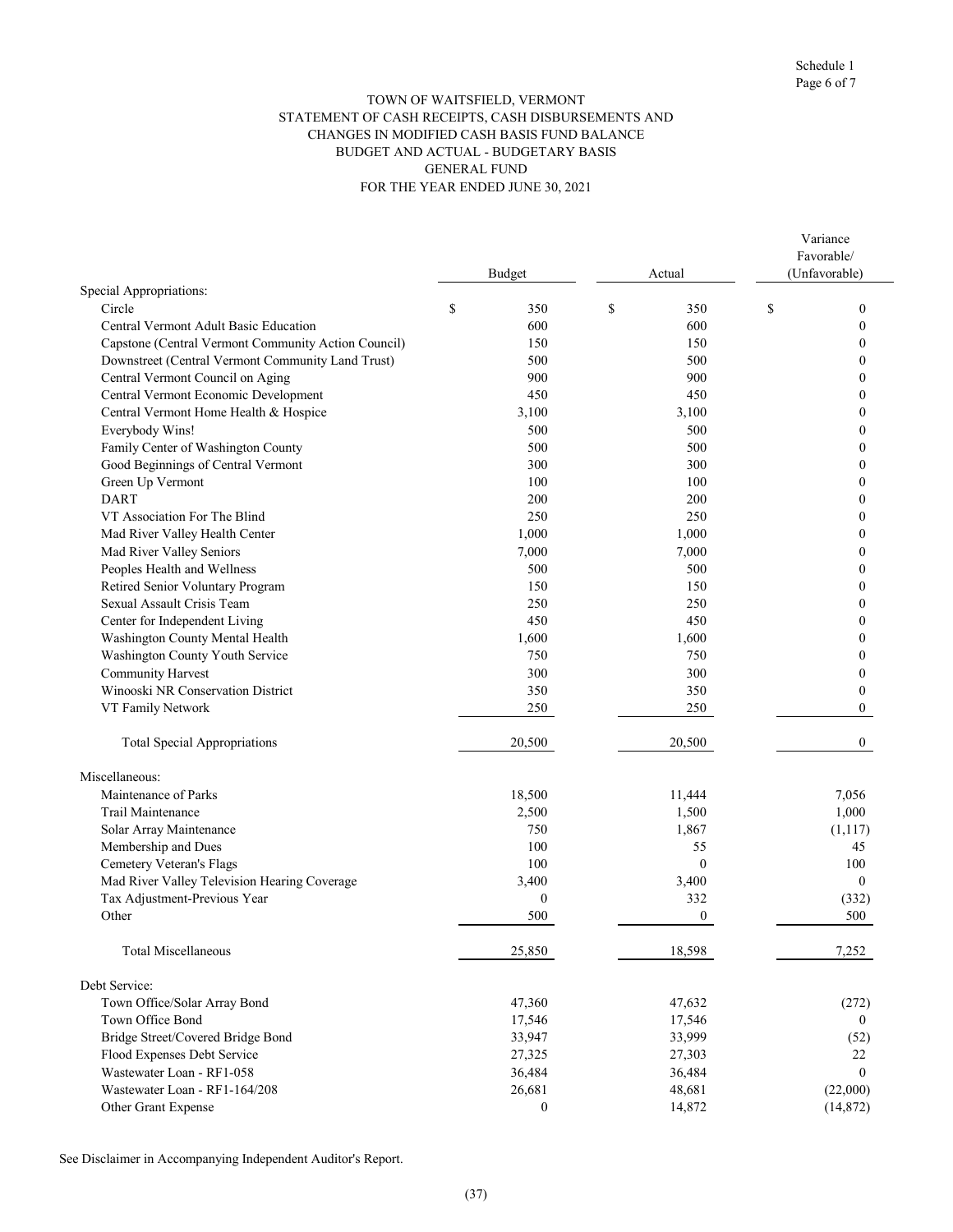#### FOR THE YEAR ENDED JUNE 30, 2021 TOWN OF WAITSFIELD, VERMONT STATEMENT OF CASH RECEIPTS, CASH DISBURSEMENTS AND CHANGES IN MODIFIED CASH BASIS FUND BALANCE BUDGET AND ACTUAL - BUDGETARY BASIS GENERAL FUND

|                                                                                                              |    | <b>Budget</b> | Actual        | Variance<br>Favorable/<br>(Unfavorable) |
|--------------------------------------------------------------------------------------------------------------|----|---------------|---------------|-----------------------------------------|
| Debt Service/(Cont.):                                                                                        |    |               |               |                                         |
| 2015 Paving Loan                                                                                             | \$ | 48,830        | \$<br>48,788  | \$<br>42                                |
| 2016 Paving Loan                                                                                             |    | 19,051        | 19,047        | 4                                       |
| Paving Project/Plan Expense                                                                                  |    | 7,500         | 3,000         | 4,500                                   |
| <b>MRGP</b> Permit Compliance                                                                                |    | 2,000         | 2,000         | 0                                       |
| Fire Dept. SCBA Equipment Loan                                                                               |    | 9,189         | 9,186         | 3                                       |
| Dump Truck Purchase                                                                                          |    | 128,000       | 132,893       | (4,893)                                 |
| Water Main Break Loan                                                                                        |    | 16,340        | 16,319        | 21                                      |
| Fire Truck Purchase                                                                                          |    | 23,805        | 23,448        | 357                                     |
| <b>Total Debt Service</b>                                                                                    |    | 444,058       | 481,198       | (37, 140)                               |
| Wait House:                                                                                                  |    |               |               |                                         |
| Wait House Operations                                                                                        |    | 2,500         | 2,500         | $\mathbf{0}$                            |
| Wait House Capital Reserve                                                                                   |    | 2,000         | 2,000         | $\theta$                                |
| <b>Total Wait House</b>                                                                                      |    | 4,500         | 4,500         | $\mathbf{0}$                            |
| Contribution to Reserves:                                                                                    |    |               |               |                                         |
| <b>Equipment Reserve Fund</b>                                                                                |    | 1,000         | 1,000         | $\Omega$                                |
| Heavy Equipment Reserve Fund                                                                                 |    | 5,000         | 105,000       | (100,000)                               |
| Fire Department Equipment Reserve Fund                                                                       |    | 25,000        | 25,000        | $\theta$                                |
| Fire Department Building Reserve Fund                                                                        |    | 7,500         | 7,500         | $\Omega$                                |
| <b>Conservation Fund</b>                                                                                     |    | 10,000        | 10,000        | 0                                       |
| Lareau Park Reserve                                                                                          |    | 500           | 500           | 0                                       |
| Route 100 Transportation Path Fund                                                                           |    | 500           | 500           | $\Omega$                                |
| Bridge and Culvert Repair                                                                                    |    | 1,000         | 19,638        | (18, 638)                               |
| Paving Reserve Fund                                                                                          |    | 100,000       | 200,000       | (100,000)                               |
| Reappraisal Reserve                                                                                          |    | 9,000         | 9,000         | 0                                       |
| Covered Bridge Repair Restoration                                                                            |    | 500           | 500           | 0                                       |
| <b>Street Tree Reserve</b>                                                                                   |    | 1,000         | 1,000         | $\Omega$                                |
| <b>Total Contribution to Reserves</b>                                                                        |    | 161,000       | 379,638       | (218, 638)                              |
| <b>Total Cash Disbursements</b>                                                                              |    | 2,084,885     | 2,254,401     | (169, 516)                              |
| Excess of Cash Receipts                                                                                      |    |               |               |                                         |
| Over Cash Disbursements                                                                                      | P  | $\bf{0}$      | 10,256        | \$<br>10,256                            |
| Adjustments to Reconcile from the Budgetary Basis of Accounting<br>to the Modified Cash Basis of Accounting: |    |               |               |                                         |
| Town Forest Stewardship Fund Investment Income<br>Town Forest Stewardship Fund Expenses                      |    |               | 34<br>(1,919) |                                         |
| Net Change in Fund Balance                                                                                   |    |               | 8,371         |                                         |
| Fund Balance - July 1, 2020                                                                                  |    |               | 430,459       |                                         |
| Fund Balance - June 30, 2021                                                                                 |    |               | \$<br>438,830 |                                         |

The reconciling items are due to combining one (1) fund, the Town Forest Stewardship Fund with the General Fund in order to comply with GASB Statement No. 54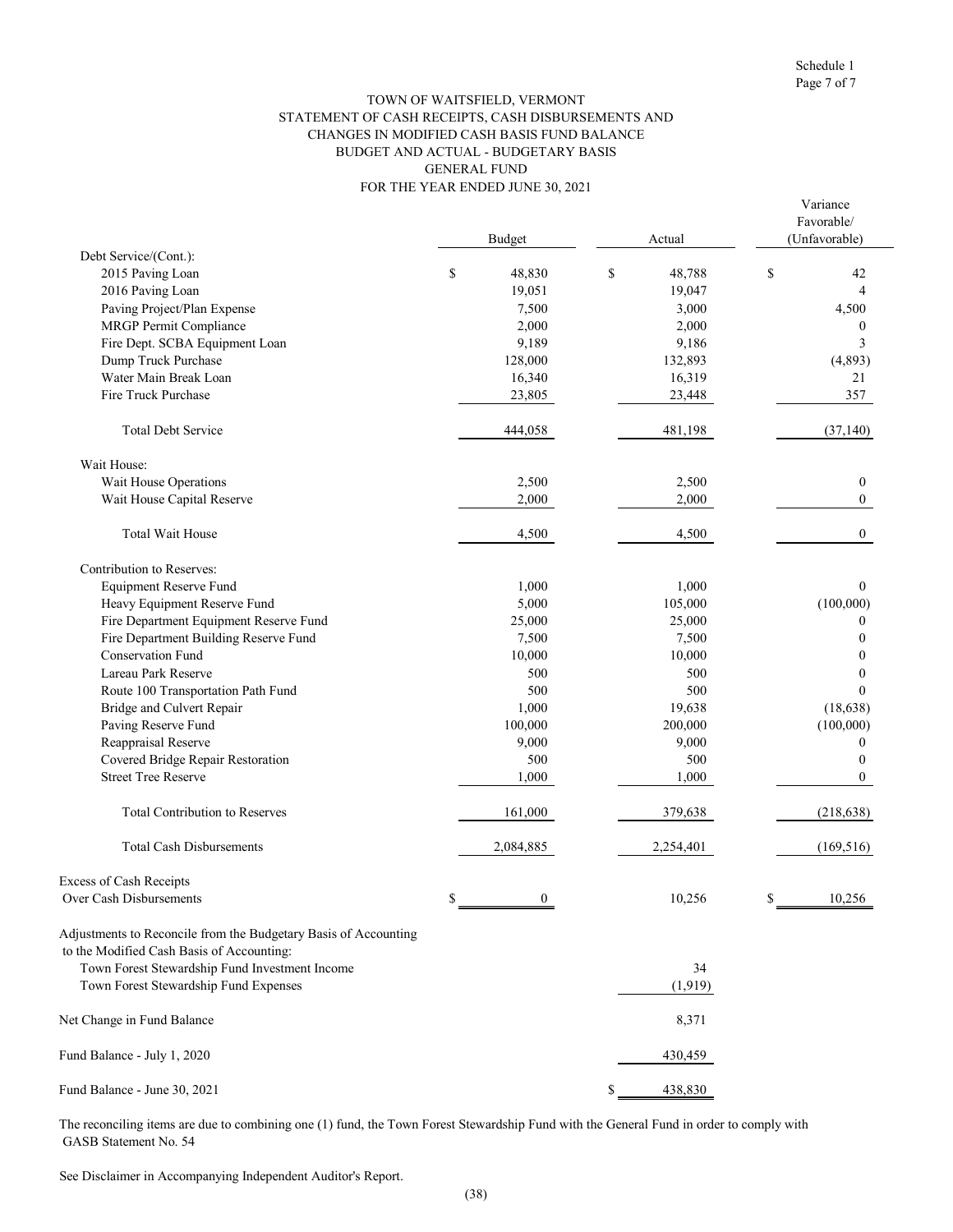# TOWN OF WAITSFIELD, VERMONT COMBINING SCHEDULE OF MODIFIED CASH BASIS ASSETS, LIABILITIES AND FUND BALANCES NON-MAJOR GOVERNMENTAL FUNDS JUNE 30, 2021

|                                      | Special<br>Revenue<br>Funds |                  | Capital<br>Projects<br>Funds |                  |              | Total            |
|--------------------------------------|-----------------------------|------------------|------------------------------|------------------|--------------|------------------|
| <b>ASSETS</b>                        |                             |                  |                              |                  |              |                  |
| Cash                                 | $\boldsymbol{\mathsf{S}}$   | 157,155          | \$                           | 281,376          | \$           | 438,531          |
| Investments                          |                             | $\boldsymbol{0}$ |                              | 68,674           |              | 68,674           |
| Due from Other Funds                 |                             | 53,529           |                              | $\boldsymbol{0}$ |              | 53,529           |
| <b>Total Assets</b>                  | \$                          | 210,684          | \$                           | 350,050          | \$           | 560,734          |
| <b>LIABILITIES AND FUND BALANCES</b> |                             |                  |                              |                  |              |                  |
| Liabilities:                         | $\mathcal{S}$               | $\mathbf{0}$     | \$                           | $\mathbf{0}$     | $\mathbb{S}$ | $\mathbf{0}$     |
| <b>Total Liabilities</b>             |                             | $\boldsymbol{0}$ |                              | $\boldsymbol{0}$ |              | $\boldsymbol{0}$ |
| <b>Fund Balances:</b>                |                             |                  |                              |                  |              |                  |
| Restricted                           |                             | 110,746          |                              | 68,674           |              | 179,420          |
| Committed                            |                             | 10,084           |                              | 264,588          |              | 274,672          |
| Assigned                             |                             | 89,854           |                              | 16,788           |              | 106,642          |
| <b>Total Fund Balances</b>           |                             | 210,684          |                              | 350,050          |              | 560,734          |
| Total Liabilities and                |                             |                  |                              |                  |              |                  |
| and Fund Balances                    | \$                          | 210,684          | \$                           | 350,050          | \$           | 560,734          |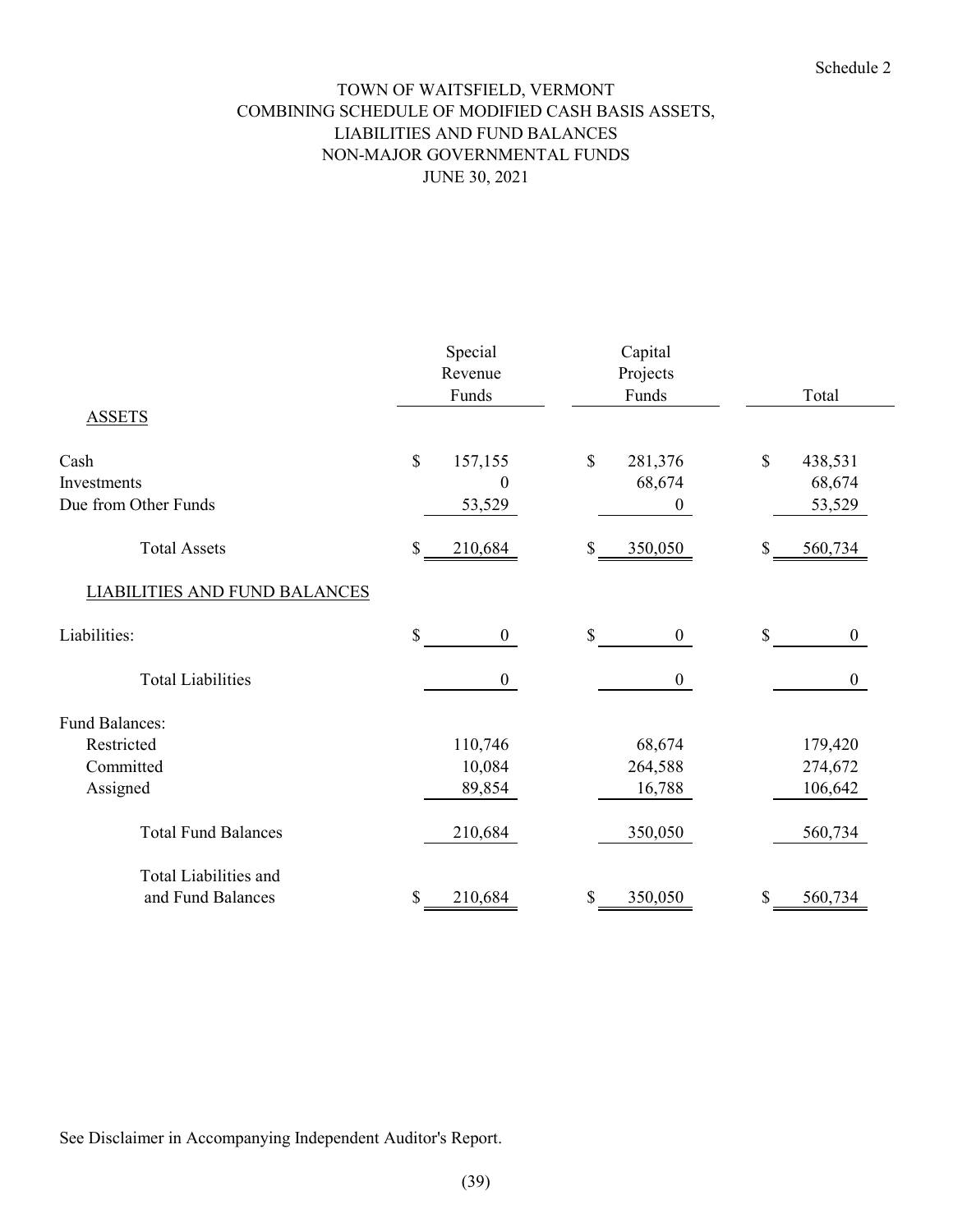#### FOR THE YEAR ENDED JUNE 30, 2021 TOWN OF WAITSFIELD, VERMONT COMBINING SCHEDULE OF CASH RECEIPTS, CASH DISBURSEMENTS AND CHANGES IN MODIFIED CASH BASIS FUND BALANCES NON-MAJOR GOVERNMENTAL FUNDS

|                                      | Special<br>Revenue |                  | Capital<br>Projects    |               |
|--------------------------------------|--------------------|------------------|------------------------|---------------|
|                                      |                    | Funds            | Funds                  | Total         |
| Cash Receipts:                       |                    |                  |                        |               |
| Charges for Services                 | \$                 | 4,300            | \$<br>$\boldsymbol{0}$ | \$<br>4,300   |
| Permits, Licenses and Fees           |                    | 17,720           | $\theta$               | 17,720        |
| <b>Investment</b> Income             |                    | 110              | 682                    | 792           |
| <b>Total Cash Receipts</b>           |                    | 22,130           | 682                    | 22,812        |
| <b>Cash Disbursements:</b>           |                    |                  |                        |               |
| General Government                   |                    | 375              | $\theta$               | 375           |
| Highways and Streets                 |                    | $\boldsymbol{0}$ | 28,323                 | 28,323        |
| Cemetery                             |                    | 33,166           | $\mathbf{0}$           | 33,166        |
| <b>Total Cash Disbursements</b>      |                    | 33,541           | 28,323                 | 61,864        |
| Excess/(Deficiency) of Cash Receipts |                    |                  |                        |               |
| Over Cash Disbursements              |                    | (11, 411)        | (27, 641)              | (39,052)      |
| Other Financing Sources/(Uses):      |                    |                  |                        |               |
| Transfers In                         |                    | 34,300           | 65,638                 | 99,938        |
| <b>Transfers Out</b>                 |                    | (1,300)          | (13, 630)              | (14,930)      |
| <b>Total Other Financing</b>         |                    |                  |                        |               |
| Sources/(Uses)                       |                    | 33,000           | 52,008                 | 85,008        |
| Net Change in Fund Balances          |                    | 21,589           | 24,367                 | 45,956        |
| Fund Balances - July 1, 2020         |                    | 189,095          | 325,683                | 514,778       |
| Fund Balances - June 30, 2021        | \$                 | 210,684          | \$<br>350,050          | \$<br>560,734 |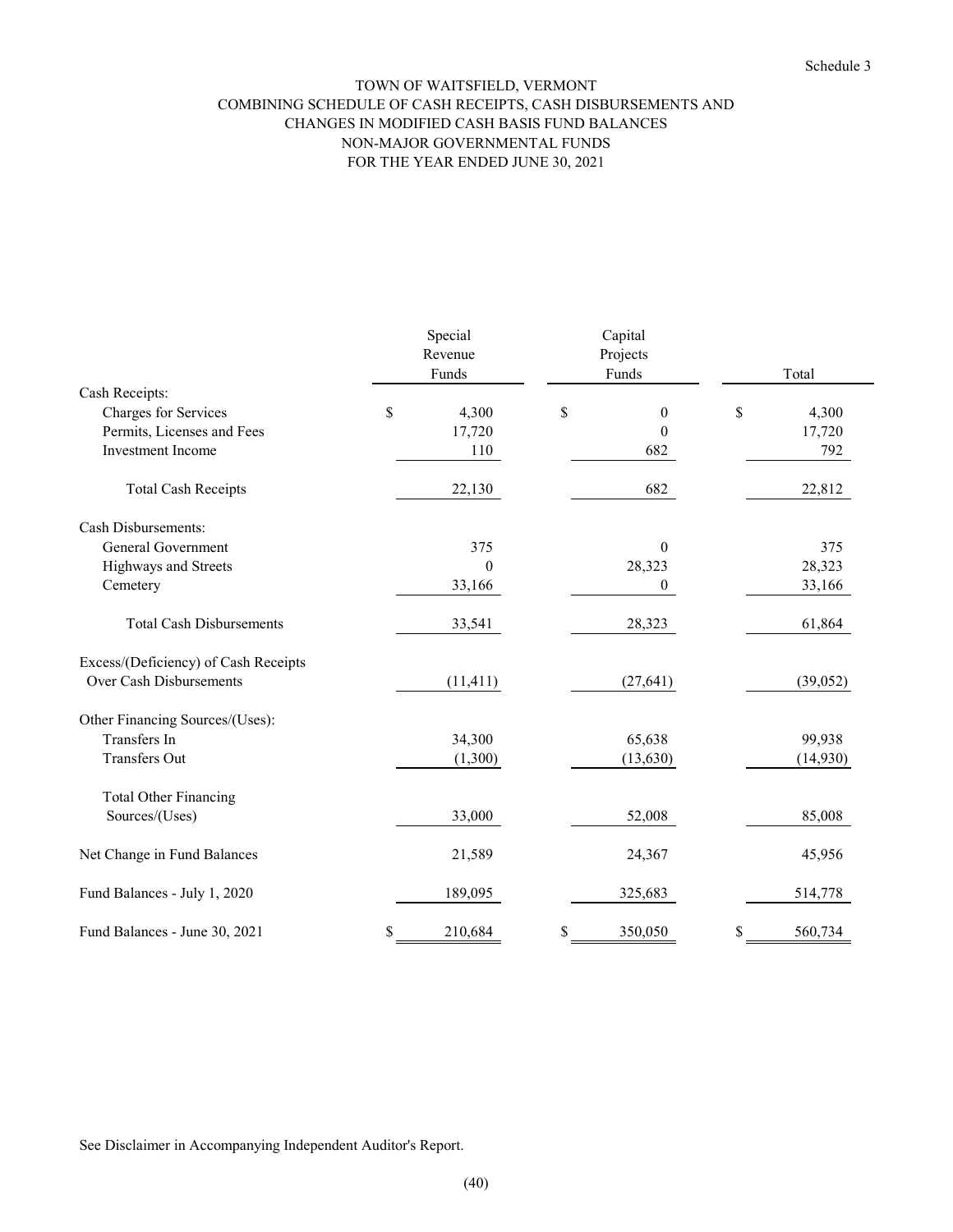#### TOWN OF WAITSFIELD, VERMONT COMBINING SCHEDULE OF MODIFIED CASH BASIS ASSETS, LIABILITIES AND FUND BALANCES NON-MAJOR SPECIAL REVENUE FUNDS JUNE 30, 2021

|                                               | Records<br>Restoration<br>Fund | Reappraisal<br>Fund          | Entrust<br>Conservation<br>Fund  | Agricultural<br>Support<br>Fund | Cemetery<br>Commission<br>Fund | Total                   |
|-----------------------------------------------|--------------------------------|------------------------------|----------------------------------|---------------------------------|--------------------------------|-------------------------|
| <b>ASSETS</b>                                 |                                |                              |                                  |                                 |                                |                         |
| Cash<br>Due from Other Funds                  | \$<br>$\mathbf{0}$<br>53,529   | \$<br>89,854<br>$\mathbf{0}$ | \$<br>14,233<br>$\boldsymbol{0}$ | 10,084<br>\$<br>$\mathbf{0}$    | \$<br>42,984<br>$\Omega$       | \$<br>157,155<br>53,529 |
| <b>Total Assets</b>                           | \$<br>53,529                   | 89,854<br>\$                 | \$<br>14,233                     | 10,084<br>\$                    | \$<br>42,984                   | 210,684                 |
| LIABILITIES AND FUND BALANCES                 |                                |                              |                                  |                                 |                                |                         |
| Liabilities:                                  | \$<br>$\overline{0}$           | \$.<br>$\mathbf{0}$          | \$<br>$\boldsymbol{0}$           | \$<br>$\mathbf{0}$              | S.<br>$\overline{0}$           | \$<br>$\boldsymbol{0}$  |
| <b>Total Liabilities</b>                      | $\mathbf{0}$                   | $\overline{0}$               | $\mathbf{0}$                     | $\overline{0}$                  | $\overline{0}$                 | $\overline{0}$          |
| Fund Balances:                                |                                |                              |                                  |                                 |                                |                         |
| Restricted                                    | 53,529                         | $\theta$                     | 14,233                           | $\mathbf{0}$                    | 42,984                         | 110,746                 |
| Committed                                     | $\theta$                       | 0                            | $\mathbf{0}$                     | 10,084                          | $\theta$                       | 10,084                  |
| Assigned                                      | $\Omega$                       | 89,854                       | $\Omega$                         | $\Omega$                        |                                | 89,854                  |
| <b>Total Fund Balances</b>                    | 53,529                         | 89,854                       | 14,233                           | 10,084                          | 42,984                         | 210,684                 |
| Total Liabilities and<br><b>Fund Balances</b> | \$<br>53,529                   | 89,854<br>S                  | \$<br>14,233                     | 10,084                          | 42,984                         | 210,684                 |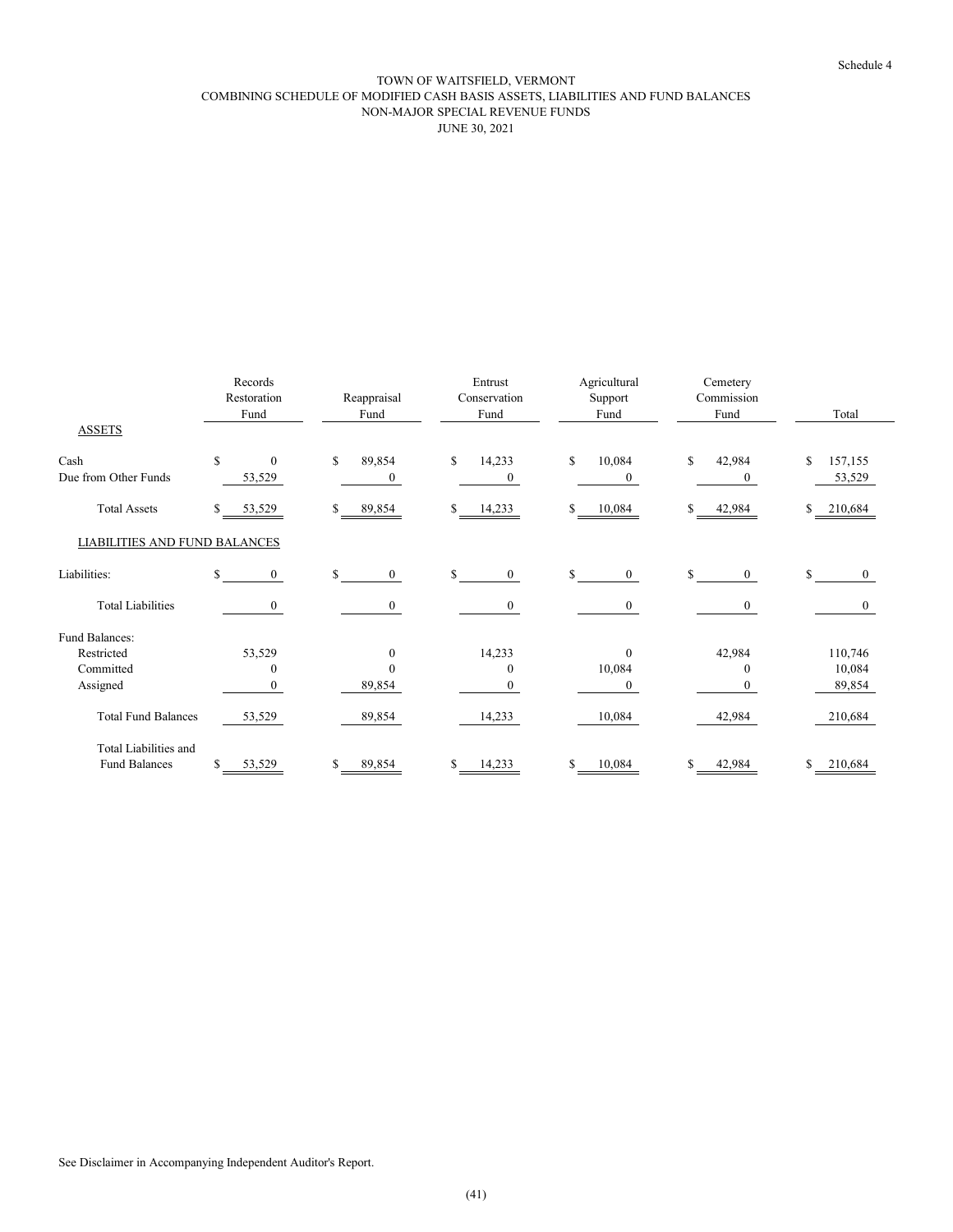#### NON-MAJOR SPECIAL REVENUE FUNDS FOR THE YEAR ENDED JUNE 30, 2021 TOWN OF WAITSFIELD, VERMONT COMBINING SCHEDULE OF CASH RECEIPTS, CASH DISBURSEMENTS AND CHANGES IN MODIFIED CASH BASIS FUND BALANCES

|                                      | Records<br>Restoration<br>Fund | Reappraisal<br>Fund |    | Entrust<br>Conservation<br>Fund |    | Agricultural<br>Support<br>Fund | Cemetery<br>Commission<br>Fund |    | Total     |
|--------------------------------------|--------------------------------|---------------------|----|---------------------------------|----|---------------------------------|--------------------------------|----|-----------|
| Cash Receipts:                       |                                |                     |    |                                 |    |                                 |                                |    |           |
| Charges for Services                 | \$<br>$\mathbf{0}$             | \$<br>$\theta$      | \$ | $\mathbf{0}$                    | \$ | $\mathbf{0}$                    | \$<br>4,300                    | \$ | 4,300     |
| Permits, Licenses and Fees           | 12,600                         | $\mathbf{0}$        |    | $\mathbf{0}$                    |    | $\theta$                        | 5,120                          |    | 17,720    |
| <b>Investment Income</b>             | $\mathbf{0}$                   | 59                  |    | 10                              |    |                                 | 34                             |    | 110       |
| <b>Total Cash Receipts</b>           | 12,600                         | 59                  |    | 10                              |    | 7                               | 9,454                          |    | 22,130    |
| Cash Disbursements:                  |                                |                     |    |                                 |    |                                 |                                |    |           |
| General Government                   | 375                            | $\mathbf{0}$        |    | $\mathbf{0}$                    |    | $\boldsymbol{0}$                | $\theta$                       |    | 375       |
| Cemetery                             | $\mathbf{0}$                   | $\mathbf{0}$        |    | $\overline{0}$                  |    | $\mathbf{0}$                    | 33,166                         |    | 33,166    |
| <b>Total Cash Disbursements</b>      | 375                            | $\overline{0}$      |    | $\overline{0}$                  |    | $\overline{0}$                  | 33,166                         |    | 33,541    |
| Excess/(Deficiency) of Cash Receipts |                                |                     |    |                                 |    |                                 |                                |    |           |
| Over Cash Disbursements              | 12,225                         | 59                  |    | 10                              |    | 7                               | (23, 712)                      |    | (11, 411) |
| Other Financing Sources/(Uses):      |                                |                     |    |                                 |    |                                 |                                |    |           |
| Transfers In                         | $\mathbf{0}$                   | 9,000               |    | $\mathbf{0}$                    |    | $\mathbf{0}$                    | 25,300                         |    | 34,300    |
| <b>Transfers Out</b>                 | $\Omega$                       | $\theta$            |    | 0                               |    | 0                               | (1,300)                        |    | (1,300)   |
| <b>Total Other Financing</b>         |                                |                     |    |                                 |    |                                 |                                |    |           |
| Sources/(Uses)                       | $\mathbf{0}$                   | 9,000               |    | 0                               |    | $\Omega$                        | 24,000                         |    | 33,000    |
| Net Change in Fund Balances          | 12,225                         | 9,059               |    | 10                              |    | 7                               | 288                            |    | 21,589    |
| Fund Balances - July 1, 2020         | 41,304                         | 80,795              |    | 14,223                          |    | 10,077                          | 42,696                         |    | 189,095   |
| Fund Balances - June 30, 2021        | 53,529                         | 89,854              | S  | 14,233                          | S  | 10,084                          | \$<br>42,984                   | S  | 210,684   |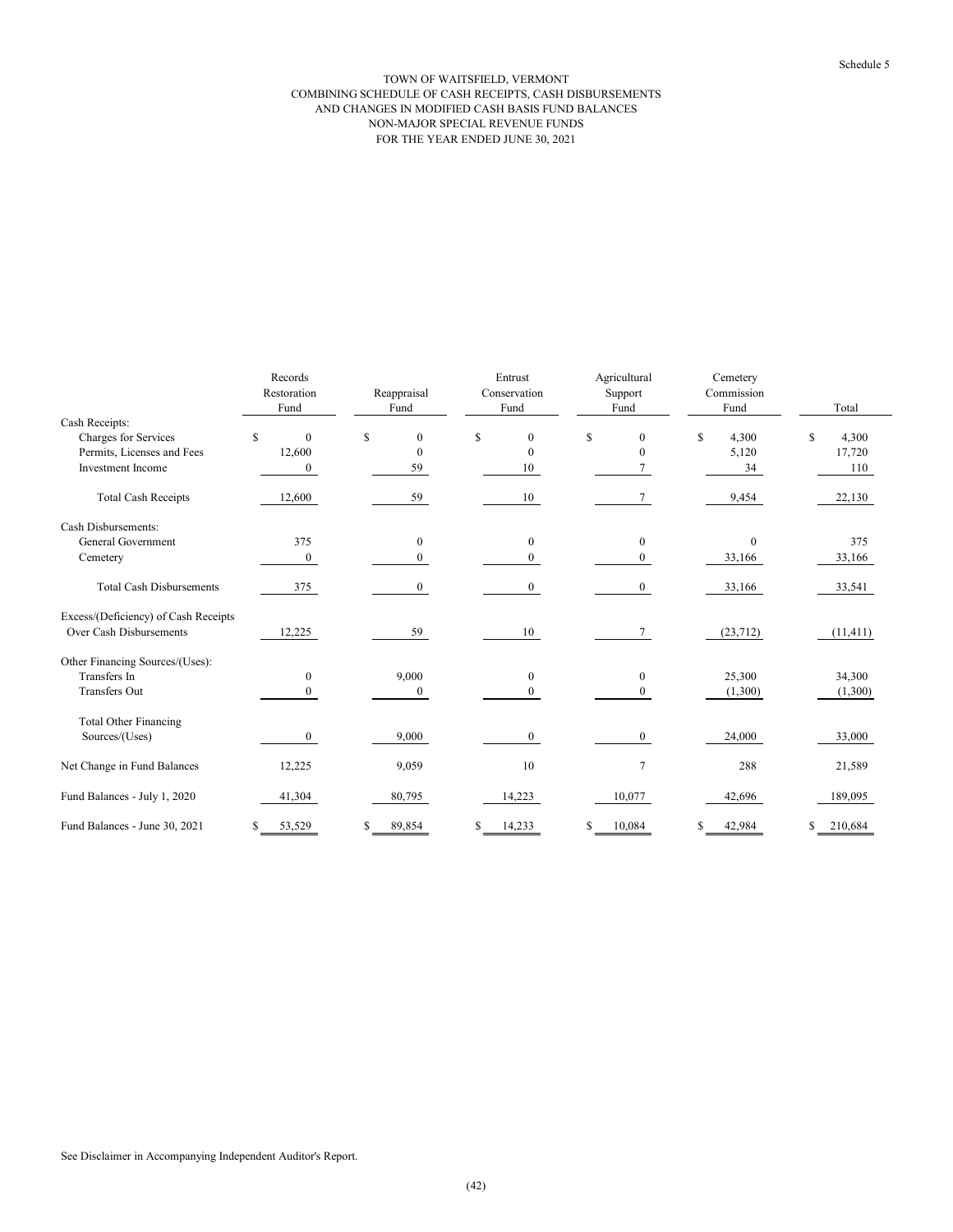Schedule 6 Page 1 of 2

#### TOWN OF WAITSFIELD, VERMONT COMBINING SCHEDULE OF MODIFIED CASH BASIS ASSETS, LIABILITIES AND FUND BALANCES NON-MAJOR CAPITAL PROJECTS FUNDS JUNE 30, 2021

|                                      | Fire Department<br><b>Truck Reserve</b><br>Fund | Belden<br>Fund           | Lareau Park<br>Improvement<br>Fund | <b>Street Trees</b><br>Fund | Equipment<br>Fund | Fire Department<br>Building &<br>Equipment<br>Fund |
|--------------------------------------|-------------------------------------------------|--------------------------|------------------------------------|-----------------------------|-------------------|----------------------------------------------------|
| <b>ASSETS</b>                        |                                                 |                          |                                    |                             |                   |                                                    |
| Cash                                 | 42,517<br>\$                                    | 1,912<br>$\mathbb S$     | 5,988<br>\$                        | 4,772<br>\$                 | 33,582<br>S       | 15,886<br>\$.                                      |
| Investments                          | $\Omega$                                        | $\Omega$                 | $\theta$                           |                             | $\theta$          | $\theta$                                           |
| Due From Other Funds                 |                                                 | $\Omega$                 |                                    |                             | $\mathbf{0}$      |                                                    |
| <b>Total Assets</b>                  | $\mathbb{S}$<br>42,517                          | 1,912<br>\$              | 5,988<br>\$                        | 4,772                       | 33,582            | 15,886                                             |
| <b>LIABILITIES AND FUND BALANCES</b> |                                                 |                          |                                    |                             |                   |                                                    |
| Liabilities:                         | $\mathcal{S}$<br>$\theta$                       | $\mathbf{s}$<br>$\theta$ | S.<br>$\Omega$                     | \$<br>$\theta$              | $\overline{0}$    | ፍ<br>$\Omega$                                      |
| <b>Total Liabilities</b>             | $\theta$                                        | $\theta$                 | $\Omega$                           | $\Omega$                    | $\mathbf{0}$      | $\theta$                                           |
| Fund Balances:                       |                                                 |                          |                                    |                             |                   |                                                    |
| Restricted                           | $\theta$                                        | $\theta$                 |                                    | $\Omega$                    | $\theta$          | $\mathbf{0}$                                       |
| Committed                            | 42,517                                          | $\theta$                 |                                    | 4,772                       | 33,582            | 15,886                                             |
| Assigned                             | $\Omega$                                        | 1,912                    | 5,988                              |                             | $\theta$          |                                                    |
| <b>Total Fund Balances</b>           | 42,517                                          | 1,912                    | 5,988                              | 4,772                       | 33,582            | 15,886                                             |
| Total Liabilities and                |                                                 |                          |                                    |                             |                   |                                                    |
| <b>Fund Balances</b>                 | 42,517<br>\$.                                   | 1,912<br>\$              | 5,988                              | 4,772                       | 33,582            | 15,886                                             |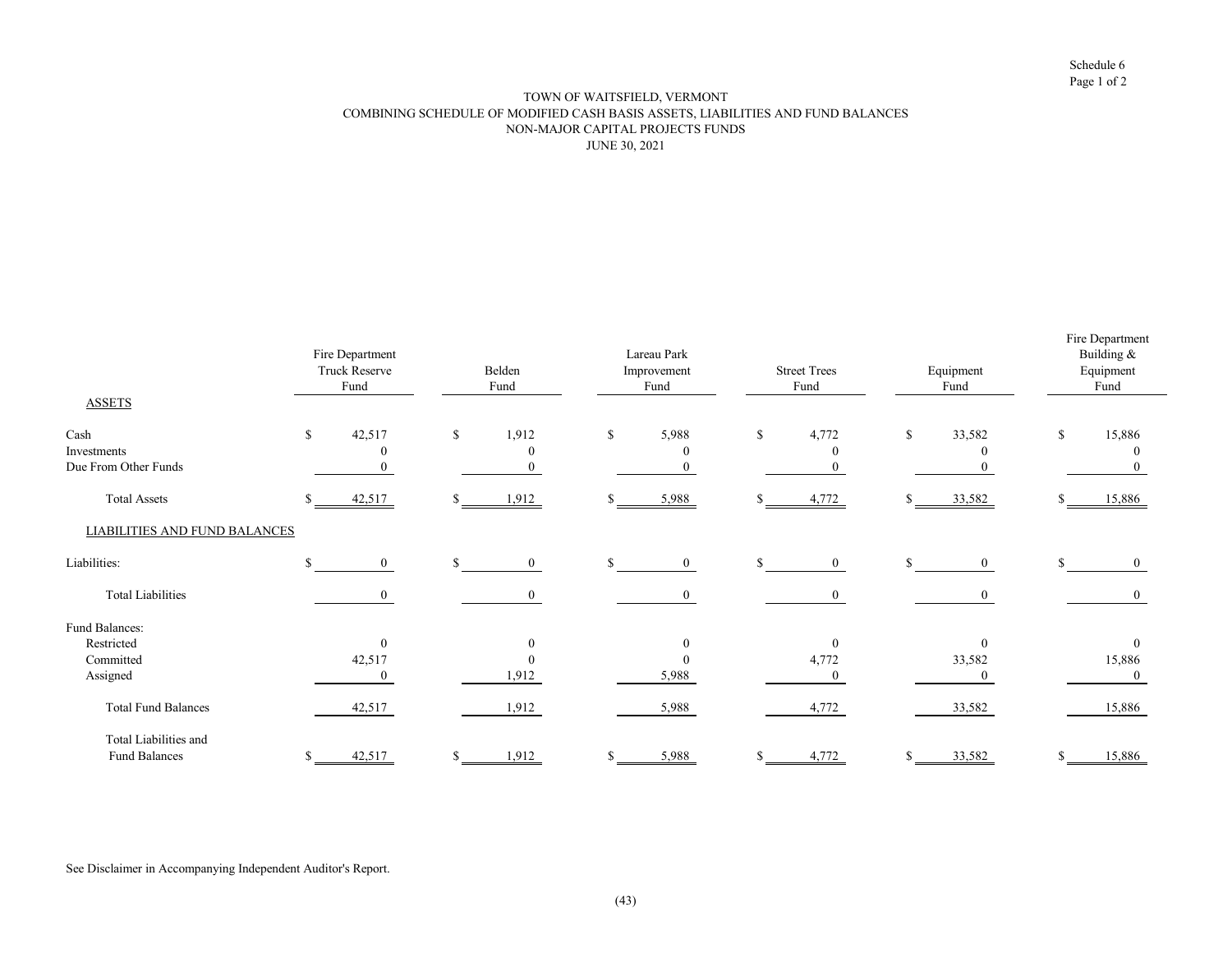Schedule 6 Page 2 of 2

#### NON-MAJOR CAPITAL PROJECTS FUNDS JUNE 30, 2021 TOWN OF WAITSFIELD, VERMONT COMBINING SCHEDULE OF MODIFIED CASH BASIS ASSETS, LIABILITIES AND FUND BALANCES

|                                        | Bridge &<br>Culvert<br>Fund | Energy<br>Projects<br>Fund    | Route 100<br>Transportation<br>Path<br>Fund | Covered<br>Bridge Repair<br>Fund | Scrag<br>Mountain<br>Forest Fund | Restroom,<br>Recreation<br>& Conservation<br>Fund | Total                     |
|----------------------------------------|-----------------------------|-------------------------------|---------------------------------------------|----------------------------------|----------------------------------|---------------------------------------------------|---------------------------|
| <b>ASSETS</b>                          |                             |                               |                                             |                                  |                                  |                                                   |                           |
| Cash                                   | 28,271<br>\$                | 8,888<br>\$                   | 94,565<br>\$                                | \$<br>5,520                      | \$<br>$\bf{0}$                   | 39,475<br>\$                                      | \$281,376                 |
| Investments                            |                             | 0                             |                                             |                                  | 68,674                           | $\Omega$                                          | 68,674                    |
| Due From Other Funds                   |                             |                               | $\bf{0}$                                    |                                  | $\bf{0}$                         |                                                   | $\bf{0}$                  |
| <b>Total Assets</b>                    | <sup>\$</sup><br>28,271     | 8,888<br>S                    | 94,565                                      | 5,520<br>ፍ                       | 68,674                           | 39,475<br>S.                                      | \$ 350,050                |
| <b>LIABILITIES AND FUND BALANCES</b>   |                             |                               |                                             |                                  |                                  |                                                   |                           |
| Liabilities:                           | \$<br>$\mathbf{0}$          | $\mathcal{S}$<br>$\mathbf{0}$ | $\overline{0}$<br>\$                        | $\mathcal{L}$<br>$\mathbf{0}$    | $\mathbf{0}$                     | $\overline{0}$                                    | $\mathcal{L}$<br>$\bf{0}$ |
| <b>Total Liabilities</b>               | $\theta$                    | $\overline{0}$                | $\mathbf{0}$                                | $\theta$                         | $\overline{0}$                   | $\theta$                                          | $\mathbf{0}$              |
| Fund Balances:                         |                             |                               |                                             |                                  |                                  |                                                   |                           |
| Restricted                             | $\theta$                    | $\boldsymbol{0}$              | $\theta$                                    | $\theta$                         | 68,674                           | $\theta$                                          | 68,674                    |
| Committed                              | 28,271                      | $\mathbf{0}$                  | 94,565                                      | 5,520                            | $\theta$                         | 39,475                                            | 264,588                   |
| Assigned                               |                             | 8,888                         | $\mathbf{0}$                                | $\theta$                         | 0                                | $\Omega$                                          | 16,788                    |
| <b>Total Fund Balances</b>             | 28,271                      | 8,888                         | 94,565                                      | 5,520                            | 68,674                           | 39,475                                            | 350,050                   |
| Total Liabilities and<br>Fund Balances | 28,271<br>\$                | 8,888                         | 94,565                                      | 5,520                            | 68,674                           | 39,475                                            | \$350,050                 |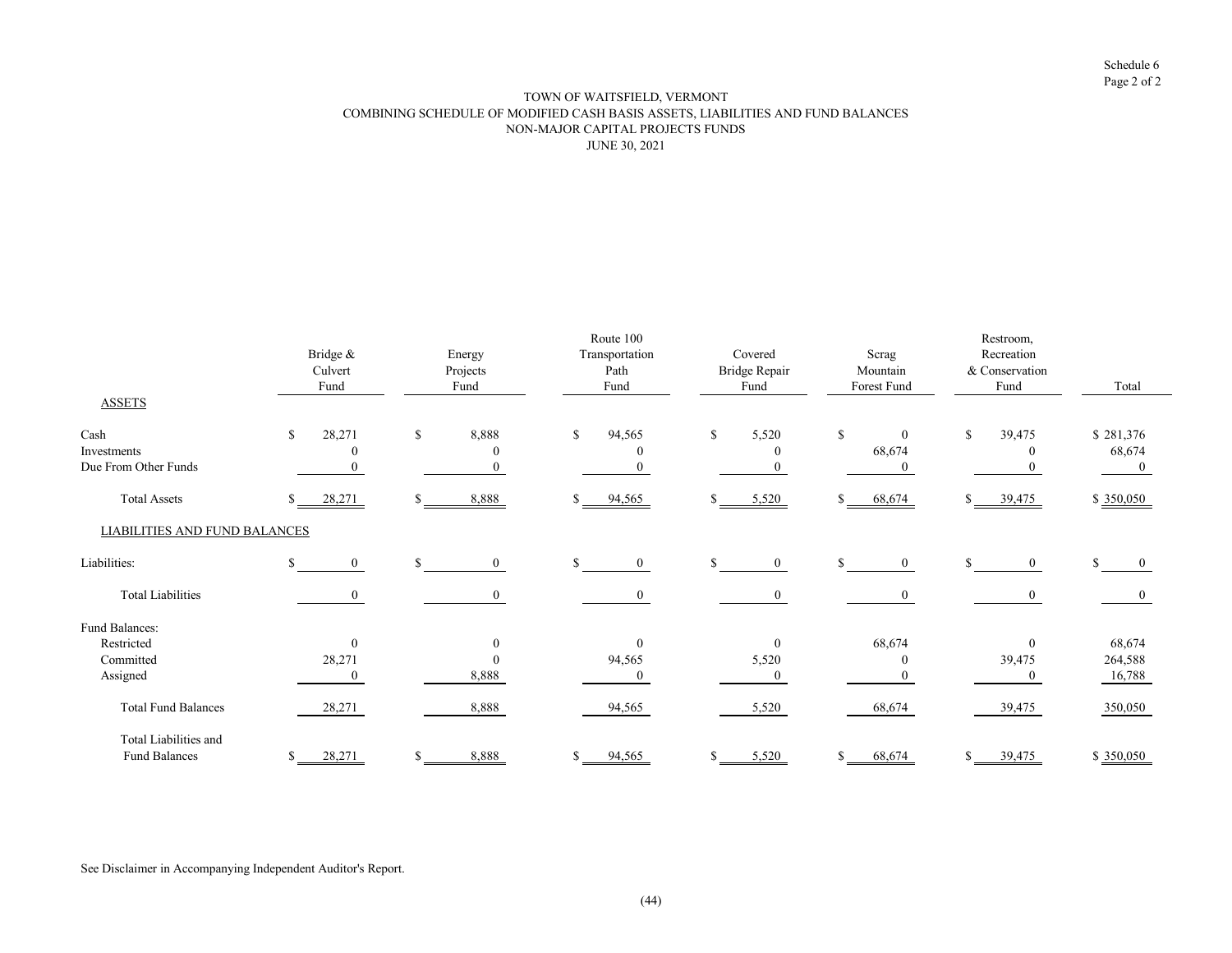#### TOWN OF WAITSFIELD, VERMONT COMBINING SCHEDULE OF CASH RECEIPTS, CASH DISBURSEMENTS AND CHANGES IN MODIFIED CASH BASIS FUND BALANCES NON-MAJOR CAPITAL PROJECTS FUNDS FOR THE YEAR ENDED JUNE 30, 2021

|                                      | Fire Department<br><b>Truck Reserve</b><br>Fund | Belden<br>Fund | Lareau Park<br>Improvement<br>Fund | <b>Street Trees</b><br>Fund | Equipment<br>Fund | Fire Department<br>Building &<br>Equipment<br>Fund |
|--------------------------------------|-------------------------------------------------|----------------|------------------------------------|-----------------------------|-------------------|----------------------------------------------------|
| Cash Receipts:                       |                                                 |                |                                    |                             |                   |                                                    |
| Investment Income                    | 14                                              | \$             | ς                                  | \$<br>3                     | 24<br>\$          | 12<br>S                                            |
| <b>Total Cash Receipts</b>           | 14                                              |                |                                    | 3                           | 24                | 12                                                 |
| Cash Disbursements:                  |                                                 |                |                                    |                             |                   |                                                    |
| Highways and Streets                 | $\left($                                        | $\Omega$       | $\mathbf{0}$                       | $\theta$                    | $\overline{0}$    | $\theta$                                           |
| <b>Total Cash Disbursements</b>      | $\Omega$                                        | $\Omega$       | $\theta$                           | $\Omega$                    | $\overline{0}$    | $\mathbf{0}$                                       |
| Excess/(Deficiency) of Cash Receipts |                                                 |                |                                    |                             |                   |                                                    |
| Over Cash Disbursements              | 14                                              |                |                                    |                             | 24                | 12                                                 |
| Other Financing Sources/(Uses):      |                                                 |                |                                    |                             |                   |                                                    |
| Transfers In                         | 25,000                                          | $\theta$       | 500                                | 1,000                       | 1,000             | 7,500                                              |
| Transfers Out                        | $\mathbf{0}$                                    |                | $\boldsymbol{0}$                   | $\mathbf{0}$                | $\overline{0}$    | (13, 630)                                          |
| <b>Total Other Financing</b>         |                                                 |                |                                    |                             |                   |                                                    |
| Sources/(Uses)                       | 25,000                                          |                | 500                                | 1,000                       | 1,000             | (6,130)                                            |
| Net Change in Fund Balances          | 25,014                                          |                | 504                                | 1,003                       | 1,024             | (6,118)                                            |
| Fund Balances - July 1, 2020         | 17,503                                          | 1,911          | 5,484                              | 3,769                       | 32,558            | 22,004                                             |
| Fund Balances - June 30, 2021        | 42,517                                          | 1,912          | 5,988                              | 4,772                       | 33,582            | 15,886                                             |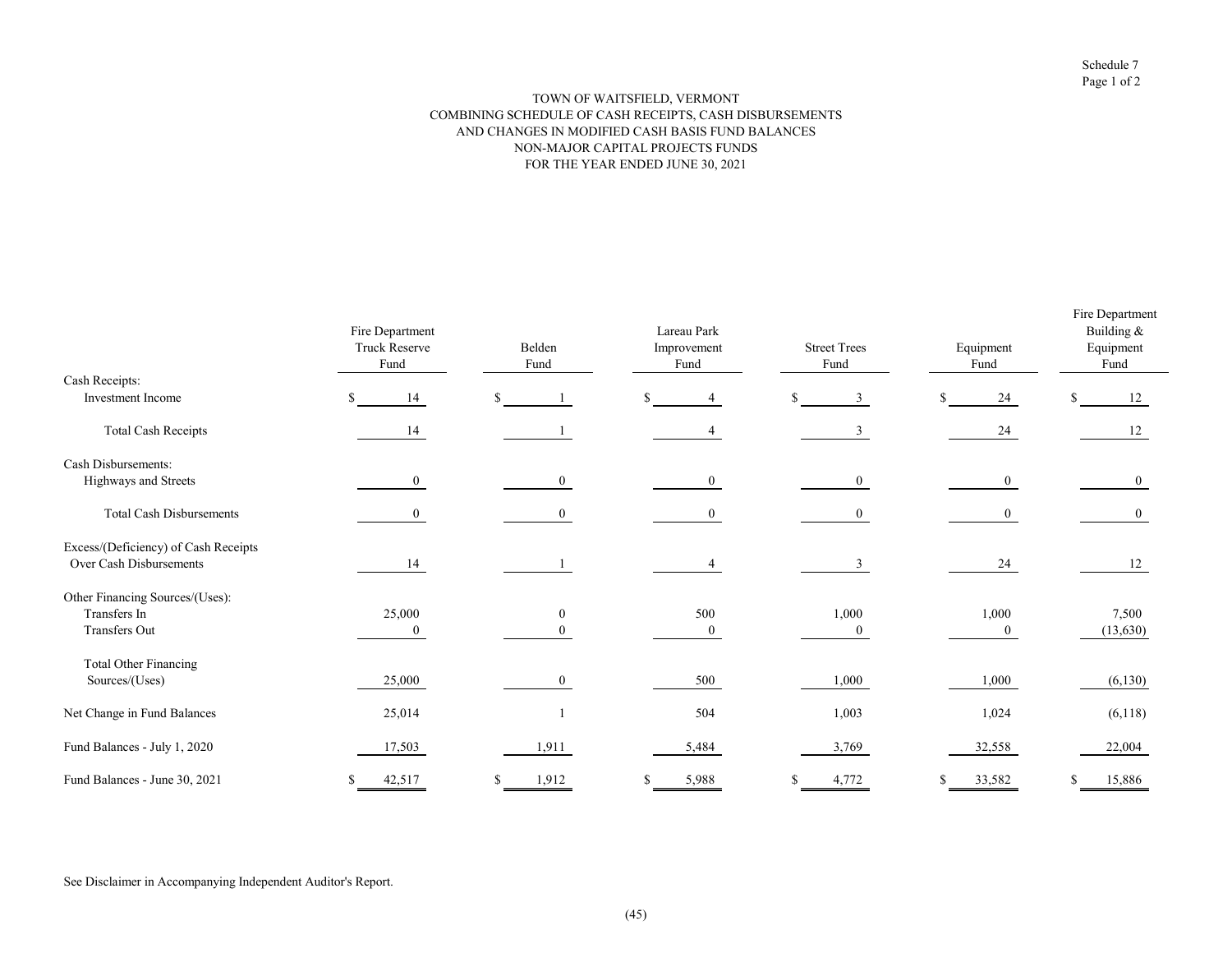#### TOWN OF WAITSFIELD, VERMONT COMBINING SCHEDULE OF CASH RECEIPTS, CASH DISBURSEMENTS AND CHANGES IN MODIFIED CASH BASIS FUND BALANCES NON-MAJOR CAPITAL PROJECTS FUNDS FOR THE YEAR ENDED JUNE 30, 2021

|                                      |                     |                    | Route 100              |                          |                   | Restroom,                    |           |
|--------------------------------------|---------------------|--------------------|------------------------|--------------------------|-------------------|------------------------------|-----------|
|                                      | Bridge &<br>Culvert | Energy<br>Projects | Transportation<br>Path | Covered<br>Bridge Repair | Scrag<br>Mountain | Recreation<br>& Conservation |           |
|                                      | Fund                | Fund               | Fund                   | Fund                     | Forest Fund       | Fund                         | Total     |
| Cash Receipts:                       |                     |                    |                        |                          |                   |                              |           |
| <b>Investment</b> Income             | 28                  | 6                  | \$<br>68               | \$.                      | 496               | 22                           | 682<br>S  |
| <b>Total Cash Receipts</b>           | 28                  | 6                  | 68                     |                          | 496               | 22                           | 682       |
| Cash Disbursements:                  |                     |                    |                        |                          |                   |                              |           |
| Highways and Streets                 | 28,323              | $\overline{0}$     | $\mathbf{0}$           | $\overline{0}$           | $\bf{0}$          | $\overline{0}$               | 28,323    |
| <b>Total Cash Disbursements</b>      | 28,323              | $\overline{0}$     | $\mathbf{0}$           | $\boldsymbol{0}$         | $\overline{0}$    | $\mathbf{0}$                 | 28,323    |
| Excess/(Deficiency) of Cash Receipts |                     |                    |                        |                          |                   |                              |           |
| Over Cash Disbursements              | (28, 295)           | 6.                 | 68                     |                          | 496               | 22                           | (27, 641) |
| Other Financing Sources/(Uses):      |                     |                    |                        |                          |                   |                              |           |
| Transfers In                         | 19,638              | $\mathbf{0}$       | 500                    | 500                      | $\mathbf{0}$      | 10,000                       | 65,638    |
| Transfers Out                        | $\mathbf{0}$        |                    | $\overline{0}$         | $\mathbf{0}$             |                   | $\mathbf{0}$                 | (13, 630) |
| <b>Total Other Financing</b>         |                     |                    |                        |                          |                   |                              |           |
| Sources/(Uses)                       | 19,638              | $\theta$           | 500                    | 500                      | $\mathbf{0}$      | 10,000                       | 52,008    |
| Net Change in Fund Balances          | (8,657)             | 6                  | 568                    | 504                      | 496               | 10,022                       | 24,367    |
| Fund Balances - July 1, 2020         | 36,928              | 8,882              | 93,997                 | 5,016                    | 68,178            | 29,453                       | 325,683   |
| Fund Balances - June 30, 2021        | 28,271              | 8,888              | 94,565<br>S            | 5,520                    | 68,674<br>S.      | 39,475                       | 350,050   |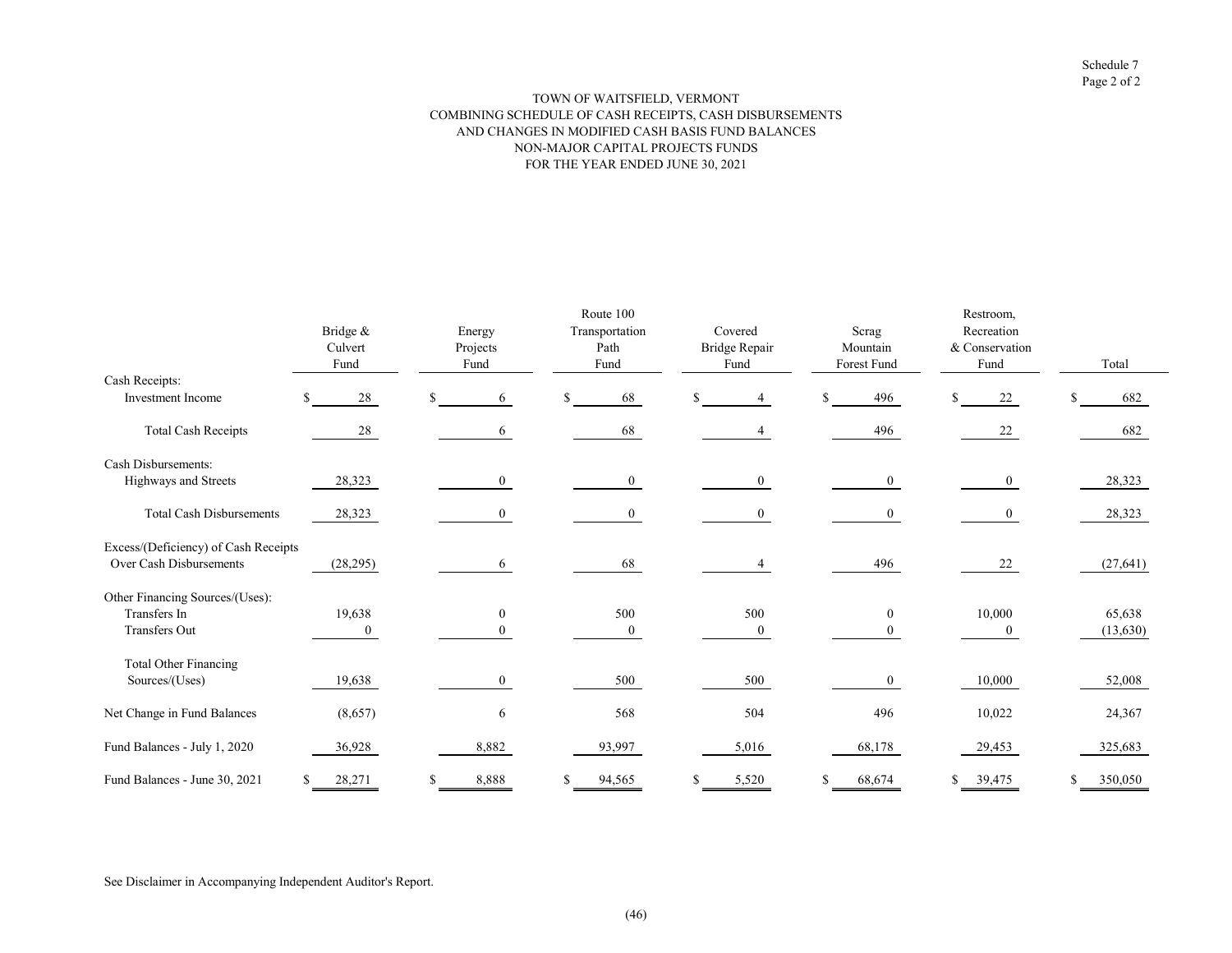# **Sullivan, Powers & Co., P.C.** CERTIFIED PUBLIC ACCOUNTANTS

77 Barre Street P.O. Box 947 Montpelier, VT 05601 802/223-2352 www.sullivanpowers.com

Fred Duplessis, CPA Richard J. Brigham, CPA Chad A. Hewitt, CPA Wendy C. Gilwee, CPA VT Lic. #92-000180

Independent Auditor's Report on Internal Control Over Financial Reporting and on Compliance and Other Matters Based on an Audit of Financial Statements Performed in Accordance with "Government Auditing Standards"

Selectboard Town of Waitsfield, Vermont 4144 Main Street Waitsfield, Vermont 05673

We have audited, in accordance with the auditing standards generally accepted in the United States of America and the standards applicable to financial audits contained in "Government Auditing Standards", issued by the Comptroller General of the United States, the financial statements of the governmental activities, the business-type activities, each major fund, and the aggregate remaining fund information of the Town of Waitsfield, Vermont, as of and for the year ended June 30, 2021, and the related notes to the financial statements, which collectively comprise the Town of Waitsfield, Vermont's basic financial statements, and have issued our report thereon dated December 17, 2021.

# *Internal Control Over Financial Reporting*

In planning and performing our audit of the financial statements, we considered the Town of Waitsfield, Vermont's internal control over financial reporting (internal control) to determine the audit procedures that are appropriate in the circumstances for the purpose of expressing our opinions on the financial statements, but not for the purpose of expressing an opinion on the effectiveness of the Town of Waitsfield, Vermont's internal control. Accordingly, we do not express an opinion on the effectiveness of the Town of Waitsfield, Vermont's internal control.

A deficiency in internal control exists when the design or operation of a control does not allow management or employees, in the normal course of performing their assigned functions, to prevent, or detect and correct, misstatements on a timely basis. A material weakness is a deficiency, or a combination of deficiencies, in internal control, such that there is a reasonable possibility that a material misstatement of the Town of Waitsfield, Vermont's financial statements will not be prevented, or detected and corrected on a timely basis. A significant deficiency is a deficiency, or a combination of deficiencies, in internal control that is less severe than a material weakness, yet important enough to merit attention by those charged with governance.